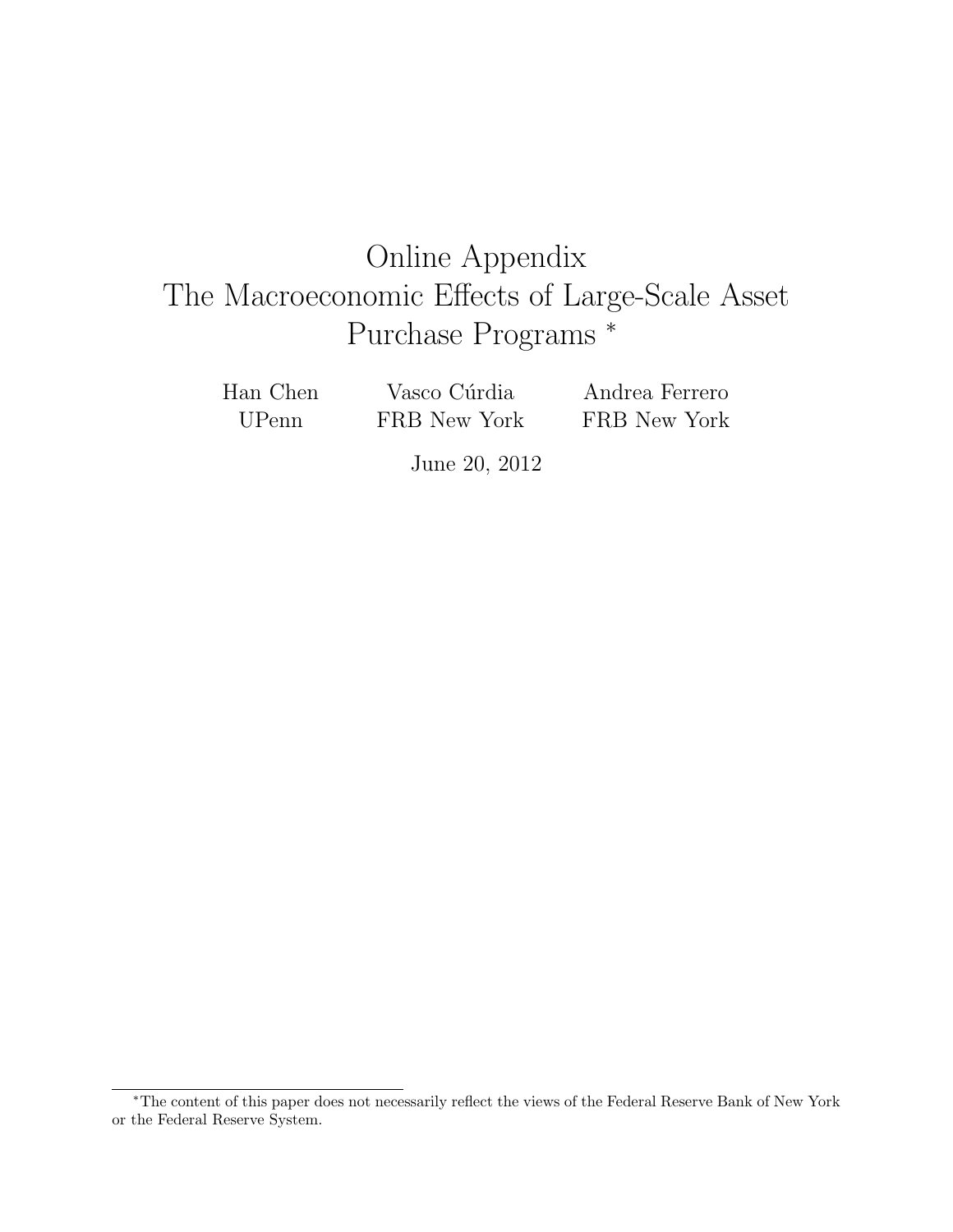# Contents

|   | A Model<br>$\overline{\mathbf{4}}$                                                                      |                |  |  |  |  |  |  |  |
|---|---------------------------------------------------------------------------------------------------------|----------------|--|--|--|--|--|--|--|
|   | A.1                                                                                                     | $\overline{4}$ |  |  |  |  |  |  |  |
|   | Intermediate goods producers $\dots \dots \dots \dots \dots \dots \dots \dots \dots \dots \dots$<br>A.2 | 5              |  |  |  |  |  |  |  |
|   | A.3                                                                                                     | $\overline{7}$ |  |  |  |  |  |  |  |
|   | A.4                                                                                                     |                |  |  |  |  |  |  |  |
|   | A.5                                                                                                     | 13             |  |  |  |  |  |  |  |
|   | A.6                                                                                                     | 14             |  |  |  |  |  |  |  |
|   | A.7                                                                                                     | 15             |  |  |  |  |  |  |  |
|   | A.7.1                                                                                                   | 15             |  |  |  |  |  |  |  |
|   | A.7.2                                                                                                   | 16             |  |  |  |  |  |  |  |
|   | <b>B</b> Normalized Equations<br>17                                                                     |                |  |  |  |  |  |  |  |
|   | <b>C</b> Model Steady State<br>20                                                                       |                |  |  |  |  |  |  |  |
|   | D Log-linear Approximation<br>24                                                                        |                |  |  |  |  |  |  |  |
| Е | Data<br>27                                                                                              |                |  |  |  |  |  |  |  |
| F | Implementing the Commitment to the Zero Lower Bound<br>28                                               |                |  |  |  |  |  |  |  |
|   | F.1                                                                                                     | 29             |  |  |  |  |  |  |  |
|   | F.2                                                                                                     | 29             |  |  |  |  |  |  |  |
|   | F.2.1                                                                                                   | 29             |  |  |  |  |  |  |  |
|   | F.2.2                                                                                                   | 29             |  |  |  |  |  |  |  |
|   | F.3                                                                                                     | 31             |  |  |  |  |  |  |  |
|   | F.4                                                                                                     | 31             |  |  |  |  |  |  |  |
|   | <b>G</b> Robustness                                                                                     |                |  |  |  |  |  |  |  |
|   | G.1                                                                                                     | 32             |  |  |  |  |  |  |  |
|   | The Role of the Length of the ZLB Commitment<br>G.2                                                     | 33             |  |  |  |  |  |  |  |
|   |                                                                                                         |                |  |  |  |  |  |  |  |
|   | G.3                                                                                                     | 33             |  |  |  |  |  |  |  |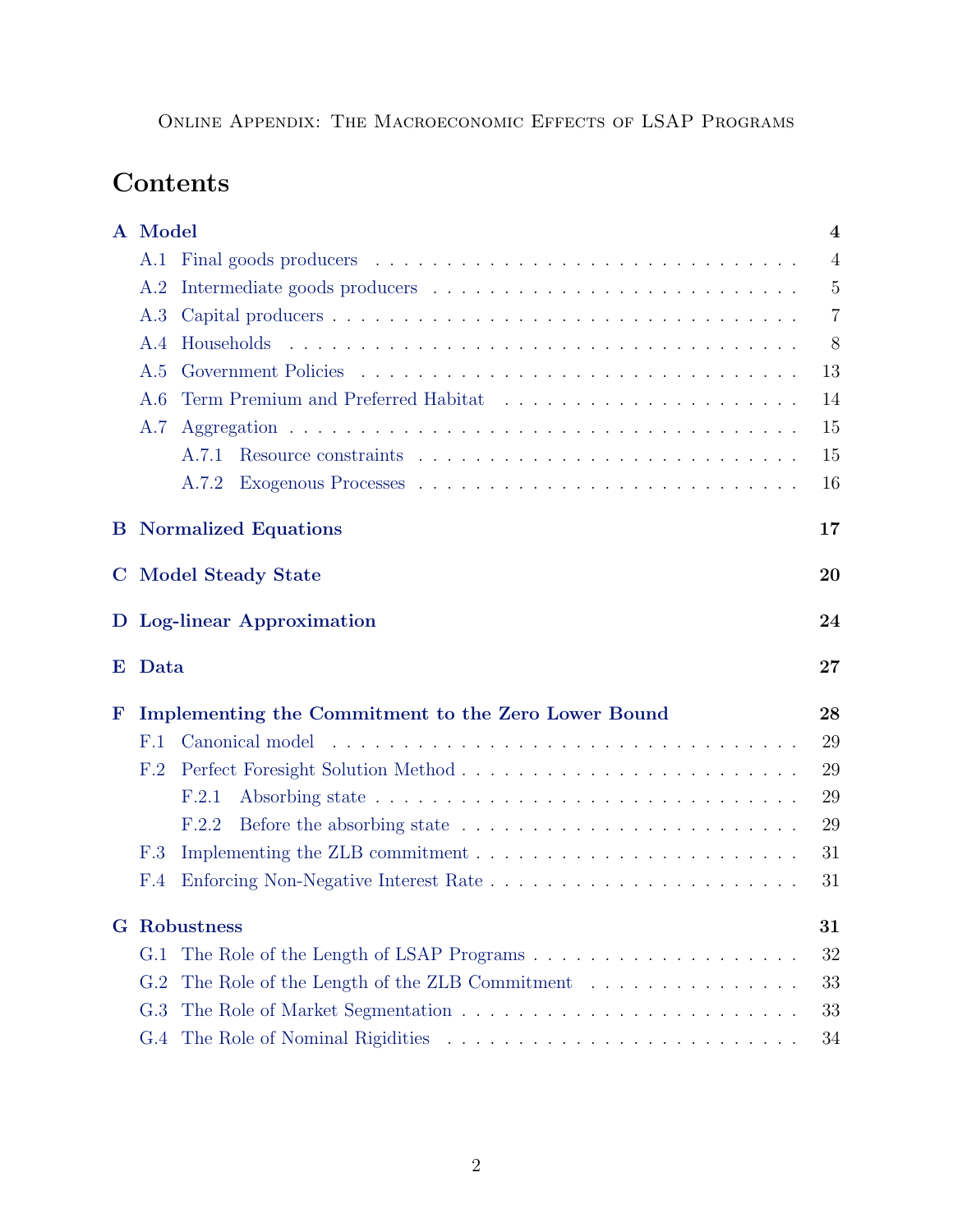|                        |  | <b>H</b> Diagnostics    | 35  |  |  |  |  |  |
|------------------------|--|-------------------------|-----|--|--|--|--|--|
|                        |  |                         | -35 |  |  |  |  |  |
|                        |  |                         | -36 |  |  |  |  |  |
|                        |  |                         |     |  |  |  |  |  |
| <b>References</b>      |  |                         |     |  |  |  |  |  |
| <b>Appendix Tables</b> |  |                         |     |  |  |  |  |  |
|                        |  | <b>Appendix Figures</b> | 39  |  |  |  |  |  |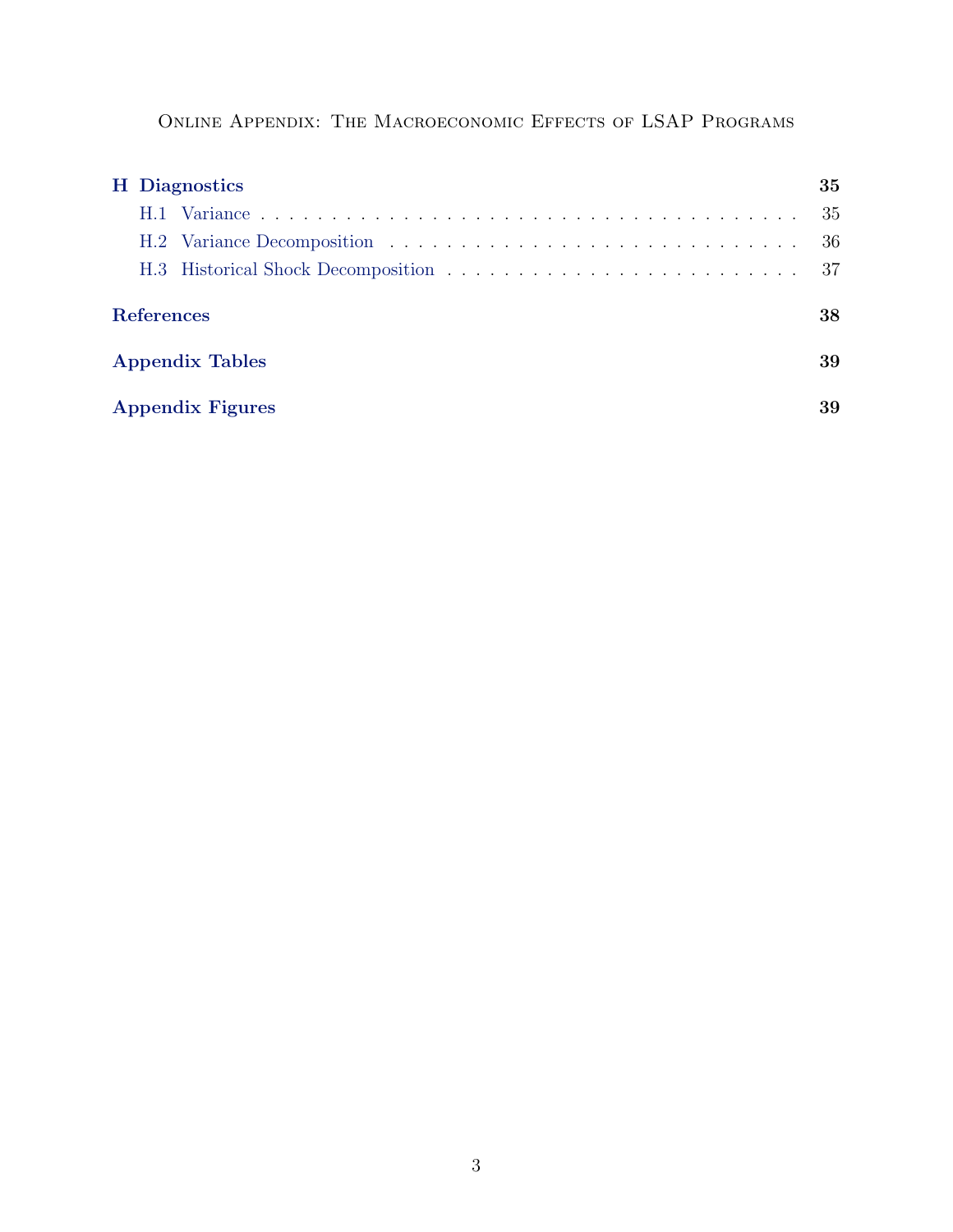# <span id="page-3-0"></span>A Model

### <span id="page-3-1"></span>A.1 Final goods producers

The final good  $Y_t$  is a composite made of a continuum of goods indexed by  $i \in (0,1)$ 

$$
Y_t = \left[ \int_0^1 Y_t(i)^{\frac{1}{1+\lambda_f}} di \right]^{1+\lambda_f}.
$$
\n(A.1)

The **final goods producers** buy the intermediate goods on the market, package  $Y_t$ , and resell it to consumers. These firms maximize profits in a perfectly competitive environment. Their problem is:

$$
\max_{Y_t, Y_t(i)} \quad P_t Y_t - \int_0^1 P_t(i) Y_t(i) di \n\text{s.t.} \quad Y_t = \left[ \int_0^1 Y_t(i)^{\frac{1}{1+\lambda_f}} di \right]^{1+\lambda_f} (\mu_{f,t})
$$
\n(A.2)

The FOCs are:

$$
[\partial Y_t] : P_t = \mu_{f,t}
$$
\n
$$
[\partial Y_t(i)] : -P_t(i) + \mu_{f,t} \left[ \int_0^1 Y_t(i)^{\frac{1}{1+\lambda_f}} di]^{\lambda_f} Y_t(i)^{-\frac{\lambda_f}{1+\lambda_f}} = 0
$$
\n(A.4)

Note that

$$
\left[\int_0^1 Y_t(i)^{\frac{1}{1+\lambda_f}} di\right]^{\lambda_f} = Y_t^{\frac{\lambda_f}{1+\lambda_f}}.
$$

¿From the FOCs one obtains:

$$
Y_t(i) = \left(\frac{P_t(i)}{P_t}\right)^{-\frac{1+\lambda_f}{\lambda_f}} Y_t
$$

Combining this condition with the zero profit condition (because these firms operate in a perfectly competitive market) one obtains the expression for the price of the composite good:

<span id="page-3-2"></span>
$$
P_t = \left[ \int_0^1 P_t(i)^{-\frac{1}{\lambda_f}} di \right]^{-\lambda_f}
$$
\n(A.5)

Note that the elasticity is  $\frac{1+\lambda_f}{\lambda_f}$ .  $\lambda_f=0$  corresponds to the linear case.  $\lambda_f\to\infty$  corresponds to the Cobb-Douglas case. We will constrain  $\lambda_f \in (0, \infty)$ .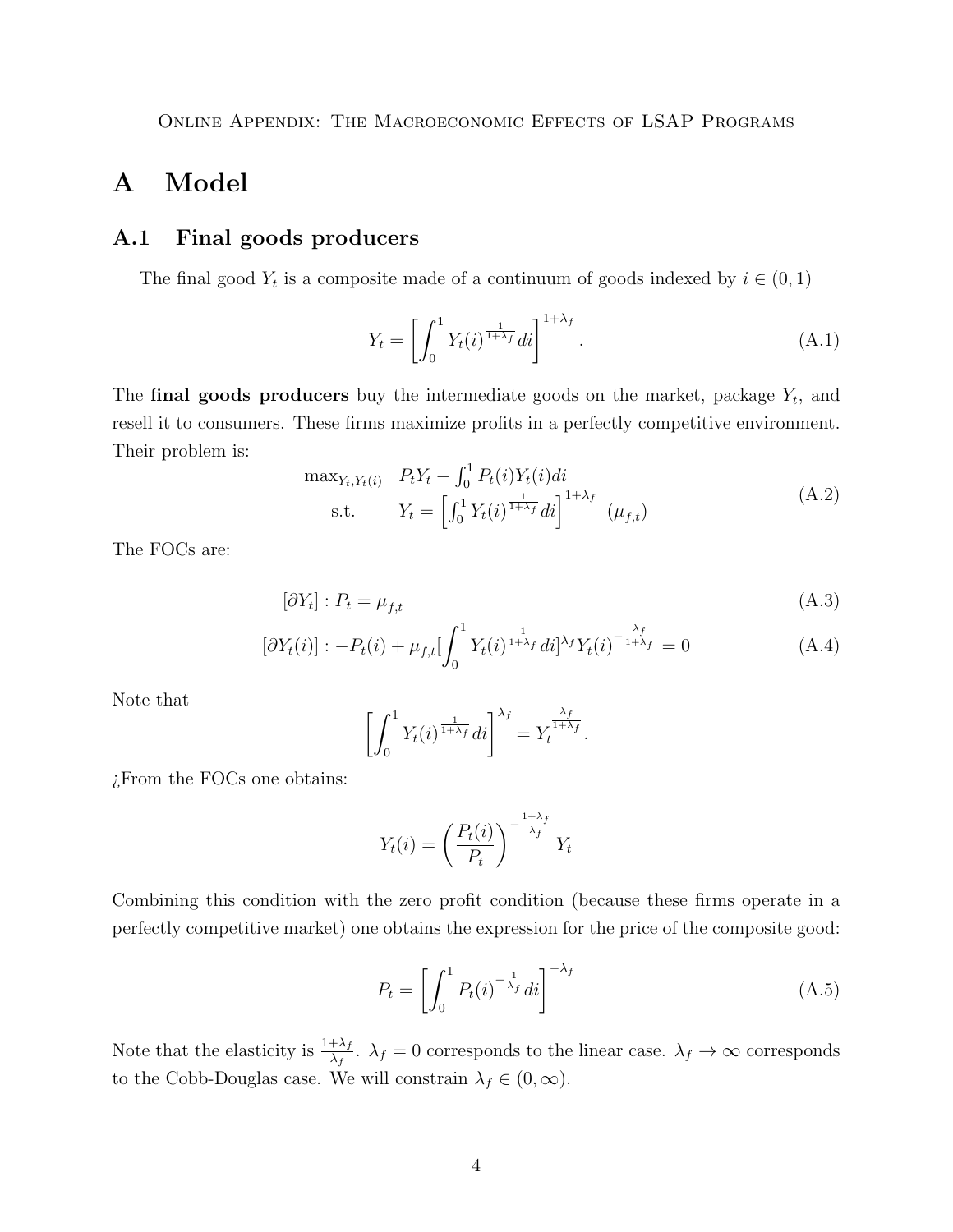### <span id="page-4-0"></span>A.2 Intermediate goods producers

Intermediate goods producer  $i$  uses the following technology:

<span id="page-4-1"></span>
$$
Y_t(i) = Z_t^{1-\alpha} K_t(i)^{\alpha} L_t(i)^{1-\alpha}.
$$
\n(A.6)

The log of the growth rate of productivity  $z_t = \log \left( \frac{Z_t/Z_{t-1}}{1+\gamma} \right)$  $\frac{1}{1+\gamma}$  follows the process

$$
z_t = \rho_z z_{t-1} + \epsilon_{z,t}, \ \epsilon_{z,t} \sim \mathbb{N}\left(0, \sigma_{\varepsilon_z}^2\right) \tag{A.7}
$$

The firm's profit is given by:

$$
P_t(i)Y_t(i) - W_t L_t(i) - R_t^k K_t(i).
$$

Cost minimization subject to [\(A.6\)](#page-4-1) yields the conditions:

$$
[\partial L_t(i)] : \mathcal{V}_t(i)(1-\alpha)Z_t^{1-\alpha}K_t(i)^{\alpha}L_t(i)^{-\alpha} = W_t
$$
  

$$
[\partial K_t(i)] : \mathcal{V}_t(i)\alpha Z_t^{1-\alpha}K_t(i)^{\alpha-1}L_t(i)^{1-\alpha} = R_t^k
$$

where  $V_t(i)$  is the Lagrange multiplier associated with [A.6.](#page-4-1) In turn, these conditions imply:

$$
\frac{K_t(i)}{L_t(i)} = \frac{\alpha}{1 - \alpha} \frac{W_t}{R_t^k}.
$$

Note that if we integrate both sides of the equation with respect to i and define  $K_t$  =  $\int K_t(i)di$  and  $L_t = \int L_t(i)di$  we obtain a relationship between aggregate labor and capital:

$$
K_t = \frac{\alpha}{1 - \alpha} \frac{W_t}{R_t^k} L_t.
$$
\n(A.8)

The marginal cost  $MC_t$  is the same for all firms and equal to:

$$
MC_t = \left[ W_t + R_t^k \frac{K_t(i)}{L_t(i)} \right] Z_t^{-(1-\alpha)} \left( \frac{K_t(i)}{L_t(i)} \right)^{-\alpha}
$$
  
=  $\alpha^{-\alpha} (1-\alpha)^{-(1-\alpha)} W_t^{1-\alpha} (R_t^k)^{\alpha} [(1+\gamma) e^{z_t}]^{-(1-\alpha)}.$  (A.9)

Profits can then be expressed as  $(P_t(i) - \lambda_{f,t}MC_t)Y_t(i)$ , where  $\lambda_{f,t}$  is a shock to the time-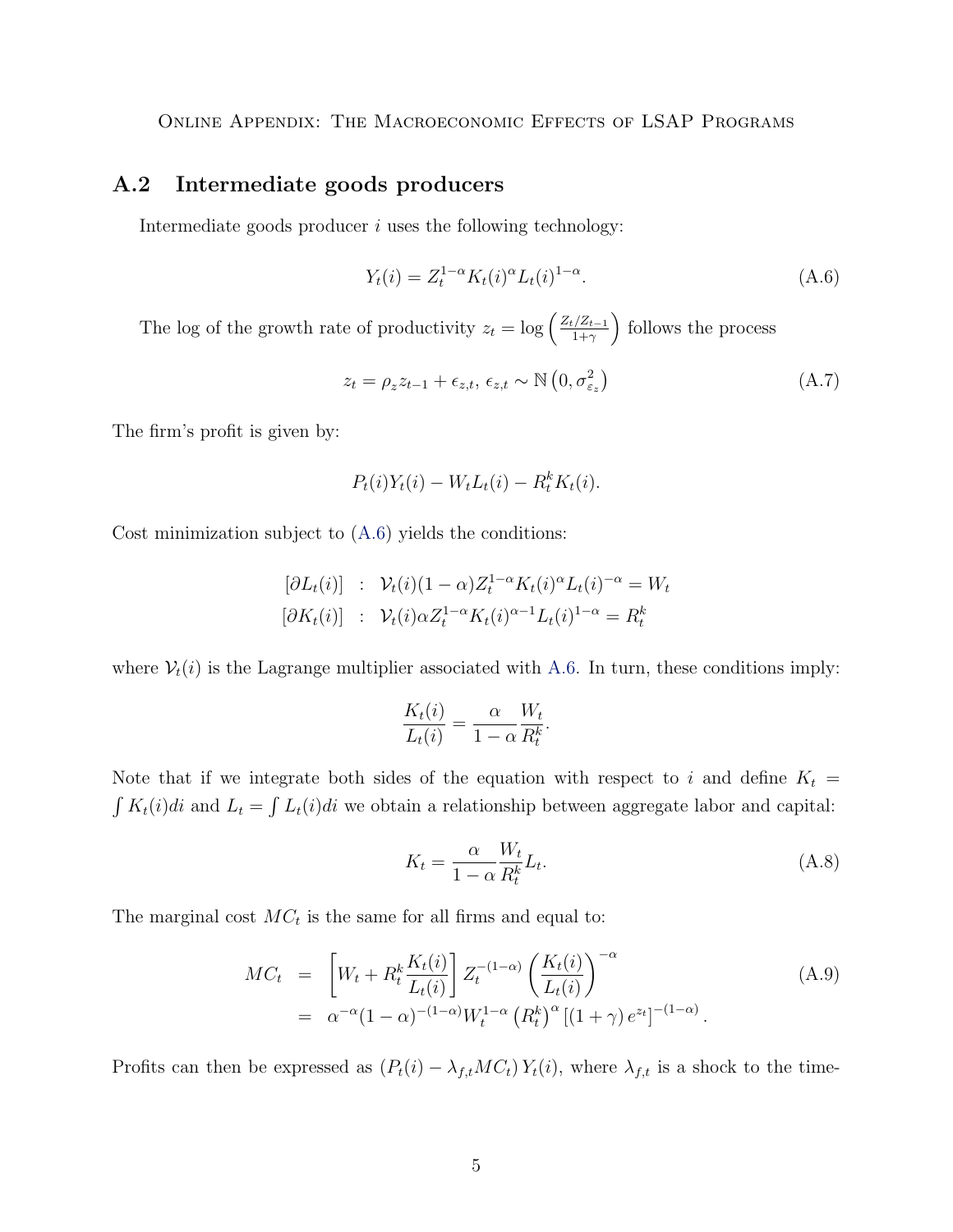varying price markup, assumed to follow the exogenous process:

$$
\ln \lambda_{f,t} = \rho_{\lambda_f} \ln \lambda_{f,t-1} + \epsilon_{\lambda,t}, \ \epsilon_{\lambda,t} \sim \mathbb{N}\left(0, \sigma_{\varepsilon_{\lambda}}^2\right) \tag{A.10}
$$

Prices are sticky as in Calvo (1983). Specifically, each firm can readjust prices with probability  $1 - \zeta_p$  in each period. We depart from Calvo (1983) in assuming that for those firms that cannot adjust prices,  $P_t(i)$  will increase at the steady state rate of inflation  $\pi$ . For those firms that can adjust prices, the problem is to choose a price level  $\tilde{P}_t(i)$  that maximizes the expected present discounted value of profits in all states of nature where the firm is stuck with that price in the future:

$$
\max_{\tilde{P}_t(i)} \mathbb{E}_t \sum_{s=0}^{\infty} \zeta_p^s \Xi_{t+s}^p \left[ \tilde{P}_t(i) \Pi^s - \lambda_{f,t+s} MC_{t+s} \right] Y_{t+s}(i)
$$
\n
$$
\text{s.t.} \qquad Y_{t+s}(i) = \left[ \frac{\tilde{P}_t(i) \Pi^s}{P_{t+s}} \right]^{-\frac{1+\lambda_f}{\lambda_f}} Y_{t+s},
$$
\n(A.11)

where  $\Pi \equiv 1 + \pi$ , and  $\Xi_{t+s}^p$  is today's value of a future dollar for the average shareholder. This variable is the appropriate discount factor of future dividends because we assume that ownership of intermediate goods producing firms is equally distributed among all households. The definition of average marginal utility is

$$
\Xi_{t+s}^p \equiv \sum_j \omega_j \beta_j^s \Xi_{t+s}^{j,p},
$$

where  $\omega_j$  represents the measure of type j in the population.

The FOC for the firm is:

$$
0 = \tilde{P}_t(i)\mathbb{E}_t \sum_{s=0}^{\infty} \zeta_p^s \mathbb{E}_{t+s}^p \frac{1}{\lambda_f} \Pi^{s \left(1 - \frac{1 + \lambda_f}{\lambda_f}\right)} P_{t+s}^{\frac{1 + \lambda_f}{\lambda_f}} Y_{t+s}
$$
\n
$$
-\mathbb{E}_t \sum_{s=0}^{\infty} \zeta_p^s \mathbb{E}_{t+s}^p \frac{1 + \lambda_f}{\lambda_f} \Pi^{-s \frac{1 + \lambda_f}{\lambda_f}} P_{t+s}^{\frac{1 + \lambda_f}{\lambda_f}} Y_{t+s} \lambda_{f,t+s} M C_{t+s}
$$
\n(A.12)

Note that all firms readjusting prices face an identical problem. We will consider only the symmetric equilibrium in which all firms that can readjust prices will choose the same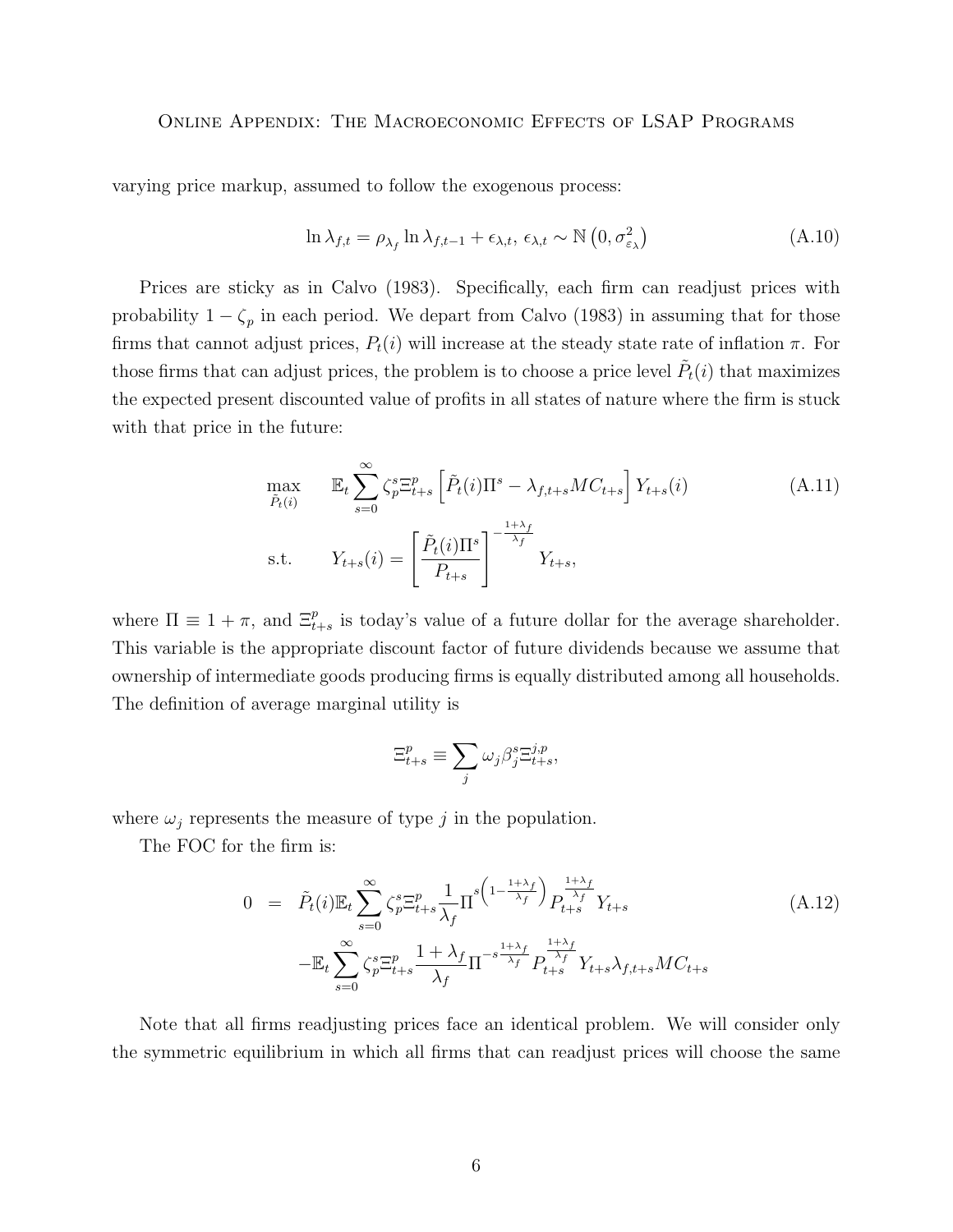$\tilde{P}_t(i)$ , so we can drop the *i* index from now on. From [A.5](#page-3-2) it follows that:

$$
P_t = \left[ (1 - \zeta_p) \tilde{P}_t^{-\frac{1}{\lambda_f}} + \zeta_p \left[ \Pi P_{t-1} \right]^{-\frac{1}{\lambda_f}} \right]^{-\lambda_f} . \tag{A.13}
$$

## <span id="page-6-0"></span>A.3 Capital producers

There is a representative firm, owned by all households, that operates under perfect competition, invests in capital, chooses utilization and rents it to intermediate firms. By choosing the utilization rate  $u_t$ , capital producers end up renting in each period  $t$  an amount of "effective" capital equal to

$$
K_t = u_t \bar{K}_{t-1},\tag{A.14}
$$

where  $R_t^k$  is the return per unit of effective capital. Utilization, however, subtracts real resources measured in terms of the consumption good

$$
a(u_t)\bar{K}_{t-1}.
$$

The law of motion of capital is

<span id="page-6-1"></span>
$$
\bar{K}_t = (1 - \delta) \bar{K}_{t-1} + \mu_t \left[ 1 - S \left( \frac{I_t}{I_{t-1}} \right) \right] I_t,
$$
\n(A.15)

where  $\delta \in (0,1)$  is the depreciation rate and  $S(\cdot)$  is the cost of adjusting investment, with  $S'(\cdot) > 0$  and  $S''(\cdot) > 0$ .

Capital producers maximize expected discounted stream of dividends to their shareholders:

$$
\max_{\bar{K}_{t}, u_{t}, I_{t}} \mathbb{E}_{t} \sum_{s=0}^{\infty} \left( \omega_{u} \beta_{u}^{s} \Xi_{t+s}^{p,u} + \omega_{r} \beta_{r}^{s} \Xi_{t+s}^{p,r} \right) \left[ R_{t+s}^{k} u_{t+s} \bar{K}_{t+s-1} - P_{t+s} a(u_{t+s}) \bar{K}_{t+s-1} - P_{t+s} I_{t+s} \right]
$$

subject to the LOM of capital  $(A.15)$ , with  $Q_t$  the lagrange multiplier associated with the constraint, and consider that the multiplier for time  $t + s$  constraint is premultiplied by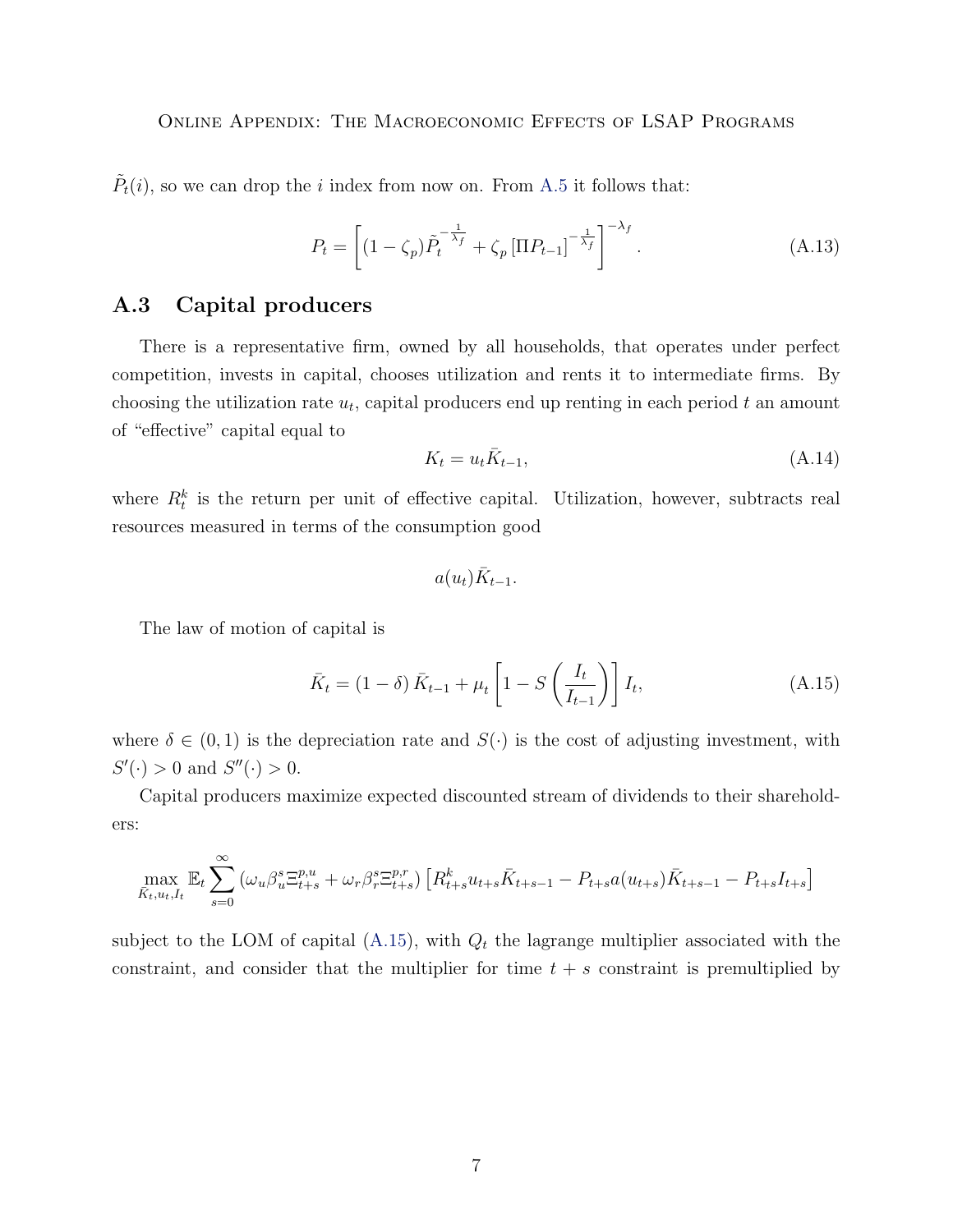$(\omega_u \beta_u^s \Xi_{t+s}^{p,u} + \omega_r \beta_r^s \Xi_{t+s}^{p,r})$  $_{t+s}^{p,r}$ ). FOC are:

$$
[\partial u_t] : 0 = R_t^k - P_t a'(u_t)
$$
\n(A.16)

$$
\begin{bmatrix} \partial \bar{K}_t \end{bmatrix} : 0 = \mathbb{E}_t \left\{ \frac{\omega_u \beta_u \Xi_{t+1}^{p,u} + \omega_r \beta_r \Xi_{t+1}^{p,r}}{\omega_u \Xi_t^{p,u} + \omega_r \Xi_t^{p,r}} [R_{t+1}^k u_{t+1} - P_{t+1} a(u_{t+1}) + (1 - \delta) Q_{t+1} ] \right\} + \mathcal{A} Q_t^{\dagger} \mathcal{I}
$$

$$
[\partial I_t] : 0 = -1 + \frac{Q_t}{P_t} \mu_t \left[ 1 - S \left( \frac{I_t}{I_{t-1}} \right) \right] - \frac{Q_t}{P_t} \mu_t S' \left( \frac{I_t}{I_{t-1}} \right) \frac{I_t}{I_{t-1}} + \mathbb{E}_t \left[ \frac{(\omega_u \beta_u \Xi_{t+1}^{p,u} + \omega_r \beta_r \Xi_{t+1}^{p,r}) P_{t+1} Q_{t+1}}{(\omega_u \Xi_t^{p,u} + \omega_r \Xi_t^{p,r}) P_t} \mu_{t+1} S' \left( \frac{I_{t+1}}{I_t} \right) \left( \frac{I_{t+1}}{I_t} \right)^2 \right]
$$
\n(A.18)

#### <span id="page-7-0"></span>A.4 Households

The key modification relative to the standard model is the introduction of long-term bonds and segmentation. We follow the formulation in Woodford (2001) and consider longterm bonds with coupon equal to  $\kappa^s$  paid at time  $t + 1 + s$ , for  $s \geq 0$ . This implies that the gross yield to maturity is given by

$$
R_{L,t} = \frac{1}{P_{L,t}} + \kappa \tag{A.19}
$$

or, equivalently, the price of such bond is given by

$$
P_{L,t} = \frac{1}{R_{L,t} - \kappa}.
$$
\n(A.20)

The duration of this bond is  $R_{L,t}/(R_{L,t} - \kappa)$ , which we will match to the average duration of ten-year Treasury Bills. Notice also that the price of a bond issued s periods before is given by  $P_{L,t}(s) = \kappa^s P_{L,t}$ , which will be used to write the flow budget constraint as a function of the stock of total long term debt,  $B_t^L$ , instead of the current period's purchases of long-term debt. As in standard models, short-term assets  $B_t$  are one-period bonds, purchased at time t, which pay a nominal return  $R_t$  at time  $t + 1$ .

Households are ordered on a continuum of measure 1. A fraction  $\omega_u$  of households (unrestricted, or u) trades in both short-term (one-period) and long-term (L-period) bonds. The remaining fraction  $\omega_r = 1 - \omega_u$  (restricted, or r) only trades in long-term bonds. Additionally, unrestricted households pay a transaction cost  $\zeta_t$  per-unit of long-term bond purchased while restricted households do not.

The flow budget constraint differs depending on whether the household is unrestricted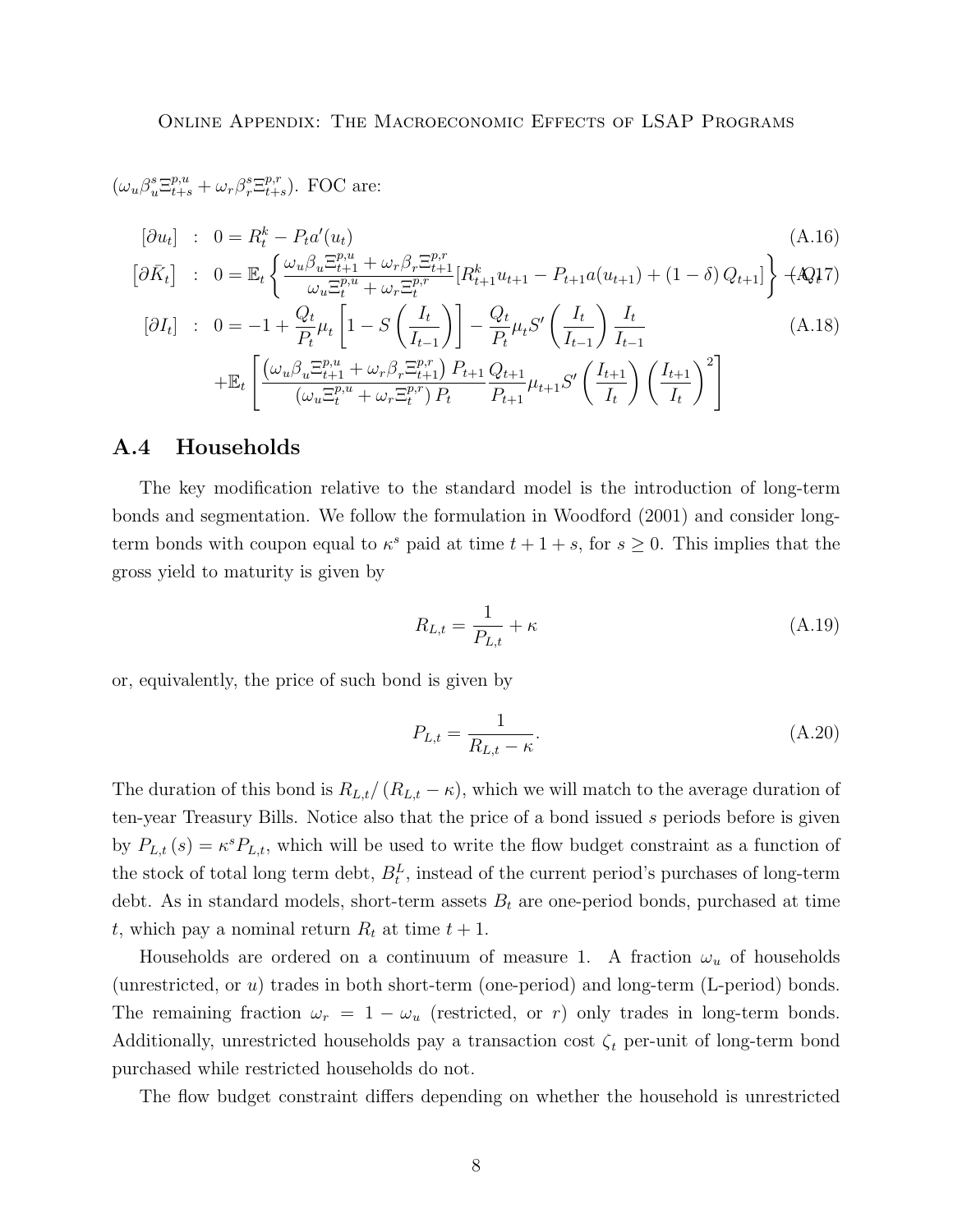or restricted. For an unrestricted household who can trade both short and long-term bonds, we have

<span id="page-8-0"></span>
$$
P_{t}C_{t}^{u} + B_{t}^{u} + (1 + \zeta_{t})P_{L,t}B_{t}^{L,u} \leq R_{t-1}B_{t-1}^{u} + \sum_{s=1}^{\infty} \kappa^{s-1} B_{t-s}^{L,u} + W_{t}^{u}(i) L_{t}^{u}(i) + \mathcal{P}_{t} + \mathcal{P}_{t}^{cp} + \mathcal{P}_{t}^{fi} - T_{t}^{u}.
$$
\n(A.21)

where  $\zeta_t P_{L,t} B_t^{L,u}$  $t_t^{L,u}$  is paid to the financial institution who redistributes the proceeds  $\mathcal{P}_t^{fi}$  $t^{j}$  to the household. For a restricted household who can only trade in long-term securities but does not pay transaction costs, we have

<span id="page-8-1"></span>
$$
P_{t}C_{t}^{r} + P_{L,t}B_{t}^{L,r} \leq \sum_{s=1}^{\infty} \kappa^{s-1} B_{t-s}^{L,r} + W_{t}^{r}(i) L_{t}^{r}(i) + \mathcal{P}_{t} + \mathcal{P}_{t}^{cp} + \mathcal{P}_{t}^{fi} - T_{t}^{r}.
$$
 (A.22)

In equations [\(A.21\)](#page-8-0) and [\(A.22\)](#page-8-1),  $P_t$  is the price of the final consumption good,  $W_t^j$  $t^{\jmath}(i)$  is the wage set by a household of type  $j = \{u, r\}$  who supplies labor of type i,  $\mathcal{P}_t$  and  $\mathcal{P}_t^{cp}$  are profits from ownership of intermediate goods producers and capital producers respectively, and  $T_t^j$  are lump-sum taxes.

One advantage of assuming that the entire stock of long-term government bonds consists of perpetuities of this type is that the price in period t of a bond issued s periods ago  $P_{L,t}(s)$ is a function of the coupon and the current price

$$
P_{L,t}\left(s\right) = \kappa^s P_{L,t}.
$$

This relation allows us to rewrite the household budget constraint in a more convenient recursive formulation. One bond of this type that has been issued  $s - 1$  periods ago is equivalent to  $\kappa^{s-1}$  new bonds. By no arbitrage at time  $t-1$ 

$$
P_{L,t-1}B_{t-1}^{L} = \sum_{s=1}^{\infty} P_{L,t}(s) B_{t-s}^{L}
$$

$$
P_{L,t-1}B_{t-1}^{L} = \sum_{s=1}^{\infty} P_{L,t-1} \kappa^{s-1} B_{t-s}^{L}
$$

$$
B_{t-1}^{L} = \sum_{s=1}^{\infty} \kappa^{s-1} B_{t-s}^{L}
$$

at time t,  $B_{t-1}^L$  is worth  $B_{t-1}^L(1 + \kappa P_{L,t}) = B_{t-1}^L(1 + \frac{\kappa}{R_{L,t}-\kappa})$  $= P_{L,t} R_{L,t} B_{t-1}^L.$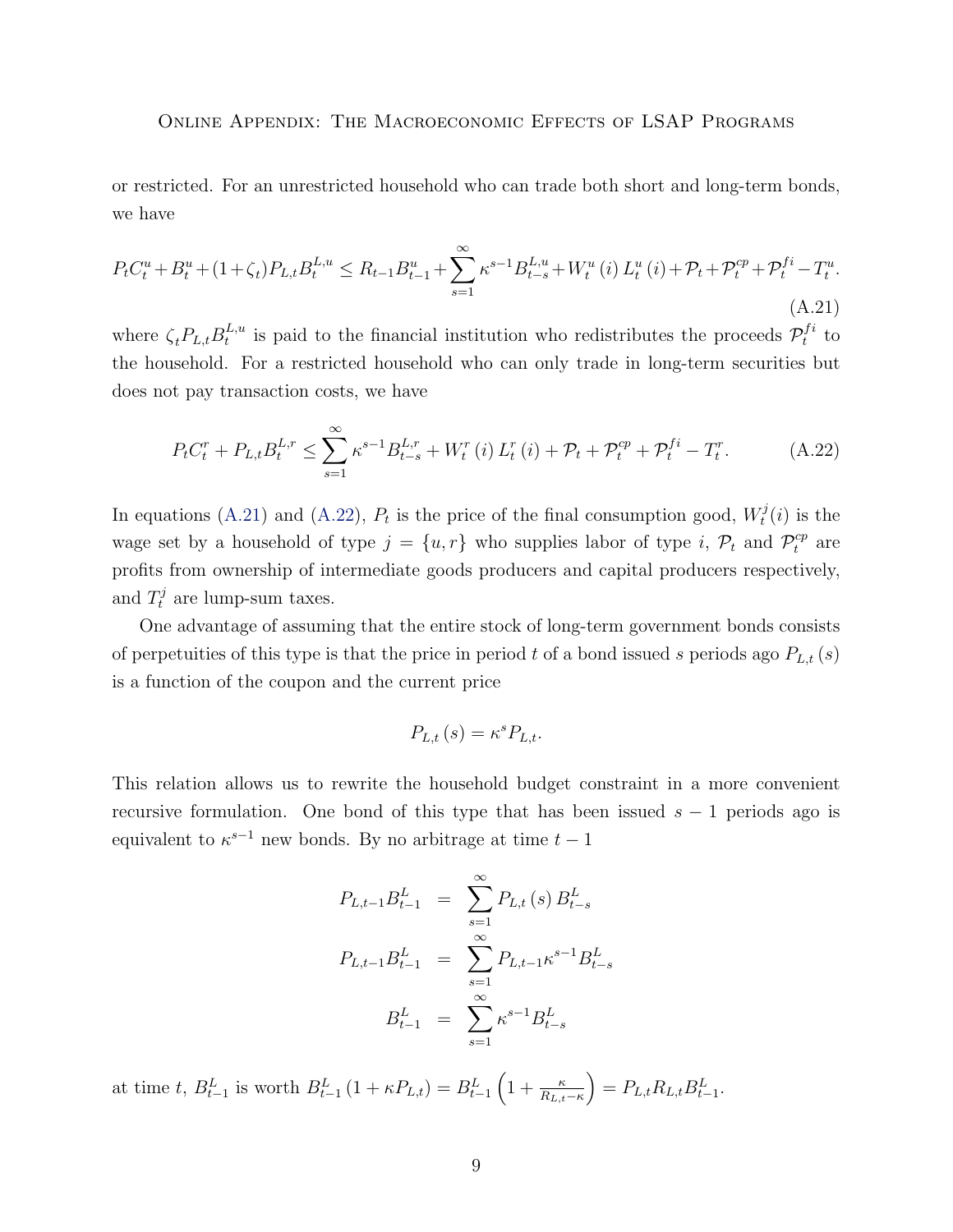The budget constraint of an unrestricted household becomes

<span id="page-9-2"></span>
$$
P_{t}C_{t}^{u} + B_{t}^{u} + (1 + \zeta_{t})P_{L,t}B_{t}^{L,u} \leq R_{t-1}B_{t-1}^{u} + P_{L,t}R_{L,t}B_{t-1}^{L,u} + W_{t}^{u}(i) L_{t}^{u}(i) + \mathcal{P}_{t}^{u} + \mathcal{P}_{t}^{cp} + \mathcal{P}_{t}^{fi} - T_{t}^{u},
$$
\n(A.23)

For a restricted household we have

<span id="page-9-3"></span>
$$
P_{t}C_{t}^{r} + P_{L,t}B_{t}^{L,r} \le P_{L,t}R_{L,t}B_{t-1}^{L,r} + W_{t}^{r}(i) L_{t}^{r}(i) + \mathcal{P}_{t} + \mathcal{P}_{t}^{cp} + \mathcal{P}_{t}^{fi} - T_{t}^{r}, \tag{A.24}
$$

where  $R_{L,t}$  is the gross yield to maturity at time t on the long-term bond<sup>[1](#page-9-0)</sup>

$$
R_{L,t} = \frac{1}{P_{L,t}} + \kappa.
$$

Household j consumption-saving decisions are then the result of the maximization of  $(A.25)$  subject to  $(A.23)$  if  $j = u$  or  $(A.24)$  if  $j = r$ .

Households enjoy consumption  $C_{j,t}$  and dislike hours worked  $L_{j,t}$ . The objective function for all households is

<span id="page-9-1"></span>
$$
\mathbb{E}_{t} \sum_{s=0}^{\infty} \beta_{j}^{s} b_{j,t+s} \left[ \frac{\left(\frac{C_{t+s}^{j}}{Z_{t+s}} - h\frac{C_{t+s-1}^{j}}{Z_{t+s-1}}\right)^{1-\sigma_{j}}}{1-\sigma_{j}} - \frac{\varphi_{t+s}^{j} L_{t+s}^{j} (i)^{1+\nu}}{1+\nu} \right], \tag{A.25}
$$

where  $j = \{u, r\}, \beta_j \in (0, 1)$  is the individual discount factor (which may differ between restricted and unrestricted households),  $\sigma_j > 0$  is the individual coefficient of relative risk aversion (which may also differ between the different types of households),  $\nu \geq 0$  is the inverse elasticity of labor supply,  $b_t^j$  $\mathcal{U}_t$  is a preference shock to individual j, and  $\psi_t$  is a labor supply shock.

Define  $\Xi_t^{p,u}$  as the Lagrange multiplier associated with the budget constraint [\(A.23\)](#page-9-2) and  $\Xi^{p,r}_t$  $t^{p,r}$  the Lagrange multiplier associated with the budget constraint [\(A.24\)](#page-9-3). Households perfectly share their consumption within their groups (restricted and unrestricted). This assumption implies that the multipliers  $\Xi_t^{p,u}$  and  $\Xi_t^{p,r}$  are the same for all households of a certain type in all periods and across all states of nature.

<span id="page-9-0"></span>The first order conditions for consumption and bond holdings for an unrestricted house-

<sup>&</sup>lt;sup>1</sup>We match the duration of this bond  $(R_{L,t}/(R_{L,t} - \kappa))$  to the average duration of ten-year U.S. Treasury Bills.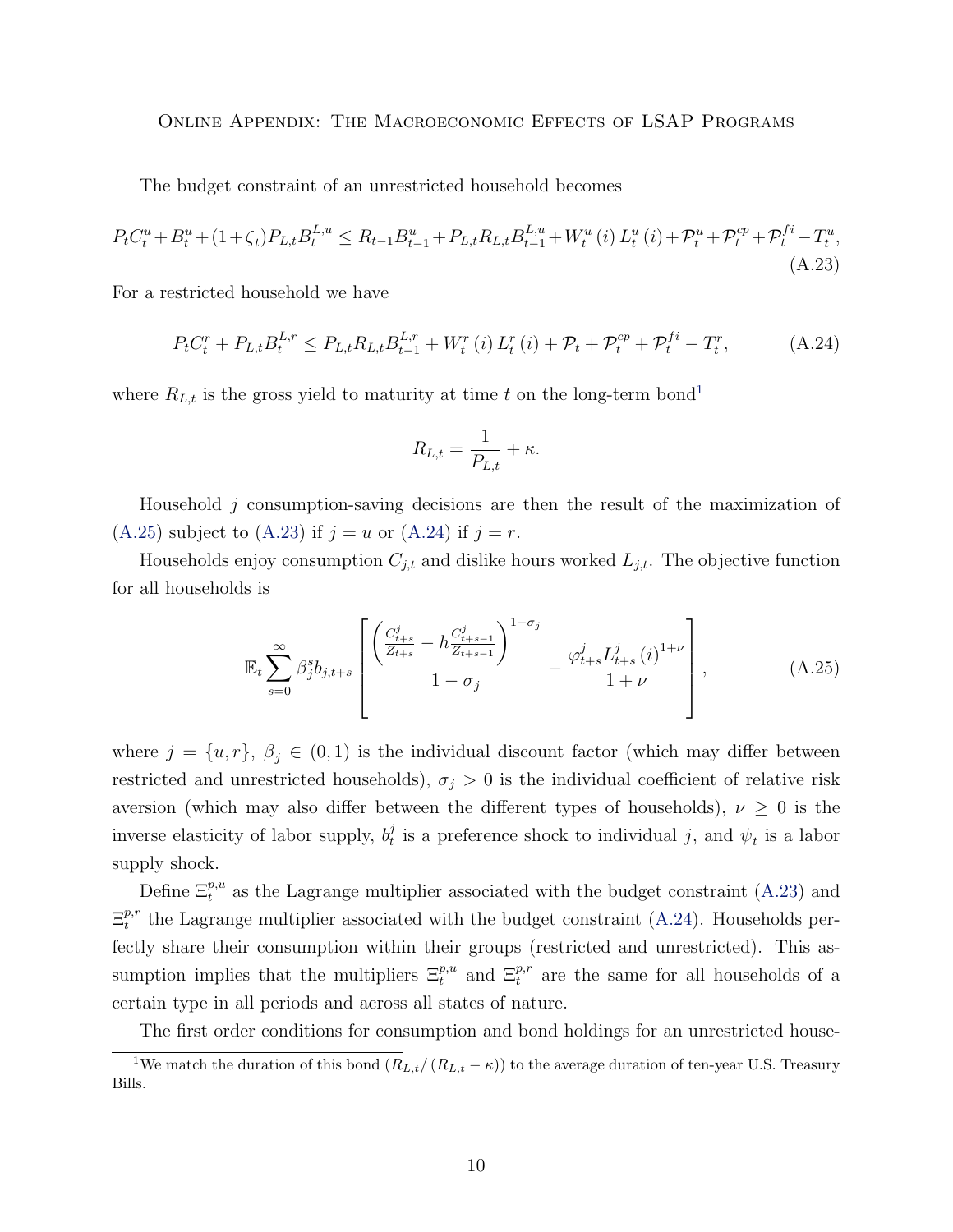hold are

$$
\left[\partial C_t^u\right] : \frac{1}{P_t} \left\{ \frac{b_t^u}{Z_t} \left( \frac{C_t^u}{Z_t} - h \frac{C_{t-1}^u}{Z_{t-1}} \right)^{-\sigma_u} -\beta_u h \mathbb{E}_t \left[ \frac{b_{t+1}^u}{Z_t} \left( \frac{C_{t+1}^u}{Z_{t+1}} - h \frac{C_t^u}{Z_t} \right)^{-\sigma_u} \right] \right\} = \Xi_t^{p,u}
$$
\n(A.26)

$$
\left[\partial B_t\left(u\right)\right] :\Xi_t^{p,u} = \beta_u R_t \mathbb{E}_t[\Xi_{t+1}^{p,u}] \tag{A.27}
$$

$$
\left[\partial B_t^L\left(u\right)\right] : \frac{1+\zeta_t}{R_{L,t}-\kappa} \Xi_t^{p,u} = \beta_u \mathbb{E}_t \left[\frac{R_{L,t+1}}{R_{L,t+1}-\kappa} \Xi_{t+1}^{p,u}\right]
$$
\n(A.28)

The first order conditions for consumption and bond holdings for a restricted household are

$$
\begin{aligned}\n\left[\partial C_t\left(r\right)\right] & \div \frac{1}{P_t} \left\{ \frac{b_t^r}{Z_t} \left(\frac{C_t^r}{Z_t} - h \frac{C_{t-1}^r}{Z_{t-1}}\right)^{-\sigma_r} \right. \\
&\left. - \beta_r h \mathbb{E}_t \left[\frac{b_{t+1}^r}{Z_t} \left(\frac{C_{t+1}^r}{Z_{t+1}} - h \frac{C_t^r}{Z_t}\right)^{-\sigma_r}\right] \right\} = \Xi_t^{p,r} \n\end{aligned} \tag{A.29}
$$

$$
\left[\partial B_t^L\left(r\right)\right] \quad : \quad \frac{1}{R_{L,t} - \kappa} \Xi_t^{p,r} = \beta_r \mathbb{E}_t \left[\frac{R_{L,t+1}}{R_{L,t+1} - \kappa} \Xi_{t+1}^{p,r}\right] \tag{A.30}
$$

Households are monopolistic suppliers of labor inputs  $L_t(i)$ , which perfectly competitive labor agencies aggregate into a homogenous labor composite  $L_t$  according to the technology

$$
L_t = \left[ \int_0^1 L_t(i)^{\frac{1}{1+\lambda_w}} di \right]^{1+\lambda_w}, \tag{A.31}
$$

where  $\lambda_w \geq 0$  is the steady state wage markup. The first order condition for the demand of labor input  $i$  is

<span id="page-10-0"></span>
$$
L_t(i) = \left(\frac{W_t(i)}{W_t}\right)^{-\frac{1+\lambda w}{\lambda_w}} L_t.
$$
\n(A.32)

Combining this condition with the zero profit condition for labor agencies we obtain an expression for the aggregate wage index  $W_t$  as a function of the wage specific to the  $i^{th}$  labor input

<span id="page-10-1"></span>
$$
W_t = \left[ \int_0^1 W_t(i)^{-\frac{1}{\lambda_w}} di \right]^{-\lambda_w}
$$
\n(A.33)

Household members set wages on a staggered basis (Calvo, 1983) subject to the demand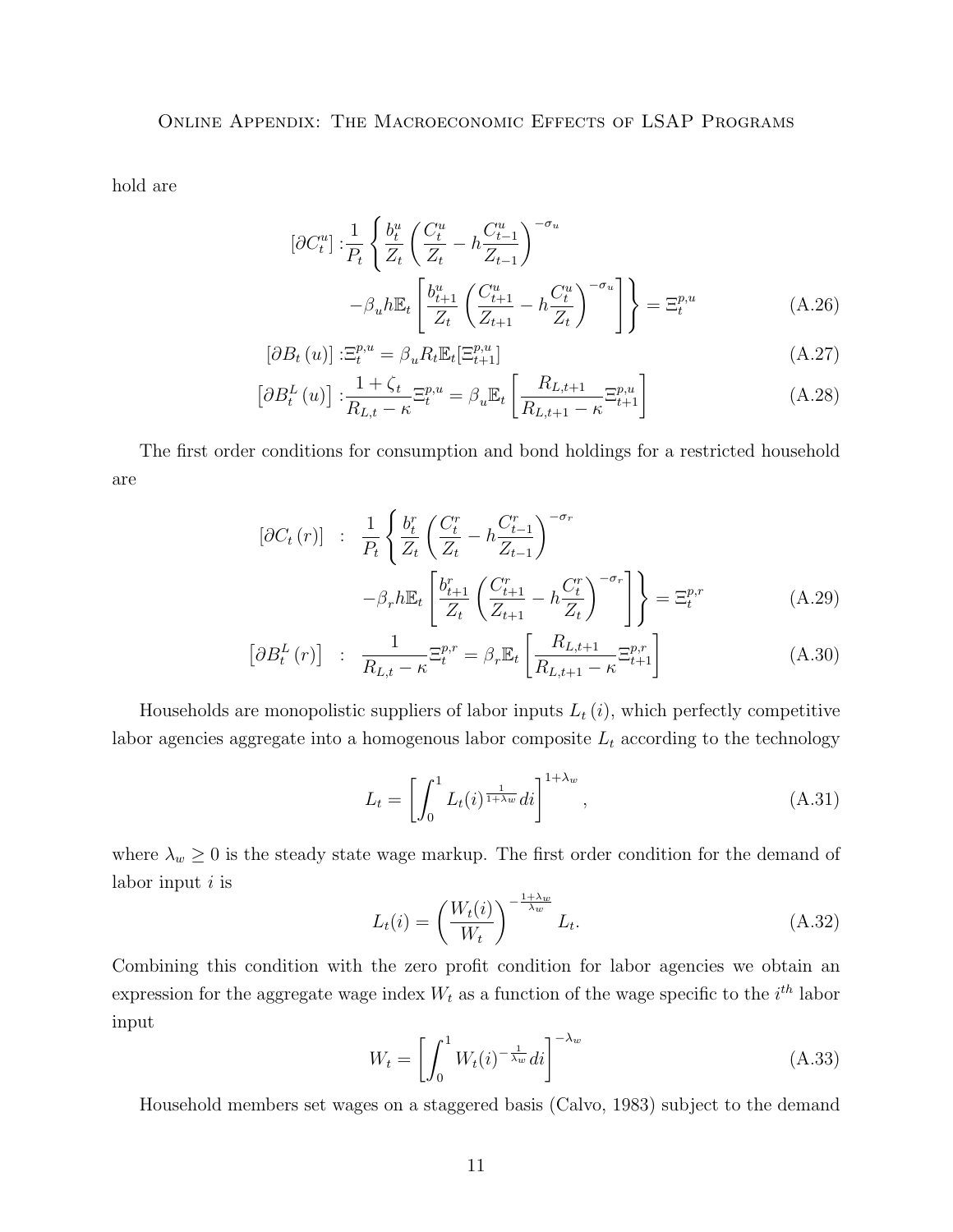for their specific labor input [\(A.32\)](#page-10-0). The wage gets reset with probability  $1 - \zeta_w$  in each period, while with the complementary probability the wage grows at the steady state rate of inflation and productivity. Formally, the problem for a household member  $i$  of type  $j$  who can reset her wage at time t is

$$
\min_{\tilde{W}_t^j(i)} \mathbb{E}_t \sum_{s=0}^{\infty} (\zeta_w \beta_j)^s b_{t+s}^j \frac{\varphi_{t+s}^j}{1+\nu_j} L_{t+s}^j(i)^{1+\nu_j} \tag{A.34}
$$

subject to the budget constraint  $(A.23)$  or  $(A.24)$ , the demand for labor  $(A.32)$  and the wage updating scheme

$$
W_{t+s}^j(i) = (\Pi e^{\gamma})^s \tilde{W}_t^j(i)
$$
\n(A.35)

The first order condition for this problem is

$$
\mathbb{E}_{t} \sum_{s=0}^{\infty} (\zeta_{w} \beta_{j})^{s} \Xi_{t+s}^{p,j} L_{t+s}^{j}(i) \left[ (\Pi e^{\gamma})^{s} \tilde{W}_{t}^{j}(i) - (1 + \lambda_{w}) \frac{b_{t+s}^{j} \varphi_{t+s}^{j} L_{t+s}^{j}(i)^{\nu_{j}}}{\Xi_{t+s}^{p,j}} \right] = 0.
$$
 (A.36)

In the absence of nominal rigidities, this condition would amount to setting the real wage as a markup over the marginal rate of substitution between consumption and leisure.

All agents of type  $j = u, r$  resetting their wage face an identical problem. We focus on the symmetric equilibrium in which all agents of type  $j$  that can readjust their wage choose the same  $\tilde{W}_t^j$ , in which case we get

$$
\left(\tilde{W}_{t}^{j}\right)^{1+\frac{1+\lambda_{w}}{\lambda_{w}}\nu_{j}} = (1+\lambda_{w}) \frac{\mathbb{E}_{t} \sum_{s=0}^{\infty} (\zeta_{w}\beta_{j})^{s} b_{t+s}^{j} \varphi_{t+s}^{j} (\Pi e^{\gamma})^{-s\frac{1+\lambda_{w}}{\lambda_{w}}(1+\nu_{j})} W_{t+s}^{\frac{1+\lambda_{w}}{\lambda_{w}}(1+\nu_{j})} L_{t+s}^{1+\nu_{j}}}{\mathbb{E}_{t} \sum_{s=0}^{\infty} (\zeta_{w}\beta_{j})^{s} \Xi_{t+s}^{p,j} (\Pi e^{\gamma})^{s\left(1-\frac{1+\lambda_{w}}{\lambda_{w}}\right)} W_{t+s}^{\frac{1+\lambda_{w}}{\lambda_{w}}} L_{t+s}} (A.37)
$$

for  $j = u, r$ .

Therefore, the aggregate wage index [\(A.33\)](#page-10-1) can be written as

$$
W_t = \left[ (1 - \zeta_w) \left( \omega_u \left( \tilde{W}_t^u \right)^{-\frac{1}{\lambda_w}} + \omega_r \left( \tilde{W}_t^r \right)^{-\frac{1}{\lambda_w}} \right) + \zeta_w (\Pi e^{\gamma} W_{t-1})^{-\frac{1}{\lambda_w}} \right]^{-\lambda_w} . \tag{A.38}
$$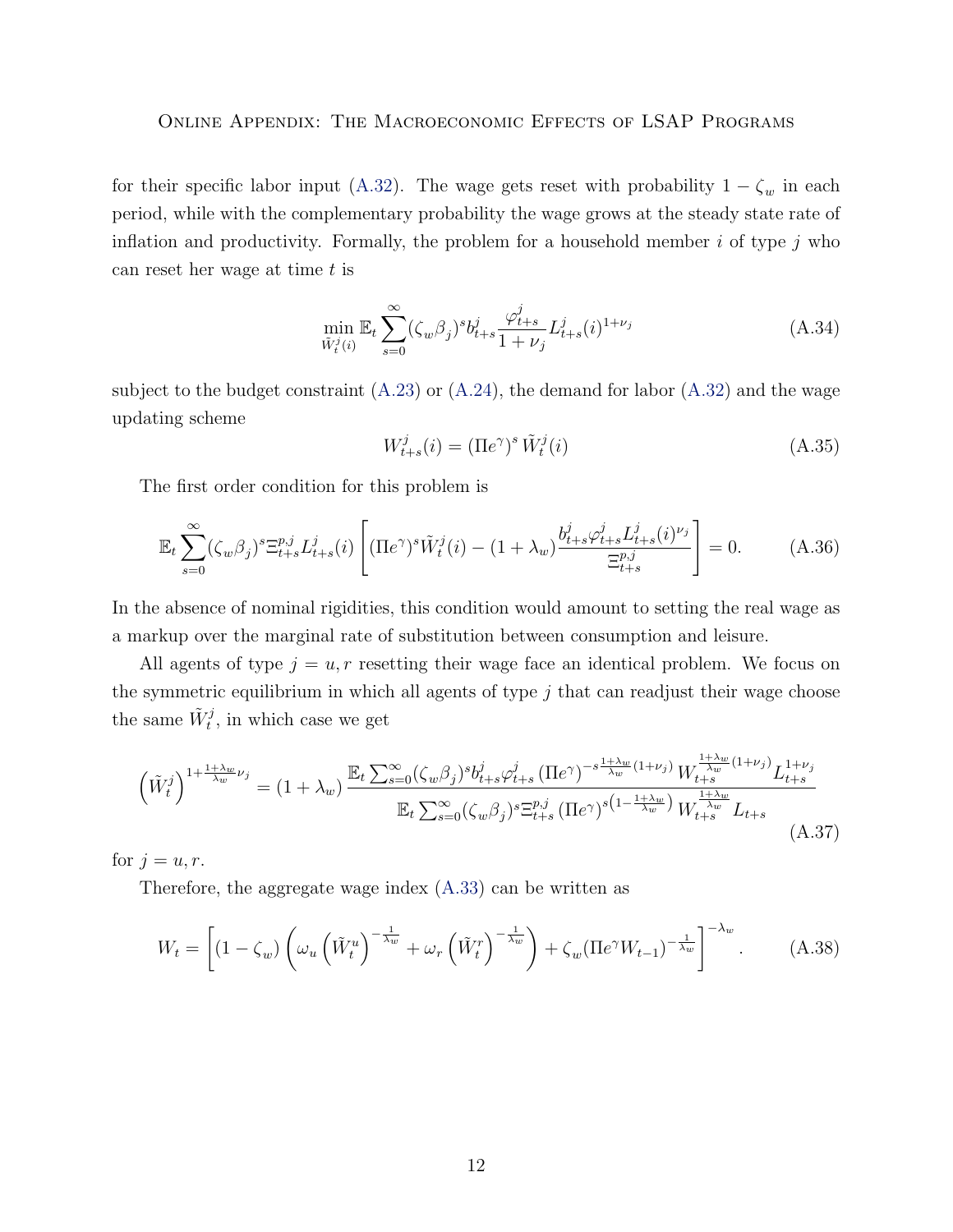#### <span id="page-12-0"></span>A.5 Government Policies

The central bank follows a conventional feedback interest rate rule (Taylor, 1993) with smoothing

$$
\frac{R_t}{R} = \left(\frac{R_{t-1}}{R}\right)^{\rho_m} \left[ \left(\frac{\Pi_t}{\Pi}\right)^{\phi_{\pi}} \left(\frac{Y_t/Y_{t-4}}{e^{4\gamma}}\right)^{\phi_y} \right]^{1-\rho_m} e^{\epsilon_{m,t}},
$$

where  $\rho_m \in (0,1)$ ,  $\phi_{\pi} > 1$  and  $\phi_y \geq 0$ .

The presence of long-term bonds modifies the standard government budget constraint

<span id="page-12-1"></span>
$$
B_t + P_{L,t} B_t^L = R_{t-1,t} B_{t-1} + (1 + \kappa P_{L,t}) B_{t-1}^L + P_t G_t - T_t.
$$
 (A.39)

The left-hand side of expression [\(A.39\)](#page-12-1) is the market value, in nominal terms, of the total amount of bonds (short-term and long-term) issued by the government at time  $t$ . The righthand side features the cost of servicing bonds maturing at time t as well as spending  $G_t$  and taxes  $T_t$ .

We assume that the government controls the supply of long-term bond following a simple autoregressive rule

$$
\frac{P_{L,t}B_t^L}{P_t Z_t} = S \left(\frac{P_{L,t-1}B_{t-1}^L}{P_{t-1}Z_{t-1}}\right)^{\rho_B} e^{\epsilon_{B,t}},\tag{A.40}
$$

where  $\rho_B \in (0,1)$  and  $\epsilon_{B,t}$  is an i.i.d. exogenous shock. S is whatever constant needed to make the above equation an identity at the steady state. We interpret LSAP programs as shocks to the outstanding government long-term liabilities compared to the historical behavior of these series.

Finally, we set taxes according to the feedback rule

$$
\frac{T_t}{P_t Z_t} - \frac{G_t}{Z_t} \equiv \Phi_{z,t} = \Phi \left( \frac{\frac{1}{R_{L,t-1} - \kappa} B_{Z,t-1}^L + B_{Z,t-1}}{\frac{1}{R_L - \kappa} B_Z^L + B_Z} \right)^{\phi_T} e^{\epsilon_{T,t}}
$$
(A.41)

where  $\epsilon_{T,t}$  follows a stationary AR(1) process and the term in parenthesis on the right hand side is the ratio of total debt value in period  $t$  to its steady state value.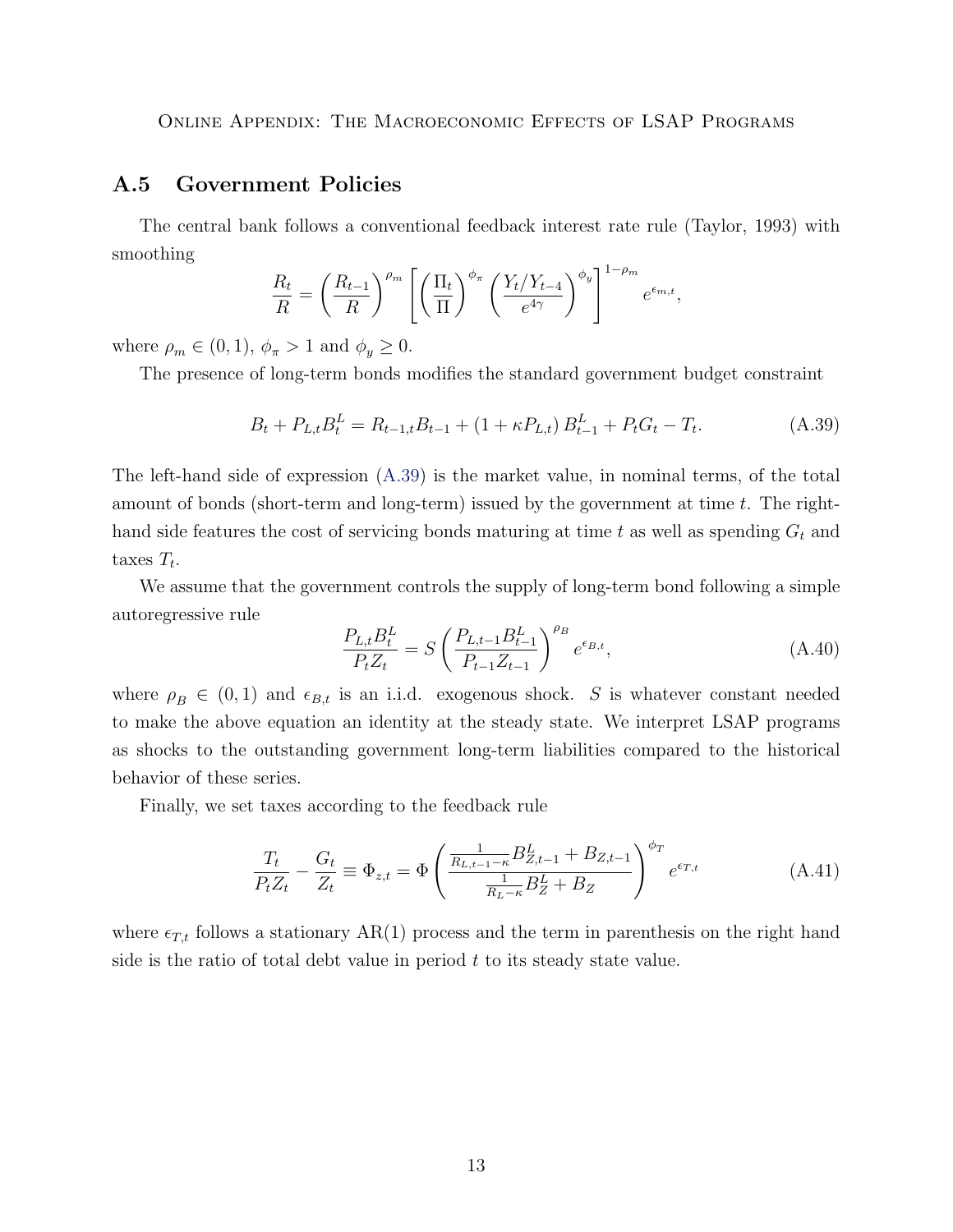## <span id="page-13-0"></span>A.6 Term Premium and Preferred Habitat

Our baseline formulation of the relation between transaction costs and the quantity of debt is

$$
\zeta_t = \left(\frac{P_{L,t}B_t^L}{P_t Z_t}\right)^{\rho_{\zeta}} \exp\left(\epsilon_{\zeta,t}\right)
$$

The Euler Equation of an *unrestricted* household for investing in long-term bonds is

<span id="page-13-1"></span>
$$
(1 + \zeta_t) P_{L,t} \Xi_t^{p,u} = \beta_u \mathbb{E}_t \left( P_{L,t+1} R_{L,t+1} \Xi_{t+1}^{p,u} \right). \tag{A.42}
$$

Define  $P_{L,t}^{EH}$  and  $R_{L,t}^{EH}$  the price and yield to maturity of the long-term bond that would arise in the absence of transaction costs, holding constant the path for the marginal utility of consumption. In defining  $R_{L,t}^{EH}$ , we also adjust the parameter  $\kappa$  so that in steady state the counterfactual long-term bond has the same maturity of the bond in the model with transaction costs, that is

<span id="page-13-3"></span>
$$
D_L = \frac{R_L}{R_L - \kappa} = \frac{R_L^{EH}}{R_L^{EH} - \kappa^{EH}} = D_L^{EH}.
$$
 (A.43)

The counterpart of equation [\(A.42\)](#page-13-1) in this counterfactual world is

<span id="page-13-2"></span>
$$
P_{L,t}^{EH} \Xi_t^{p,u} = \beta_u \mathbb{E}_t \left( P_{L,t+1}^{EH} R_{L,t+1}^{EH} \Xi_{t+1}^{p,u} \right). \tag{A.44}
$$

No arbitrage implies that the counterfactual long-term bond should have the same riskadjusted return as the long-term bond in the actual economy with transaction costs. Rearranging [\(A.42\)](#page-13-1) and [\(A.44\)](#page-13-2) and taking the difference yields

$$
\mathbb{E}_t \left\{ \frac{\Xi_{t+1}^{p,u}}{\Xi_t^{p,u}} \left[ \frac{P_{L,t+1}}{(1+\zeta_t)P_{L,t}} R_{L,t+1} - \frac{P_{L,t+1}^{EH}}{P_{L,t}^{EH}} R_{L,t+1}^{EH} \right] \right\} = 0.
$$

Up to a first order approximation, the previous equation becomes

$$
\mathbb{E}_t \left[ \hat{P}_{L,t+1} - \hat{P}_{L,t} - \zeta_t + \hat{R}_{L,t+1} - (\hat{P}_{L,t+1}^{EH} - \hat{P}_{L,t}^{EH} + \hat{R}_{L,t+1}^{EH}) \right] = 0.
$$

Also up to the first order, from equation [\(A.43\)](#page-13-3) the relation between price and yields is

$$
\hat{P}_{L,t} = -D_L \hat{R}_{L,t}.
$$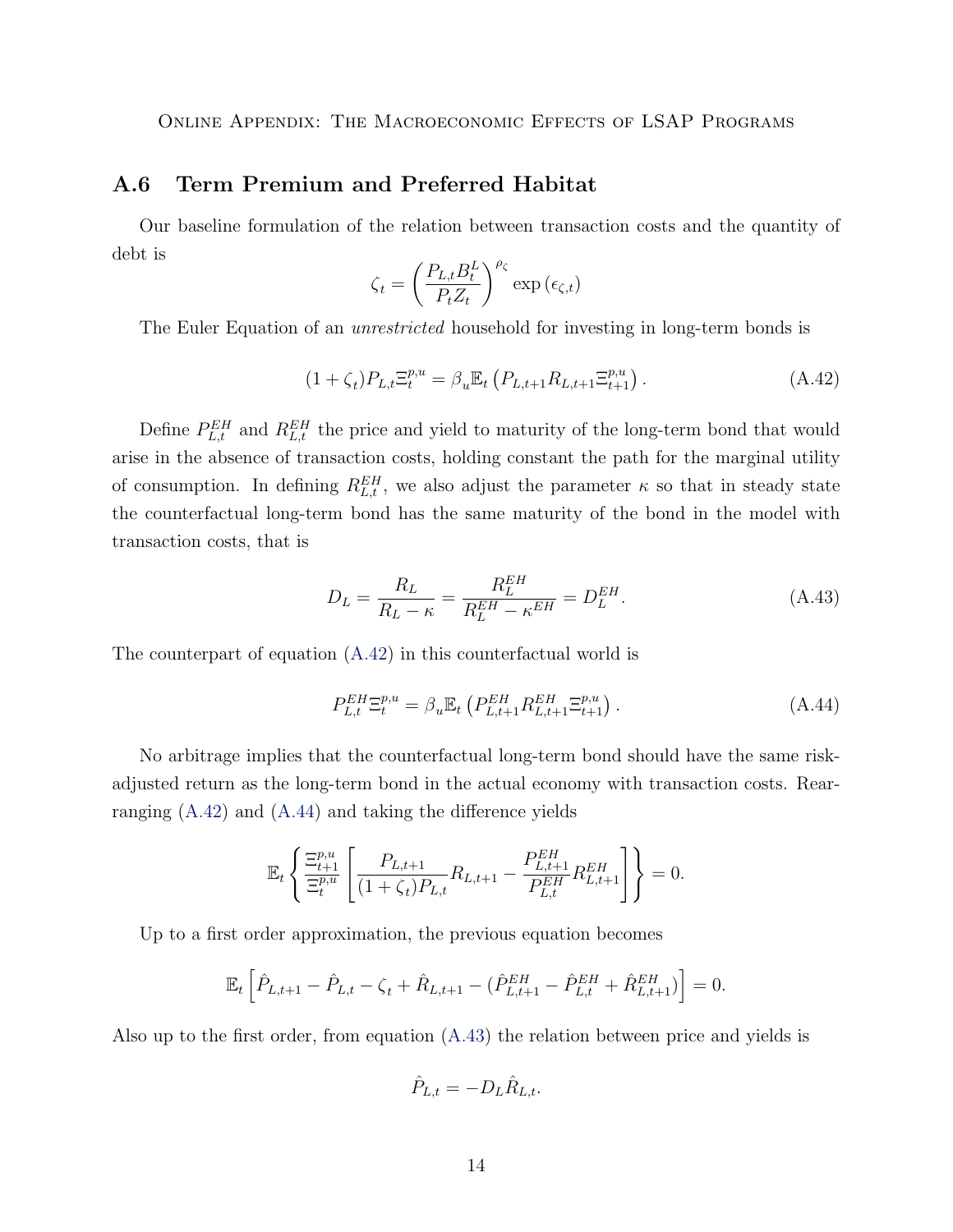We define the risk premium as the difference, in log-deviations from steady state, of the yield to maturity with and without transaction costs

$$
\widehat{RP}_t \equiv \widehat{R}_{L,t} - \widehat{R}_{L,t}^{EH}.
$$

We can then combine the approximation of the no arbitrage condition and the relation between price and yield to obtain a first-order forward looking difference equation in the risk premium

$$
(D_L - 1)\mathbb{E}_t \widehat{RP}_{t+1} - D_L \widehat{RP}_t + \zeta_t = 0.
$$

Because  $D<sub>L</sub> > 1$ , the previous equation can be solved forward to obtain

$$
\widehat{RP}_t = \frac{1}{D_L} \sum_{s=0}^{\infty} \left( \frac{D_L - 1}{D_L} \right)^s \mathbb{E}_t \zeta_{t+s},
$$

which corresponds to the equation in the text.

## <span id="page-14-0"></span>A.7 Aggregation

#### <span id="page-14-1"></span>A.7.1 Resource constraints

Budget constraint for the unconstrained household:

$$
P_{t}C_{t}^{u} + B_{t}^{u} + \frac{1+\zeta_{t}}{R_{L,t} - \kappa}B_{t}^{L,u} = R_{t-1}B_{t-1}^{u} + \frac{R_{L,t}}{R_{L,t} - \kappa}B_{t-1}^{L,u} + \int W_{t}^{u}(i) L_{t}^{u}(i) + \mathcal{P}_{t} + \mathcal{P}_{t}^{cp} + \mathcal{P}_{t}^{fi} - T_{t}^{u}
$$

Budget constraint for the constrained household:

$$
P_{t}C_{t}^{r} + \frac{1}{R_{L,t} - \kappa}B_{t}^{L,r} = \frac{R_{L,t}}{R_{L,t} - \kappa}B_{t-1}^{L,r} + \int W_{t}^{r}(i) L_{t}^{r}(i) + \mathcal{P}_{t} + \mathcal{P}_{t}^{cp} + \mathcal{P}_{t}^{fi} - T_{t}^{r}
$$

Government's budget constraint

$$
B_t + \frac{1}{R_{L,t} - \kappa} B_t^L = R_{t-1} B_{t-1} + \frac{R_{L,t}}{R_{L,t} - \kappa} B_{t-1}^L + P_t G_t - T_t
$$

Next, realize that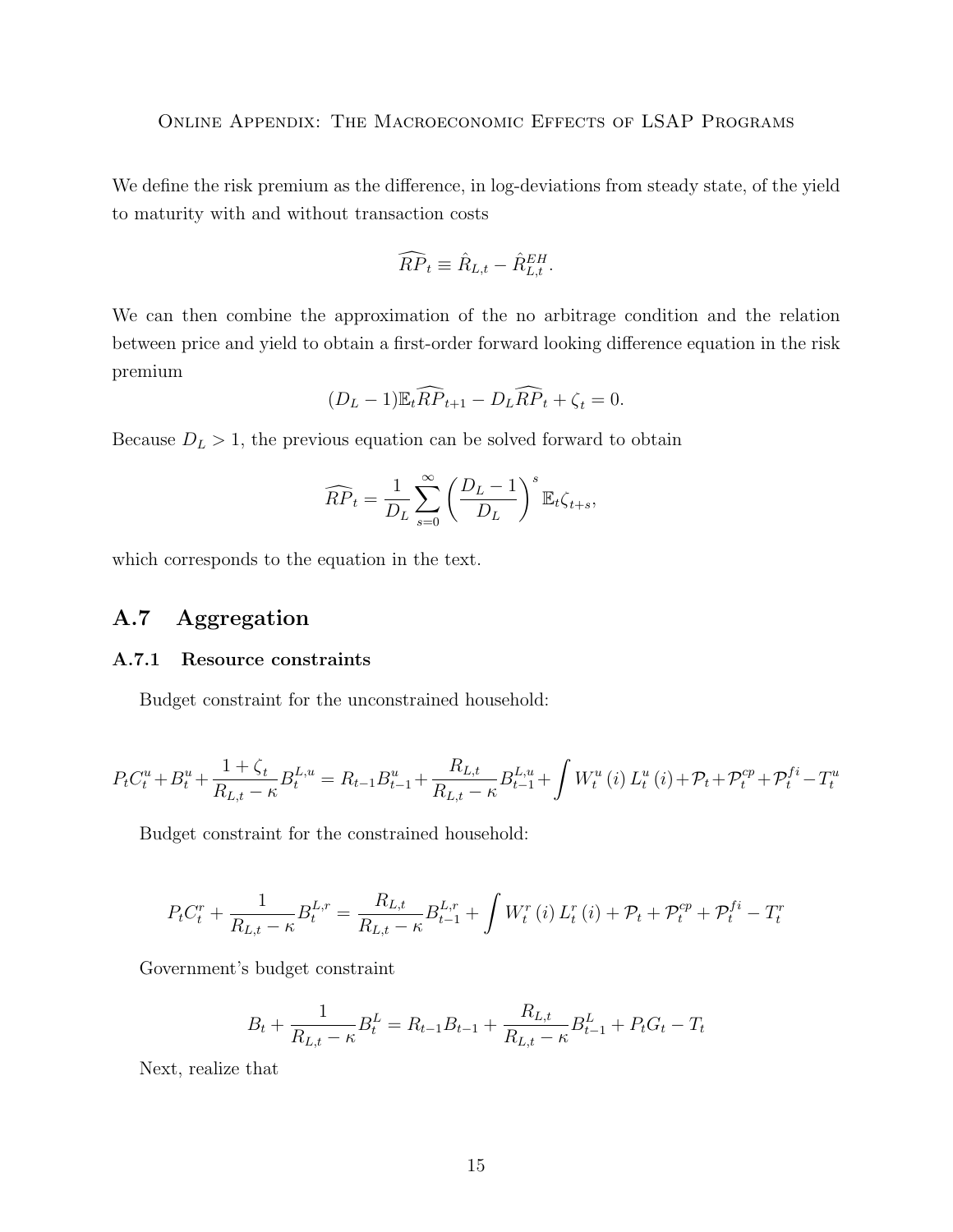$$
\mathcal{P} = \int_t \mathcal{P}(i) \, di = \int P_t(i) \, Y_t(i) \, di - W_t L_t - R_t^K K_t
$$

where  $L_t = \int L_t(i) di$  is total labor supplied by the labor packers and demanded by the firms.  $K_t = \int K_t(i) di$ . We plug the definition of  $\Pi_t$  into household's budget constraints and realize that the profit of labor packer and good packer is zero.

It must be the case that

$$
W_{t}L_{t} = \int W_{t}^{u}(i) L_{t}^{u}(i) di + \int W_{t}^{r}(i) L_{t}^{r}(i) di
$$

and

$$
P_t Y_t = \int P_t \left( i \right) Y_t \left( i \right) dt
$$

The capital producer's profit is

$$
R_t^K K_t - P_t a(u_t) \bar{K}_{t-1} - P_t I_t
$$

The financial institution's profit is

$$
\mathcal{P}_t^{fi} = \varpi_u \frac{\zeta_t}{R_{L,t} - \kappa} B_t^{L,u}
$$

Finally the budget constraint is:

$$
\varpi_u C_t^u + \varpi_r C_t^r + G_t + a(u_t) \bar{K}_{t-1} + I_t = Y_t
$$
\n(A.45)

#### <span id="page-15-0"></span>A.7.2 Exogenous Processes

The model is supposed to be fitted to data on output, consumption, investment, employment, wages, nominal interest rates and market value of bonds.

• Technology process: let  $z_t = \ln(e^{-\gamma} Z_t/Z_{t-1})$ 

$$
z_t = \rho_z z_t + \epsilon_{z,t} \tag{A.46}
$$

• Preference for leisure:

$$
\ln \varphi_t = \rho_\varphi \ln \varphi_{t-1} + \epsilon_{\varphi, t} \tag{A.47}
$$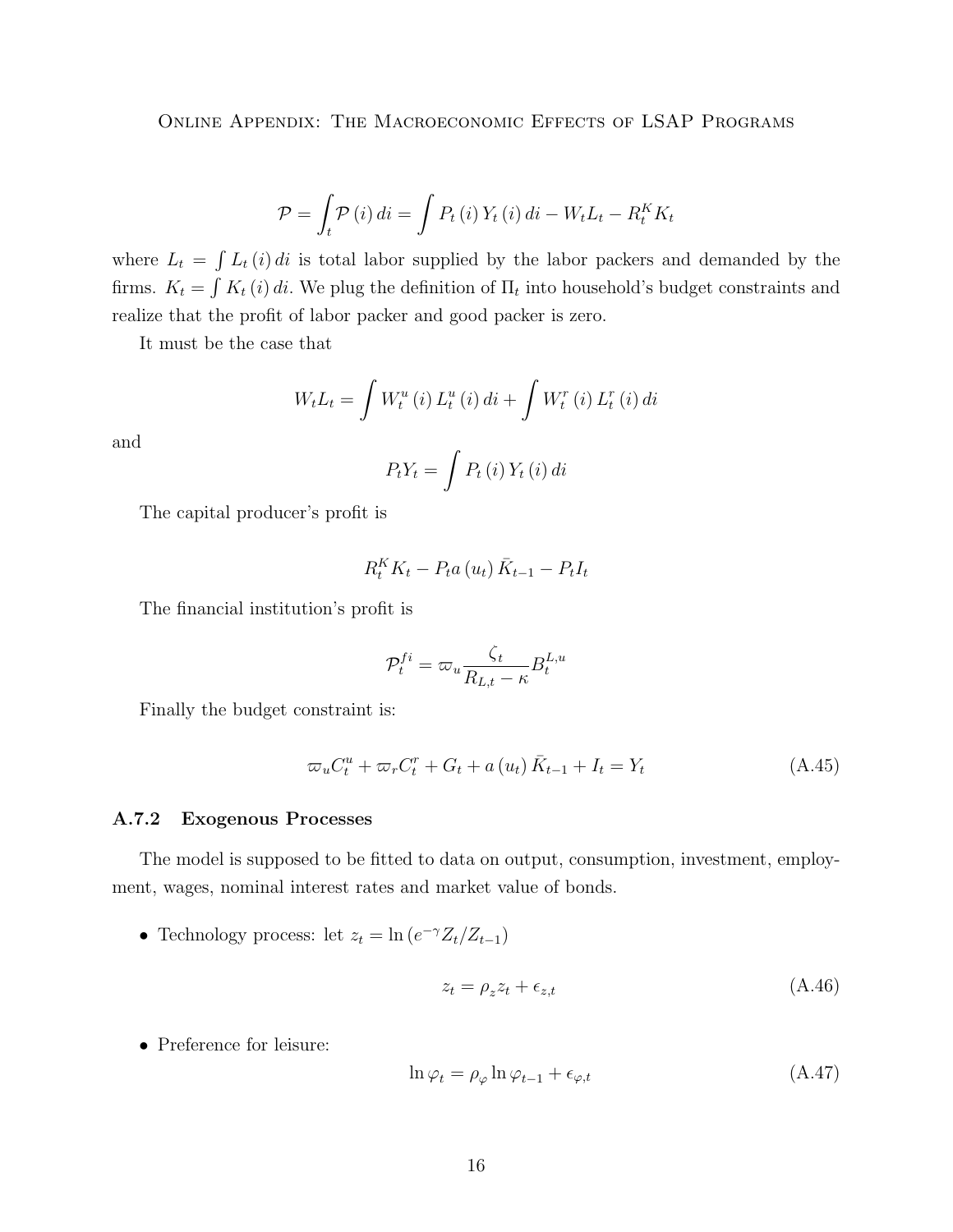• Price Mark-up shock:

$$
\ln \lambda_{f,t} = \epsilon_{\lambda,t} \tag{A.48}
$$

• Capital adjustment cost process:

$$
\ln \mu_t = \rho_\mu \ln \mu_{t-1} + \epsilon_{\mu, t} \tag{A.49}
$$

• Intertemporal preference shifter:

$$
\ln b_t = \rho_b \ln b_{t-1} + \epsilon_{b,t} \tag{A.50}
$$

• Government spending process:

$$
\ln g_t = \rho_g \ln g_{t-1} + \epsilon_{g,t} \tag{A.51}
$$

- Monetary Policy Shock  $\epsilon_{m,t}$ .
- Exogenous risk premium shock:

$$
\epsilon_{\zeta,t} = \rho_{\zeta}\epsilon_{\zeta,t-1} + \epsilon_{\zeta,t} \tag{A.52}
$$

- Fiscal shock  $\epsilon_{T,t}$
- Long-term bond supply shock  $\epsilon_{B,t}$

# <span id="page-16-0"></span>B Normalized Equations

Consider the following normalizations:

• 
$$
r_t^k \equiv \frac{R_t^k}{P_t}
$$
;  $w_{z,t} \equiv \frac{W_t}{Z_t P_t}$ ;  $mc_t \equiv \frac{MC_t}{P_t}$ ;  $q_t \equiv \frac{Q_t}{P_t}$ 

• 
$$
\Xi_t^j \equiv \Xi_t^p(j) Z_t P_t, \forall j
$$

•  $x_{z,t} \equiv x_t/Z_t$ ,  $\forall x_t$ , except for the cases below

• 
$$
B_{z,t} \equiv \frac{B_t}{P_t Z_t}; B_{z,t}^L \equiv \frac{B_t^L}{P_t Z_t}; G_{z,t} \equiv \frac{G_t}{Z_t}; T_{z,t} \equiv \frac{T_t}{P_t Z_t}
$$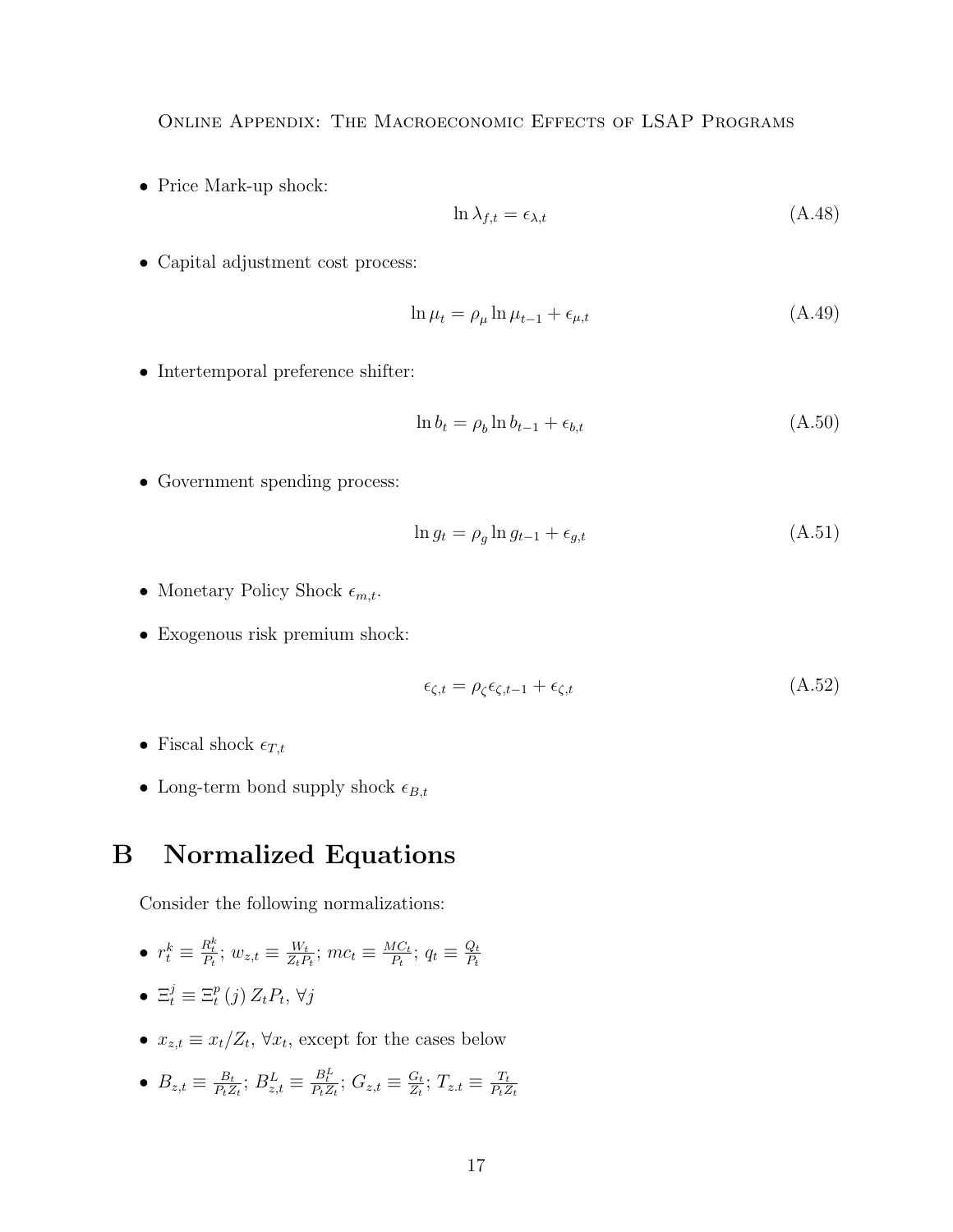Real marginal cost

$$
mc_t = \alpha^{-\alpha} (1 - \alpha)^{-(1 - \alpha)} (r_t^k)^{\alpha} w_{z,t}^{1 - \alpha}
$$
 (B.1)

Capital demand

$$
K_{z,t} = \frac{\alpha}{1 - \alpha} \frac{w_{z,t}}{r_t^k} L_t
$$
\n(B.2)

Technology

$$
Y_{z,t} = K_{z,t}^{\alpha} L_t^{1-\alpha}
$$
 (B.3)

price setting

$$
\tilde{p}_t = \frac{\omega_u X_t^{n,u} + \omega_r X_t^{n,r}}{\omega_u X_t^{d,u} + \omega_r X_t^{d,r}}
$$
\n(B.4)

with

$$
X_t^{pn,j} = \Xi_t^j Y_{z,t} \left(1 + \lambda_f\right) \lambda_{f,t} mc_t + \beta_j \zeta_p \mathbb{E}_t \left[ \left(\frac{\Pi_{t+1}}{\Pi}\right)^{\frac{1+\lambda_f}{\lambda_f}} X_{t+1}^{pn,j} \right], j = u, r \quad (B.5)
$$

$$
X_t^{pd,j} = \Xi_t^j Y_{z,t} + \beta_j \zeta_p \mathbb{E}_t \left[ \left( \frac{\Pi_{t+1}}{\Pi} \right)^{\frac{1}{\lambda_f}} X_{t+1}^{pd,j} \right], j = u, r \tag{B.6}
$$

LOM prices

$$
1 = (1 - \zeta_p) \left( \frac{\omega_u X_t^{pn, u} + \omega_r X_t^{pn, r}}{\omega_u X_t^{pd, u} + \omega_r X_t^{pd, r}} \right)^{-\frac{1}{\lambda_f}} + \zeta_p \left( \frac{\Pi}{\Pi_t} \right)^{-\frac{1}{\lambda_f}}
$$
(B.7)

Effective capital

$$
K_{z,t} = e^{-\gamma - z_t} u_t \bar{K}_{z,t-1},
$$
\n(B.8)

Law of motion of capital

$$
\bar{K}_{z,t} = (1 - \delta) e^{-\gamma - z_t} \bar{K}_{z,t-1} + \mu_t \left[ 1 - S \left( e^{\gamma + z_t} \frac{I_{z,t}}{I_{z,t-1}} \right) \right] I_{z,t}, \tag{B.9}
$$

capital utilization

$$
r_t^k = a'(u_t) \tag{B.10}
$$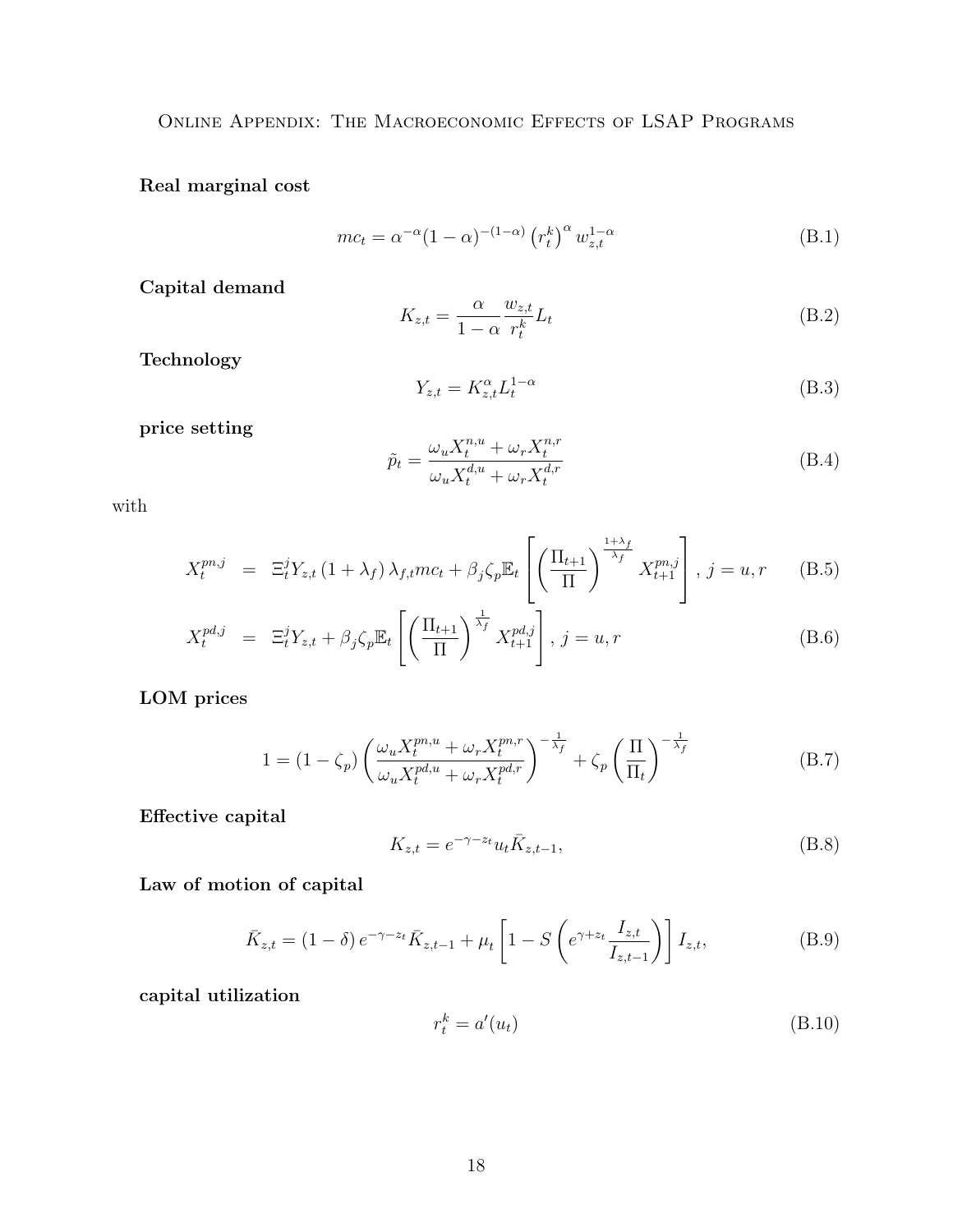Law of motion of Q

$$
q_{t} = \mathbb{E}_{t} \left\{ \frac{\omega_{u} \beta_{u} \Xi_{t+1}^{u} + \omega_{r} \beta_{r} \Xi_{t+1}^{r}}{\omega_{u} \Xi_{t}^{u} + \omega_{r} \Xi_{t}^{r}} e^{-\gamma - z_{t+1}} [r_{t+1}^{k} u_{t+1} - a(u_{t+1}) + (1 - \delta) q_{t+1}] \right\}
$$
(B.11)

Investment decision

$$
0 = -1 + q_t \mu_t \left[ 1 - S \left( e^{\gamma + z_t} \frac{I_{z,t}}{I_{z,t-1}} \right) \right] - q_t \mu_t S' \left( e^{\gamma + z_t} \frac{I_{z,t}}{I_{z,t-1}} \right) e^{\gamma + z_t} \frac{I_{z,t}}{I_{z,t-1}} + \mathbb{E}_t \left[ \frac{\omega_u \beta_u \Xi_{t+1}^u + \omega_r \beta_r \Xi_{t+1}^r}{\omega_u \Xi_t^u + \omega_r \Xi_t^r} e^{-\gamma - z_{t+1}} q_{t+1} \mu_{t+1} S' \left( e^{\gamma + z_{t+1}} \frac{I_{z,t+1}}{I_{z,t}} \right) \left( e^{\gamma + z_{t+1}} \frac{I_{z,t+1}}{I_{z,t}} \right)^2 \right]
$$
\n(B.12)

Marginal Utilities for each type:

$$
\Xi_t^j = b_t^j \left( C_{z,t}^j - h C_{z,t-1}^j \right)^{-\sigma_j} - \beta_j h \mathbb{E}_t \left[ b_{t+1}^j \left( C_{z,t+1}^j - h C_{z,t}^j \right)^{-\sigma_j} \right], j = u, r \tag{B.13}
$$

Euler equation: Unconstrained, short

$$
\Xi_t^u = \beta_u R_t \mathbb{E}_t[e^{-\gamma - z_{t+1}} \Xi_{t+1}^u \Pi_{t+1}^{-1}]
$$
\n(B.14)

Euler equation: Unconstrained, long

$$
(1 + \zeta_t) \Xi_t^u = \beta_u \mathbb{E}_t \left[ \Xi_{t+1}^u e^{-\gamma - z_{t+1}} \Pi_{t+1}^{-1} \frac{R_{L,t} - \kappa}{R_{L,t+1} - \kappa} R_{L,t+1} \right].
$$
 (B.15)

Euler equation: Constrained, long

$$
\Xi_t^r = \beta_r \mathbb{E}_t \left[ \Xi_{t+1}^r e^{-\gamma - z_{t+1}} \Pi_{t+1}^{-1} \frac{R_{L,t} - \kappa}{R_{L,t+1} - \kappa} R_{L,t+1} \right]. \tag{B.16}
$$

Wage setting

$$
\left(\tilde{w}_{z,t}^j\right)^{1+\frac{1+\lambda_w}{\lambda_w}\nu_j} = \frac{X_t^{wn,j}}{X_t^{wd,j}}, \ j = u, r \tag{B.17}
$$

$$
X_t^{wn,j} = (1 + \lambda_w) b_t^j \varphi_t^j L_t^{1 + \nu_j} w_{z,t}^{\frac{1 + \lambda_w}{\lambda_w} (1 + \nu_j)} + \zeta_w \beta_j \mathbb{E}_t \left[ \left( \frac{\Pi_{t+1} e^{z_{t+1}}}{\Pi} \right)^{\frac{1 + \lambda_w}{\lambda_w} (1 + \nu_j)} X_{t+1}^{wn,j} \right], j \in \mathbb{R}. \mathbb{Q}.
$$

$$
X_t^{wd,j} = \Xi_t^j L_t w_{z,t}^{\frac{1+\lambda_w}{\lambda_w}} + \zeta_w \beta_j \mathbb{E}_t \left[ \left( \frac{\Pi_{t+1} e^{z_{t+1}}}{\Pi} \right)^{\frac{1}{\lambda_w}} X_{t+1}^{wd,j} \right], j = u, r
$$
 (B.19)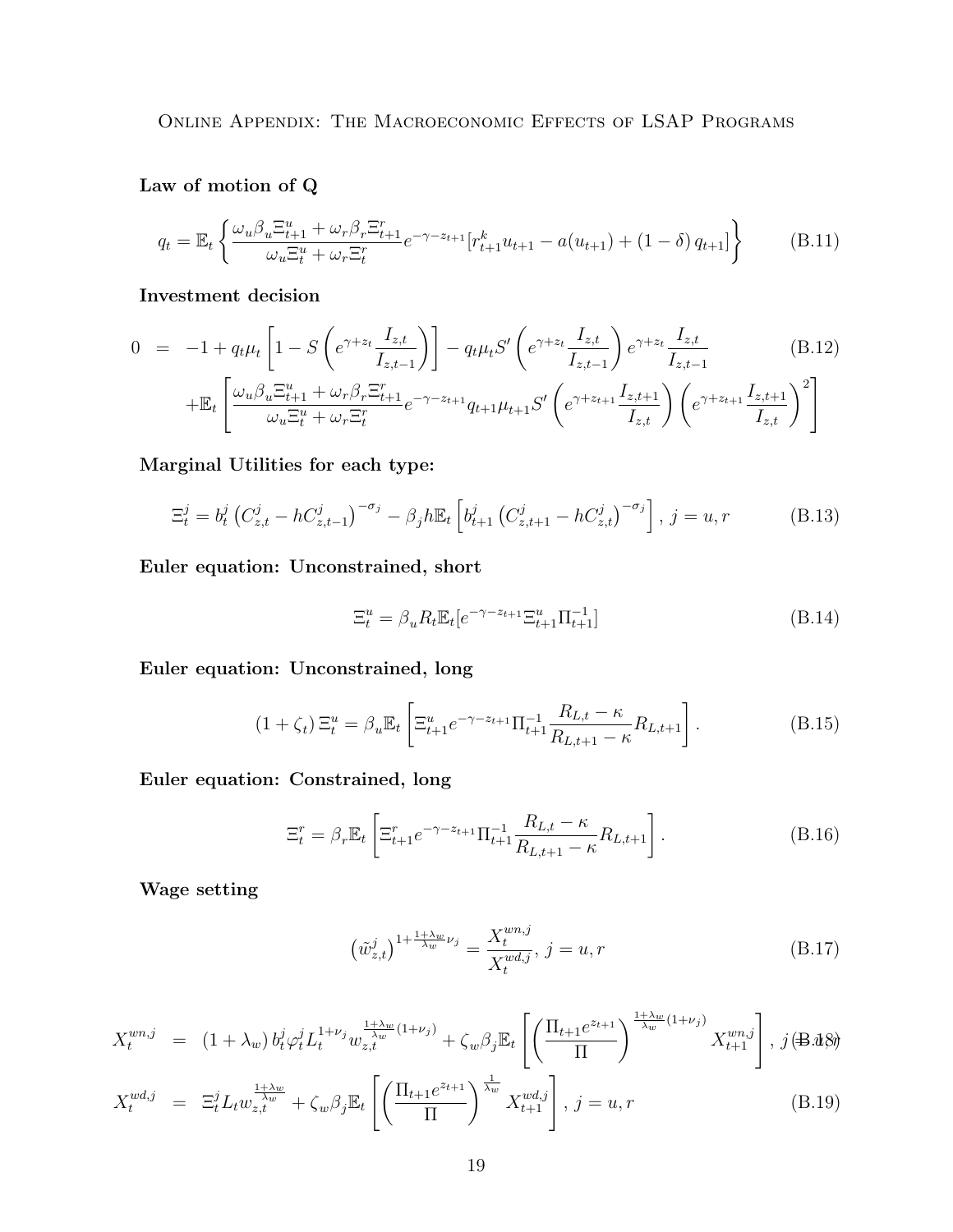Law of motion of real wages

$$
w_{z,t} = \left[ (1 - \zeta_w) \left( \omega_u \left( \frac{X_t^{wn,u}}{X_t^{wd,u}} \right)^{-\frac{1}{\lambda_w} \frac{1}{1 + \frac{1 + \lambda_w}{\lambda_w} \nu_u}} + \omega_r \left( \frac{X_t^{wn,r}}{X_t^{wd,r}} \right)^{-\frac{1}{\lambda_w} \frac{1}{1 + \frac{1 + \lambda_w}{\lambda_w} \nu_r}} \right) + \zeta_w \left( \frac{\Pi w_{z,t-1}}{\Pi_t e^{z_t}} \right)^{-\frac{1}{\lambda_w}} \right]^{-\lambda_w}
$$
\n(B.20)

Budget constraint:

$$
B_{z,t} + \frac{1}{R_{L,t} - \kappa} B_{z,t}^{L} = \frac{R_{t-1}}{e^{\gamma + z_t} \Pi_t} B_{z,t-1} + \frac{R_{L,t}}{R_{L,t} - \kappa} \frac{1}{e^{\gamma + z_t} \Pi_t} B_{z,t-1}^{L} + G_{z,t} - T_{z,t}
$$
(B.21)

Long term bond policy

$$
P_{L,t} B_{z,t}^L = S \left( P_{L,t-1} B_{z,t-1}^L \right)^{\rho_B} e^{\epsilon_{B,t}}
$$
\n(B.22)

.

Transfers feedback rule

$$
T_{z,t} - G_{z,t} \equiv \Phi_{z,t} = \Phi \left( \frac{\frac{1}{R_{L,t-1} - \kappa} B_{Z,t-1}^L + B_{Z,t-1}}{\frac{1}{R_L - \kappa} B_Z^L + B_Z} \right)^{\phi_T} \exp^{\epsilon_{T,t}}
$$
(B.23)

Monetary policy:

$$
\frac{R_t}{R} = \left(\frac{R_{t-1}}{R}\right)^{\rho_m} \left[ \left(\frac{\Pi_t}{\Pi}\right)^{\phi_{\pi}} \left(\frac{Y_{z,t}}{Y_{z,t-4}} e^{z_{t-3} + \dots + z_t} \right)^{\phi_y} \right]^{1-\rho_m} e^{\epsilon_{m,t}}
$$
(B.24)

Term premium:

$$
\zeta_t \equiv \zeta(P_{L,t} B_{z,t}^L, \epsilon_{\zeta,t})
$$
\n(B.25)

Aggregate resources constraint

$$
\omega_u C_{z,t}^u + \omega_r C_{z,t}^r + I_{z,t} + G_{z,t} + e^{-\gamma - z_t} a(u_t) \bar{K}_{z,t-1} = Y_{z,t}
$$
(B.26)

# <span id="page-19-0"></span>C Model Steady State

In steady state, the log of productivity grows at the constant rate  $\gamma$  and inflation is constant and equal to Π.

We choose a functional form for  $a(u_t)$  such that  $u = 1$  in steady state and  $a(1) = 0$  (see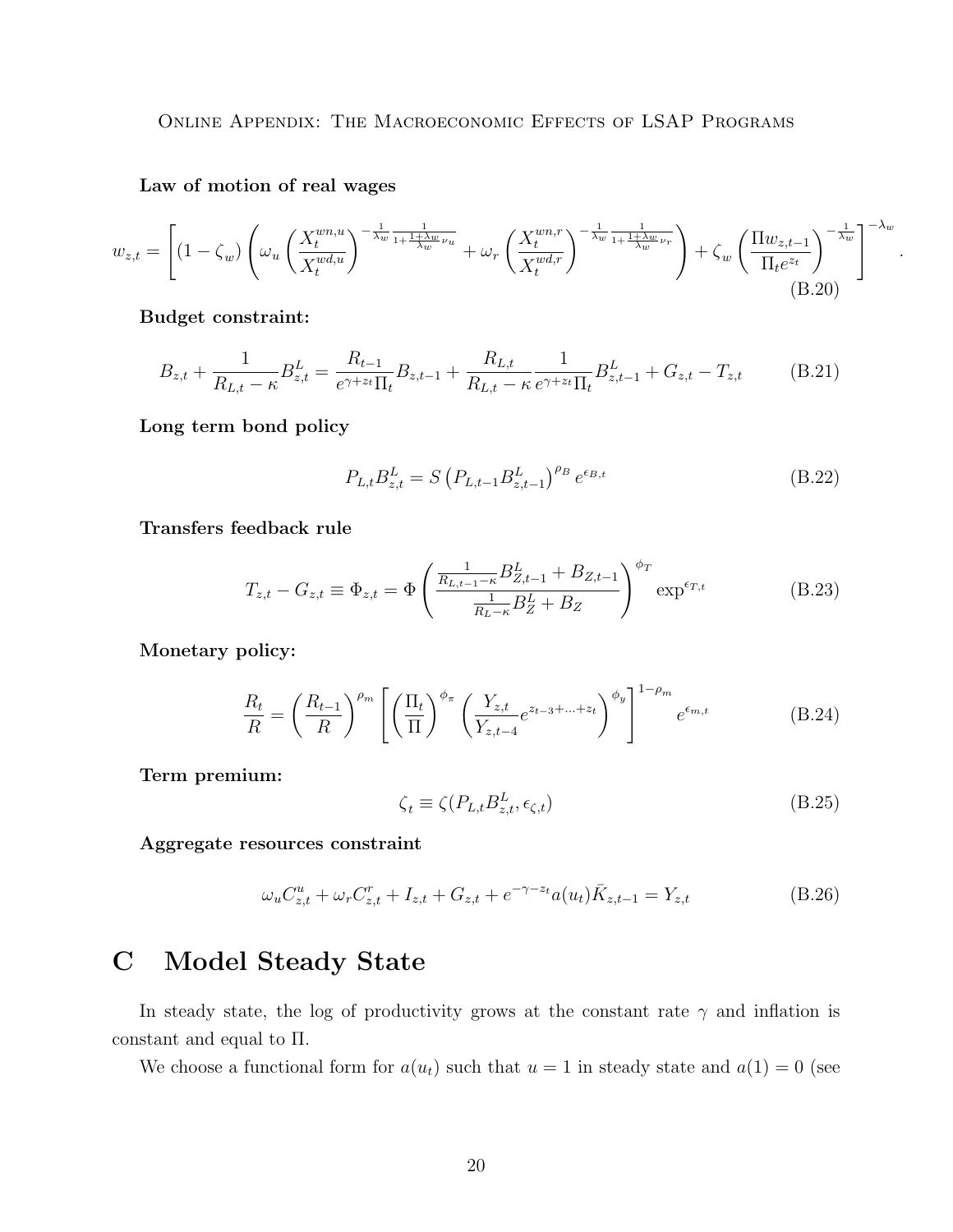Christiano, Motto and Rostagno, 2009). Furthermore we consider:

$$
Y_z = 1,
$$
  
\n
$$
\nu_u = \nu_r = \nu,
$$
  
\n
$$
S(e^{\gamma}) = S'(e^{\gamma}) = 0,
$$

and estimate

$$
\frac{C^u}{C^r}, \frac{\Xi^u}{\Xi^r}
$$

and let the levels of  $b^u$  and  $b^r$  be whatever they need to be to allow these ratios to be consistent with each other and the resources constraint in levels.

Euler equations imply

$$
1 = \beta_u Re^{-\gamma} \Pi^{-1}
$$
 (C.1)

$$
(1+\zeta) = \frac{R_L}{R}
$$
 (C.2)

$$
\beta_u = \beta_r (1 + \zeta) \tag{C.3}
$$

Risk premium relation determines level of long debt

$$
B_z^{LMV} = \zeta^{-1}(\zeta) \tag{C.4}
$$

Govt BC determines taxes

$$
T_z = G_z - \left(1 - \beta_u^{-1}\right) B_z - \left(\frac{1}{R_L^L - \kappa} - \frac{R_L^L}{R_L^L - \kappa} \frac{1}{e^{\gamma} \Pi}\right) B_z^L
$$
 (C.5)

Unit MEI shock implies

$$
1 = q \tag{C.6}
$$

Unit utilization implies

$$
r^k = a'(1) \tag{C.7}
$$

which pins down  $a'(1)$  given  $r^k$ .

FOC for investment implies

$$
r^k = \bar{\beta}^{-1} e^{\gamma} - (1 - \delta) \tag{C.8}
$$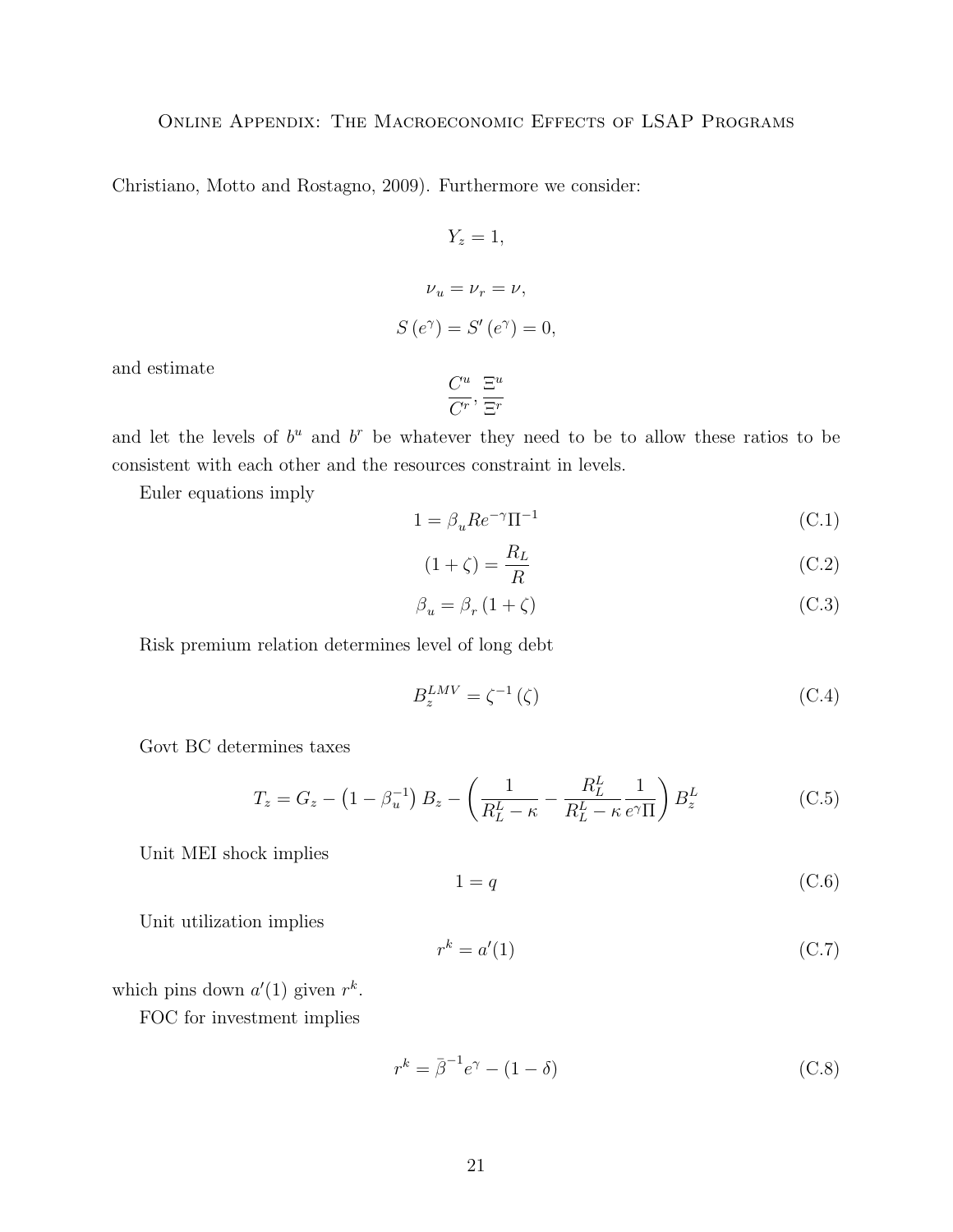with

$$
\bar{\beta}\equiv\frac{\omega_u\beta_u\Xi^u+\omega_r\beta_r\Xi^r}{\omega_u\Xi^u+\omega_r\Xi^r}=\frac{\omega_u\beta_u\frac{\Xi^u}{\Xi^r}+\omega_r\beta_r}{\omega_u\frac{\Xi^u}{\Xi^r}+\omega_r}
$$

which is a function of  $\Xi^u/\Xi^r$ . Hence  $r^k$  is also known given the estimate/calibration of  $\Xi^u/\Xi^r$ .

Price setting implies

$$
mc = \frac{1}{1 + \lambda_f} \tag{C.9}
$$

Definition of marginal cost implies

$$
w_z = \tilde{w}_z \left( r^k \right)^{-\frac{\alpha}{1-\alpha}} \tag{C.10}
$$

with

$$
\tilde{w}_z \equiv (1 + \lambda_f)^{-\frac{1}{1-\alpha}} \alpha^{\frac{\alpha}{1-\alpha}} (1 - \alpha)
$$

Technology function implies

$$
L = K_z^{-\frac{\alpha}{1-\alpha}}
$$

and plug into capital demand implies

$$
K_z = \tilde{K}_z \left( r^k \right)^{-1} \tag{C.11}
$$

with

$$
\tilde{K}_z = \frac{\alpha}{1 + \lambda_f}
$$

$$
L = \tilde{L} \left( r^k \right)^{\frac{\alpha}{1-\alpha}} \tag{C.12}
$$

with

$$
\tilde{L} \equiv \left(\frac{\alpha}{1 + \lambda_f}\right)^{-\frac{\alpha}{1 - \alpha}}
$$

Effective capital

which then implies that

$$
\bar{K}_z = e^{\gamma} \tilde{K}_z \left( r^k \right)^{-1} \tag{C.13}
$$

Investment

$$
I_z = \left[e^{\gamma} - (1 - \delta)\right] \tilde{K}_z \left(r^k\right)^{-1} \tag{C.14}
$$

Resources constraint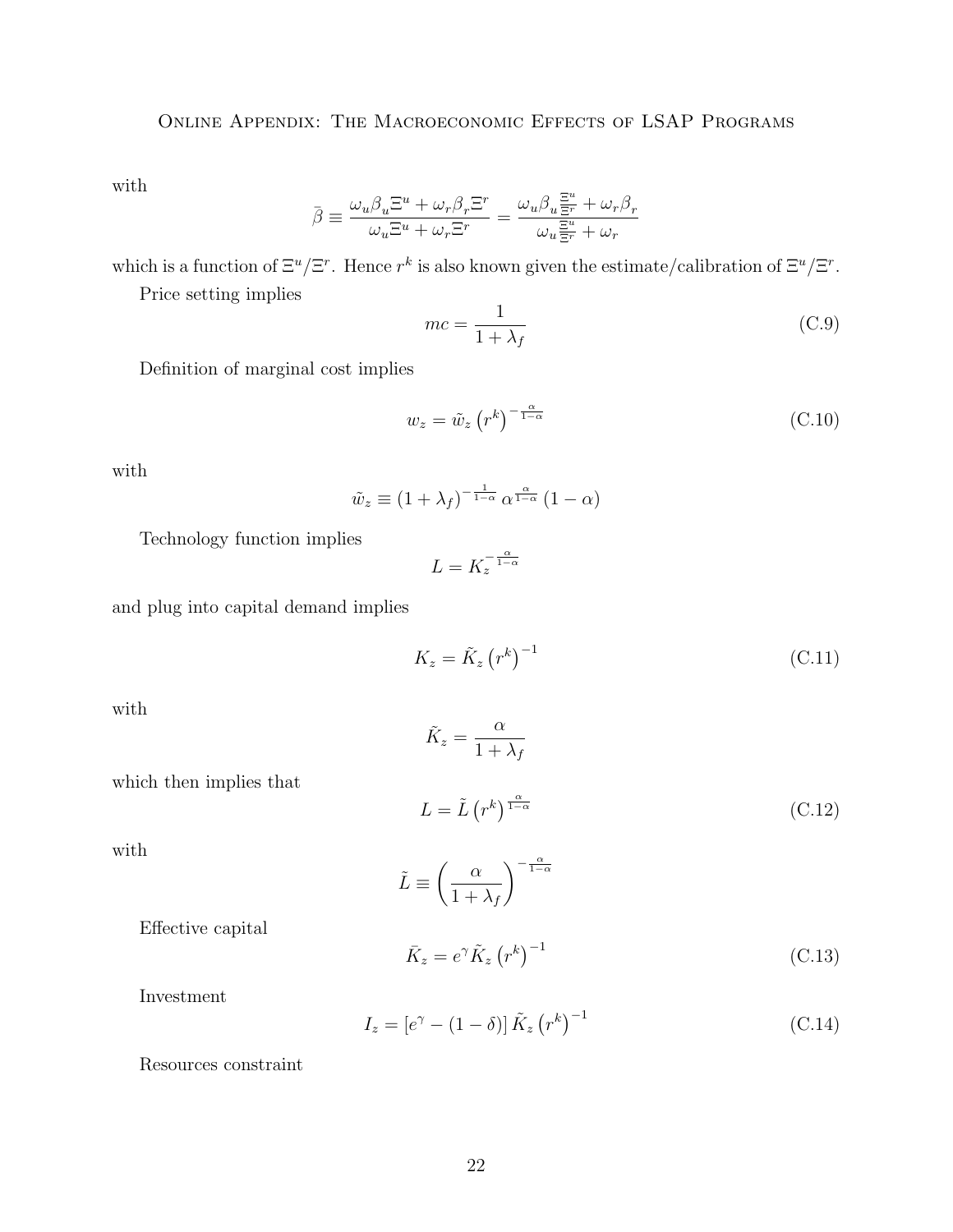$$
\omega_u C_z^u + \omega_r C_z^r = 1 - I_z - G_z \tag{C.15}
$$

and given the ratio of consumptions, we get

$$
C_z^r = \frac{1 - I_z - G_z}{\omega_u \frac{C_z^u}{C_z^r} + \omega_r}
$$
\n(C.16)

$$
C_z^u = \frac{C_z^u}{C_z^r} C_z^r \tag{C.17}
$$

Further notice that

$$
\frac{X^{pn,u}}{X^{pn,r}} = \frac{X^{pd,u}}{X^{pd,r}} = \frac{\Xi^u}{\Xi^r} \frac{1 - \beta_r \zeta_p}{1 - \beta_u \zeta_p}
$$
\n(C.18)

which is known.

For the wages, we have

$$
\frac{X^{wn,j}}{X^{wd,j}} = (1 + \lambda_w) L^{\nu} w_z^{\frac{1 + \lambda_w}{\lambda_w} \nu} \frac{b^j \varphi^j}{\Xi^j}
$$

and in the log-linearization, we will need the ratio

$$
\frac{\frac{X^{wn,u}}{X^{wu,r}}}{\frac{X^{wn,r}}{X^{wd,r}}} = \frac{b^u \varphi^u}{b^r \varphi^r} \frac{\Xi^r}{\Xi^u}
$$
\n(C.19)

or

$$
\chi_{wu} = \frac{\omega_u}{\omega_u + \omega_r \left(\frac{b^u \varphi^u}{b^r \varphi^r} \frac{\Xi^r}{\Xi^u}\right)^{\frac{1}{\lambda_w} \frac{1}{1 + \frac{1 + \lambda_w}{\lambda_w} \nu}}}
$$

which, given  $b^u/b^r$  and  $\Xi^u/\Xi^r$  is given by  $\varphi^u/\varphi^r$ . Let us then estimate/calibrate this ratio,  $\chi_{wu}$ , which has to be between 0 and 1.

Rest of steady state relations (not explicitly needed for the numerical analysis)

$$
X^{pn,j} = \frac{\Xi^j Y_z (1 + \lambda_f) mc}{1 - \beta_j \zeta_p}, j = u, r
$$
 (C.20)

$$
X^{pd,j} = \frac{\Xi^j Y_z}{1 - \beta_j \zeta_p}, j = u, r
$$
\n(C.21)

$$
\Xi^{j} = b^{j} (1 - \beta_{j} h)(1 - h)^{-\sigma_{j}} (C_{z}^{j})^{-\sigma_{j}}, \ j = u, r
$$
\n(C.22)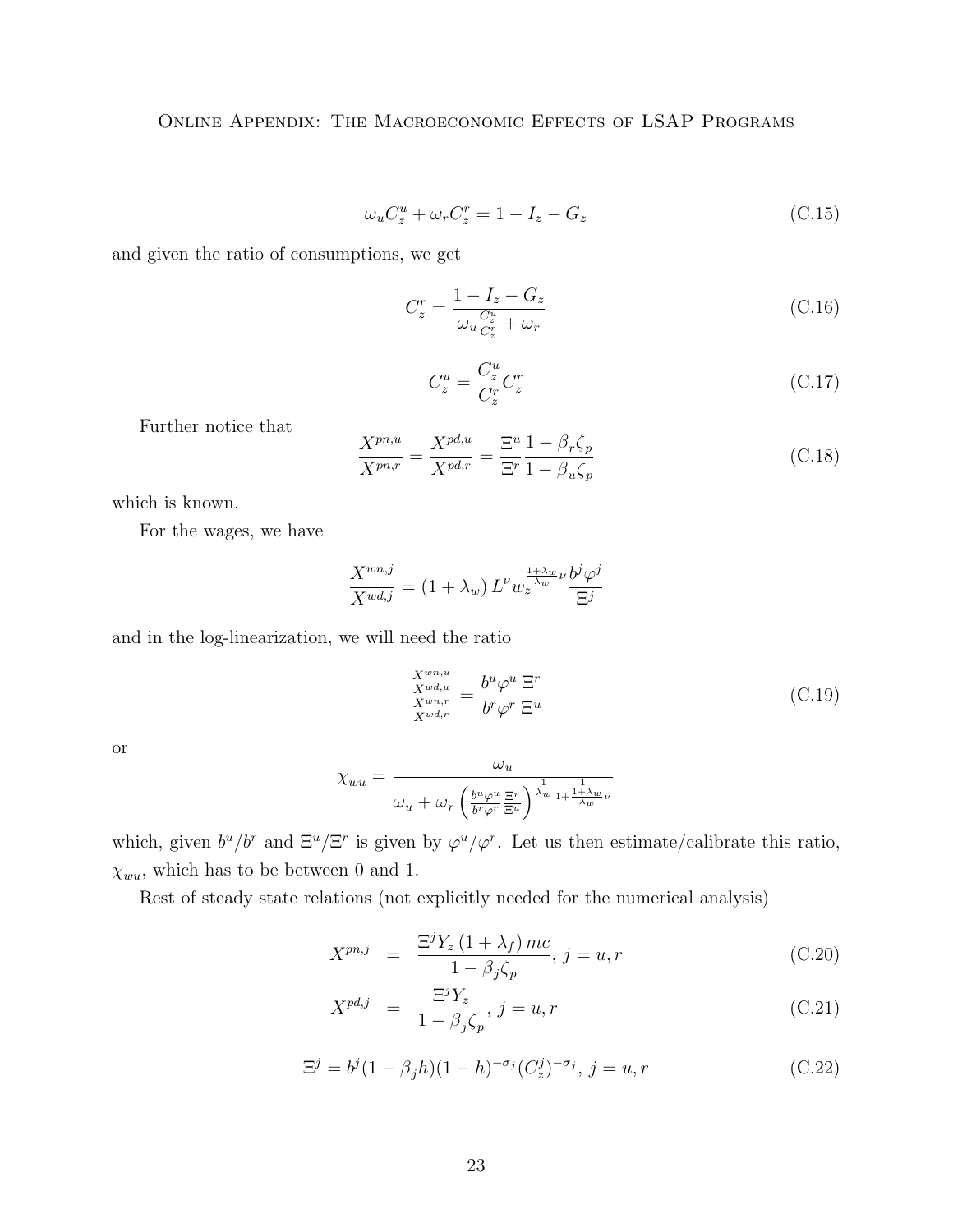$$
X^{wn,j} = (1 + \lambda_w) \frac{b^j \varphi^j L^{1+\nu_j} w_z^{\frac{1+\lambda_w}{\lambda_w}(1+\nu)}}{1 - \zeta_w \beta_j}, \ j = u, r \tag{C.23}
$$

$$
X^{wd,j} = \frac{\Xi^j L w_z^{\frac{1+\lambda_w}{\lambda_w}}}{1 - \zeta_w \beta_j}, j = u, r
$$
\n(C.24)

$$
w_z = \left[ \omega_u \left( \frac{X^{wn,u}}{X^{wd,u}} \right)^{-\frac{1}{\lambda_w} \frac{1}{1 + \frac{1 + \lambda_w}{\lambda_w} \nu}} + \omega_r \left( \frac{X^{wn,r}}{X^{wd,r}} \right)^{-\frac{1}{\lambda_w} \frac{1}{1 + \frac{1 + \lambda_w}{\lambda_w} \nu}} \right]^{-\lambda_w} \tag{C.25}
$$

# <span id="page-23-0"></span>D Log-linear Approximation

Consider in general that

$$
\hat{x}_t \equiv \ln(x_t/x)
$$

for any variable x, except for  $\hat{\zeta}_t \equiv \ln\left(\frac{1+\zeta_t}{1+\zeta}\right)$  $\frac{1+\zeta_t}{1+\zeta}$ ,  $r_t \equiv \ln(R_t/R)$ , and  $r_{L,t} \equiv \ln(R_{L,t}/R_L)$ Real marginal cost

$$
\widehat{mc}_t = \alpha \widehat{r}_t^k + (1 - \alpha) \widehat{w}_{z,t} \tag{D.1}
$$

Capital demand

$$
\hat{K}_{z,t} = \hat{w}_{z,t} - \hat{r}_t^k + \hat{L}_t
$$
\n(D.2)

Technology

$$
\hat{Y}_{z,t} = \alpha \hat{K}_{z,t} + (1 - \alpha) \hat{L}_t \tag{D.3}
$$

price setting

$$
\hat{X}_t^{pn,j} = (1 - \beta_j \zeta_p) \left( \hat{\Xi}_t^j + \hat{Y}_{z,t} + \hat{\lambda}_{f,t} + \widehat{mc}_t \right) + \beta_j \zeta_p E_t \left[ \frac{1 + \lambda_f}{\lambda_f} \pi_{t+1} + \hat{X}_{t+1}^{pn,j} \right], j = u(\mathbf{D}.4)
$$
\n
$$
\hat{X}_t^{pd,j} = (1 - \beta_j \zeta_p) \left( \hat{\Xi}_t^j + \hat{Y}_{z,t} \right) + \beta_j \zeta_p E_t \left[ \frac{1}{\lambda_f} \pi_{t+1} + \hat{X}_{t+1}^{pd,j} \right], j = u, r \tag{D.5}
$$

LOM prices

$$
\pi_t = \frac{1 - \zeta_p}{\zeta_p} \left[ \chi_{pu} \hat{X}_t^{pn, u} + (1 - \chi_{pu}) \hat{X}_t^{pn, r} - \chi_{pu} \hat{X}_t^{pd, u} - (1 - \chi_{pu}) \hat{X}_t^{pd, r} \right]
$$
(D.6)

with

$$
\chi_{pu} \equiv \frac{\omega_u}{\omega_u + \omega_r \frac{1 - \beta_u \zeta_p}{1 - \beta_r \zeta_p} \left(\frac{\Xi^u}{\Xi^r}\right)^{-1}}
$$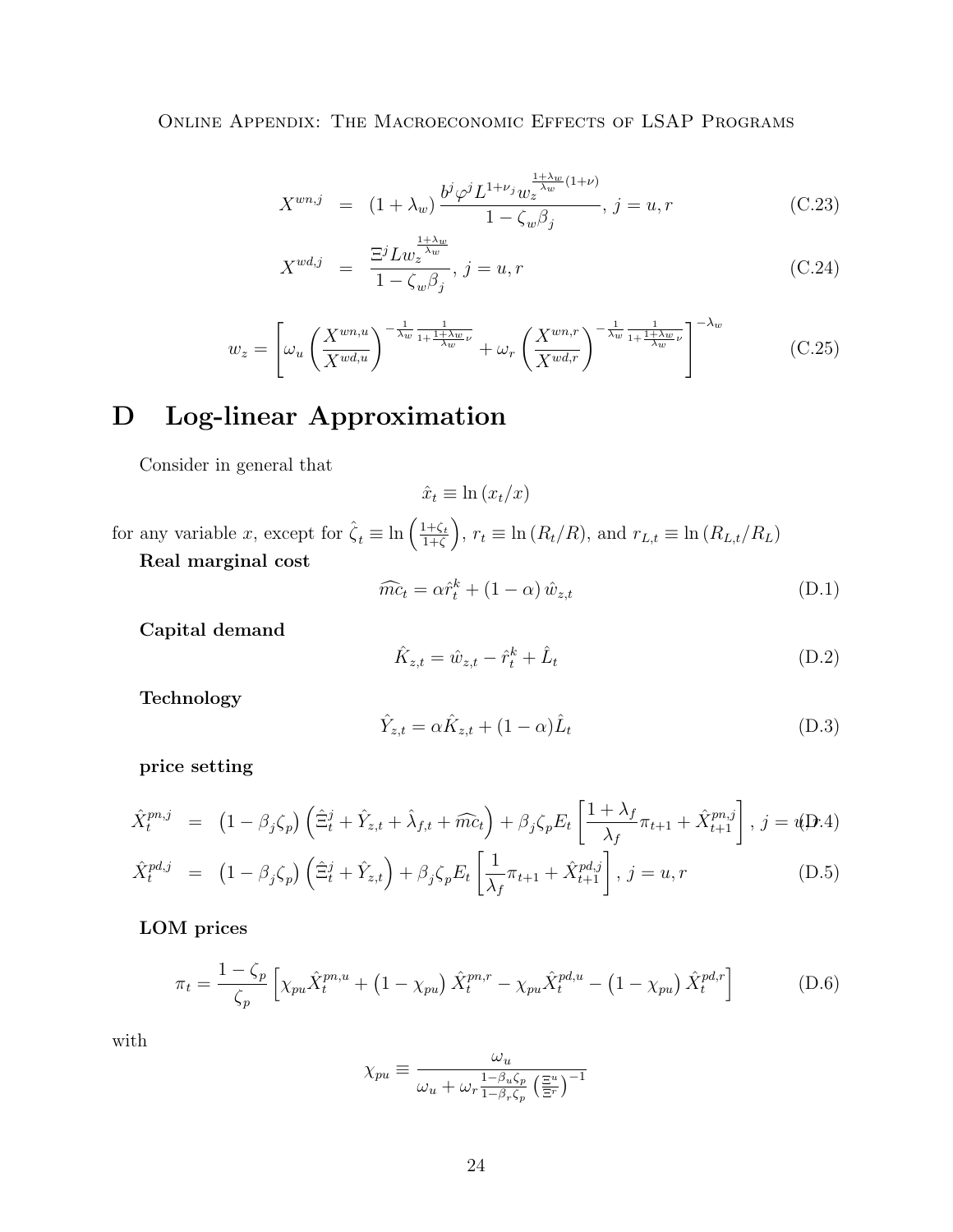Effective capital

$$
\hat{K}_{z,t} = -z_t + \hat{u}_t + \hat{\bar{K}}_{z,t-1}.
$$
\n(D.7)

Law of motion of capital

$$
\hat{K}_{z,t} = (1 - \delta)e^{-\gamma}(\hat{K}_{z,t-1} - z_t) + [1 - (1 - \delta)e^{-\gamma}](\hat{\mu}_t + \hat{I}_{z,t}).
$$
\n(D.8)

Capital utilization

$$
\hat{r}_t^k = \frac{a''(1)}{r^k} \hat{u}_t \tag{D.9}
$$

Law of motion of Q

$$
\hat{q}_t = \bar{\beta} e^{-\gamma} E_t \left[ r^k \hat{r}_{t+1}^k + (1 - \delta) \hat{q}_{t+1} \right] - E_t \hat{z}_{t+1} + E_t \left[ q_u \left( \frac{1 + \zeta}{1 + q_u \zeta} \hat{\Xi}_{t+1}^u - \hat{\Xi}_t^u \right) + (1 - q_u) \left( \frac{1}{1 + q_u \zeta} \hat{\Xi}_{t+1}^r - \hat{\Xi}_t^r \right) \right]
$$
\n(D.10)

with

$$
q_u \equiv \frac{\omega_u \Xi^u}{\omega_u \Xi^u + \omega_r \Xi^r} = \left(\frac{\bar{\beta}}{\beta_r} - 1\right) \zeta^{-1}
$$

Investment decisions

$$
0 = \hat{q}_t + \hat{\mu}_t - e^{2\gamma} S'' \left( \hat{z}_t + \hat{I}_{z,t} - \hat{I}_{z,t-1} \right) + \bar{\beta} e^{2\gamma} S'' \mathbb{E}_t \left[ z_{t+1} + \hat{I}_{z,t+1} - \hat{I}_{z,t} \right]
$$
(D.11)

Marginal Utilities for each type:

$$
\hat{\Xi}_t^j = \frac{1}{1 - \beta_j h} \left[ \left( \hat{b}_t^j - \beta_j h E_t \hat{b}_{t+1}^j \right) - \frac{\sigma_j}{1 - h} \left\{ (1 + \beta_j h^2) \hat{C}_{z,t}^j - \beta_j h E_t \hat{C}_{z,t+1}^j - h \hat{C}_{z,t-1}^j \right\} \right], \ j = u, r
$$
\n(D.12)

Euler equation: Unconstrained, short

$$
\hat{\Xi}_t^u = r_t + \mathbb{E}_t(\hat{\Xi}_{t+1}^u - z_{t+1} - \pi_{t+1}).\tag{D.13}
$$

Euler equation: Unconstrained, long

$$
\hat{\zeta}_t + \hat{\Xi}_t^u = \frac{R_L}{R_L - \kappa} r_{L,t} + \mathbb{E}_t \left[ \hat{\Xi}_{t+1}^u - z_{t+1} - \pi_{t+1} - \frac{\kappa}{R_L - \kappa} r_{L,t+1} \right]
$$
(D.14)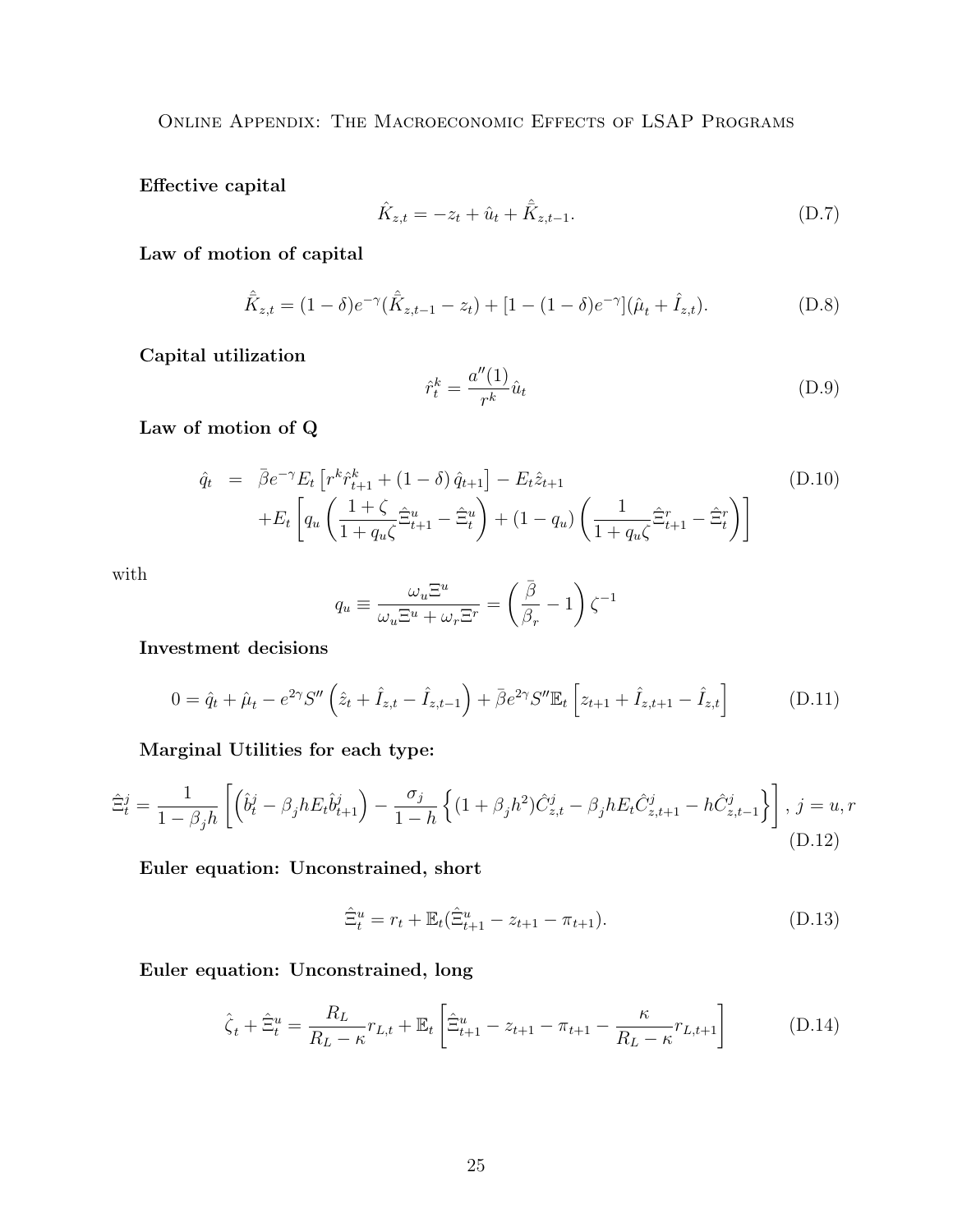Euler equation: Constrained, long

$$
\hat{\Xi}_t^r = \frac{R_L}{R_L - \kappa} r_{L,t} + \mathbb{E}_t \left[ \hat{\Xi}_{t+1}^r - z_{t+1} - \pi_{t+1} - \frac{\kappa}{R_L - \kappa} r_{L,t+1} \right].
$$
 (D.15)

Wage setting

$$
\hat{X}_{t}^{wn,j} = (1 - \zeta_{w}\beta_{j}) \left[ \hat{b}_{t}^{j} + \hat{\varphi}_{t}^{j} + (1 + \nu)\hat{L}_{t} + \left( \frac{1 + \lambda_{w}}{\lambda_{w}} \right) (1 + \nu)\hat{w}_{z,t} \right] \n+ \zeta_{w}\beta_{j}\mathbb{E}_{t} \left[ \frac{1 + \lambda_{w}}{\lambda_{w}} (1 + \nu)(\pi_{t+1} + z_{t+1}) + \hat{X}_{t+1}^{wn,j} \right], j = u, r \qquad (D.16)
$$

$$
\hat{X}_t^{wd,j} = (1 - \zeta_w \beta_j) \left[ \hat{\Xi}_t^j + \hat{L}_t + \frac{1 + \lambda_w}{\lambda_w} \hat{w}_{z,t} \right] \n+ \zeta_w \beta_j \mathbb{E}_t \left[ \frac{1}{\lambda_w} (\pi_{t+1} + z_{t+1}) + \hat{X}_{t+1}^{wd,j} \right], j = u, r
$$
\n(D.17)

Law of motion of real wages

$$
\hat{w}_{z,t} = (1 - \zeta_w) \frac{1}{1 + \frac{1 + \lambda_w}{\lambda_w} \nu} \left[ \chi_{wu} \left( \hat{X}_t^{wn,u} - \hat{X}_t^{wd,u} \right) + (1 - \chi_{wu}) \left( \hat{X}^{wn,r} - \hat{X}^{wd,r} \right) \right] \mathcal{D}.18) \n+ \zeta_w \left( \hat{w}_{z,t-1} - \pi_t - z_t \right)
$$

with

$$
\chi_{wu} = \frac{\omega_u}{\omega_u + \omega_r w_{ur}^{\frac{1}{\lambda_w + (1 + \lambda_w)\nu}}}
$$

Budget constraint:

$$
\hat{B}_{z,t} + \frac{B_z^L/B_z}{R_L - \kappa} \hat{B}_{z,t}^L = \beta_u^{-1} \left( \hat{B}_{z,t-1} + r_{t-1} \right) + \frac{B_z^L/B_z}{R_L - \kappa} \beta_r^{-1} \hat{B}_{z,t-1}^L
$$
\n
$$
+ \frac{(1 - e^{-\gamma} \Pi^{-1} \kappa) R_L}{R_L - \kappa} \frac{B_z^L/B_z}{R_L - \kappa} r_{L,t}
$$
\n
$$
+ \frac{G_z}{B_z} \hat{G}_{z,t} - \frac{Y_z}{B_z} \hat{T}_{z,t} - \left( \beta_u^{-1} + \frac{B_z^L/B_z}{R_L - \kappa} \beta_r^{-1} \right) (z_t + \pi_t)
$$
\n(D.19)

with

$$
T_{z,t} \equiv T_z + Y_z \hat{T}_{z,t} \Rightarrow \hat{T}_{z,t} = \frac{T_{z,t}}{Y_z} - \frac{T_z}{Y_z}
$$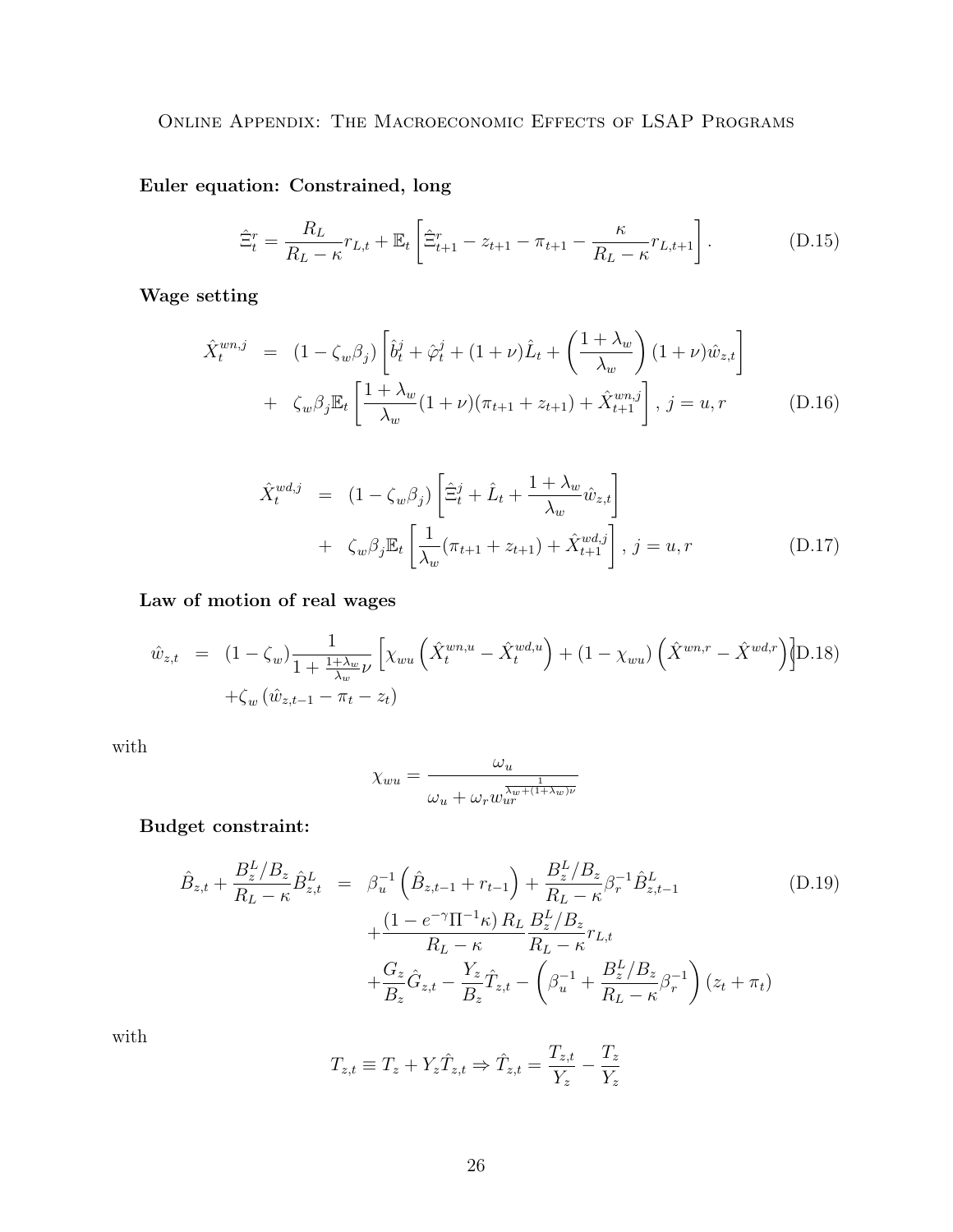Long term bond policy

$$
-\frac{R_L}{R_L - \kappa} r_{L,t} + \hat{B}_{z,t}^L = \rho_B(-\frac{R_L}{R_L - \kappa} r_{L,t-1} + \hat{B}_{z,t-1}^L) + \epsilon_{B,t}.
$$
 (D.20)

Transfers feedback rule

$$
\frac{\hat{T}_{z,t} - G_z \hat{G}_{z,t}}{T_z - G_z} = \phi_T \left[ \frac{\hat{B}_{z,t-1} + \frac{1}{R_L - \kappa} \left( B_z^L / B_z \right) \hat{B}_{z,t-1}^L - \frac{R_L}{(R_L - \kappa)^2} \left( B_z^L / B_z \right) r_{L,t-1}}{1 + \frac{1}{R_L - \kappa} \left( B_z^L / B_z \right)} \right] + \epsilon_{T,t}.
$$
 (D.21)

Monetary policy:

$$
r_{t} = \rho_{r} r_{t-1} + (1 - \rho_{r}) \left[ \phi_{\pi} \pi_{t} + \phi_{y} \left( \hat{Y}_{z,t} - \hat{Y}_{z,t-4} + \sum_{i=0}^{3} z_{t-1} \right) \right] + \epsilon_{m,t}
$$
(D.22)

Term premium:

$$
\hat{\zeta}_t = \zeta' \hat{B}_{z,t}^L + \epsilon_{\zeta,t} \tag{D.23}
$$

Aggregate resources constraint

$$
\hat{Y}_{z,t} = \frac{\omega_u C_z^u}{Y_z} \hat{C}_{z,t}^u + \frac{\omega_r C_z^r}{Y_z} \hat{C}_{z,t}^r + \frac{I_z}{Y_z} \hat{I}_{z,t} + \frac{G_z}{Y_z} \hat{G}_{z,t} + e^{-\gamma} r^k \frac{\bar{K}_z}{Y_z} \hat{u}_t
$$
\n(D.24)

## <span id="page-26-0"></span>E Data

We use quarterly data for the United States from the third quarter of 1987 (1987q3) to the third quarter of 2009 (2009q3) for the following seven series: real GDP per capita, hours worked, real wages, core personal consumption expenditures deflator, nominal effective Federal Funds rate, the 10-year Treasury constant maturity yield, and the ratio between longterm and short-term U.S. Treasury debt. All data are extracted from the Federal Reserve Economic Data (FRED) maintained by the Federal Reserve Bank of St. Louis. The mapping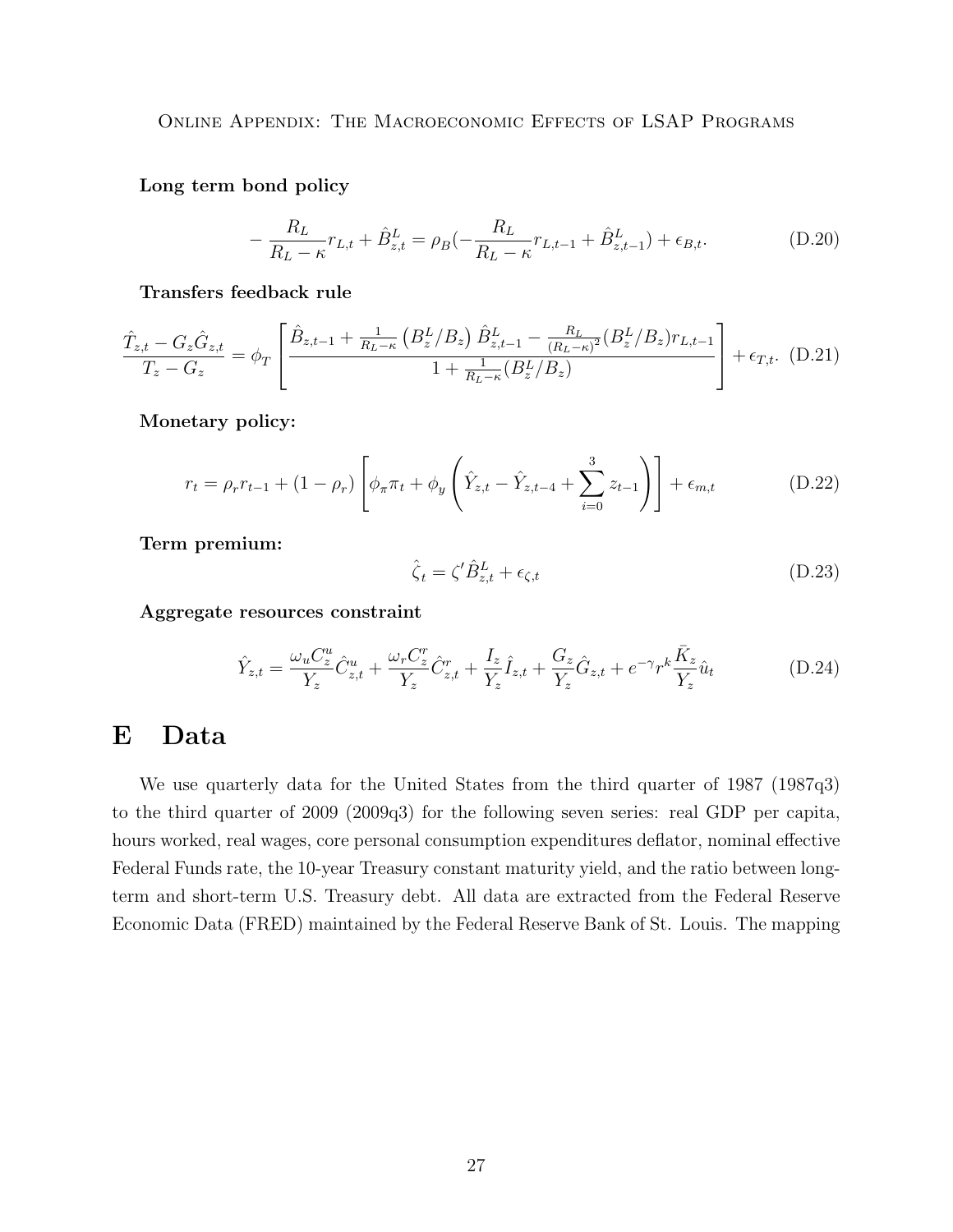of these variables to the states is

$$
\Delta Y_t^{obs} = 100(\gamma + \hat{Y}_{z,t} - \hat{Y}_{z,t-1} + \hat{z}_t),
$$
  
\n
$$
L_t^{obs} = 100 (L + \hat{L}_t),
$$
  
\n
$$
\Delta w_t^{obs} = 100(\gamma + \hat{w}_{z,t} - \hat{w}_{z,t-1} + \hat{z}_t),
$$
  
\n
$$
\pi_t^{obs} = 100(\pi + \hat{\pi}_t),
$$
  
\n
$$
r_t^{obs} = 100(r + \hat{r}_t),
$$
  
\n
$$
r_{L,t}^{obs} = 100(r_L + \hat{r}_{L,t}),
$$
  
\n
$$
B_t^{ratio,obs} = \frac{P_L B_z^L}{B_z} (1 + \hat{P}_{L,t} + \hat{B}_{z,t}^L - \hat{B}_{z,t}),
$$

where all state variables are in deviations from their steady state values,  $\pi \equiv \ln(\Pi)$ ,  $r \equiv$  $ln(R)$ , and  $r_L \equiv ln(R_L)$ .

We construct real GDP by dividing the nominal GDP series by population and the GDP deflator. The observable  $\Delta Y_t^{obs}$  corresponds to the first difference in logs of this series, multiplied by 100. We measure the labor input by the log of hours of all persons in the nonfarm business sector divided by population. Real wages correspond to nominal compensation per hour in the non-farm business sector, divided by the GDP deflator. As for GDP,  $\Delta w_t^{obs}$ is the first difference in logs of this series, multiplied by 100. The quarterly log-difference in the personal consumption expenditures (PCE) core price index is our measure of inflation. We use the effective Federal Funds Rate as our measure of nominal short-term rate and the 10-year Treasury constant maturity rate as our measure of nominal long-term interest rate. Finally, we identify long-term bonds as U.S. Treasury securities with maturity greater than one year, consistent with the announcement of LSAP II, and construct the ratio to short-term bonds as our measure for the quantity of debt.

# <span id="page-27-0"></span>F Implementing the Commitment to the Zero Lower Bound

In this section we describe how we implement the commitment to the zero lower bound. This same approach is also used to guarantee that none of simulation paths violates the non-negative interest rate constraint.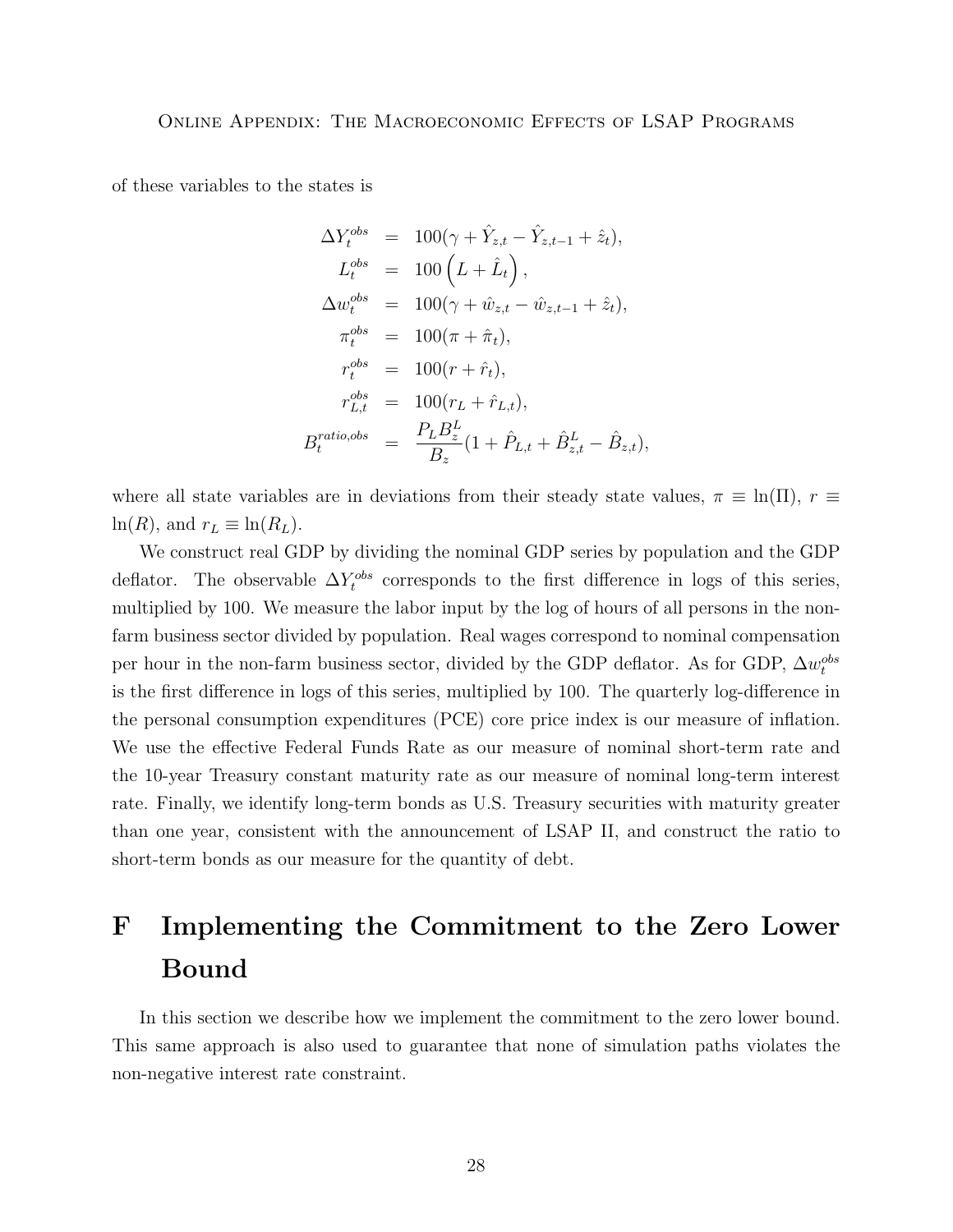#### <span id="page-28-0"></span>F.1 Canonical model

Consider the economic model in its canonical form, as in Sims (2002):

<span id="page-28-4"></span>
$$
\Gamma_4^{s(t)}(\theta) z_t = \bar{\Gamma}_0^{s(t)} + \Gamma_1^{s(t)}(\theta) z_{t-1} + \Gamma_2^{s(t)}(\theta) \varepsilon_t + \Gamma_3^{s(t)}(\theta) \eta_t
$$
\n(F.1)

where  $s(t) \in \{n, zlb\}$  refers to the state of the economy, with n referring to normal times and zlb for times of in which the zero lower bound is binding;  $z_t$  is the vector of state variables, whether they are endogenous or exogenous;  $\varepsilon_t$  is a vector of exogenous i.i.d. innovations;  $\eta_t$ is a vector of endogenous expectational errors; and  $\left\{ \Gamma_{\iota}^{s(t)}(\theta)\right\}$ are matrices defining<br> $u=0,1,2,3,4$ the state space for any given vector of parameters  $\theta$ .

For simplification of notation, below I will omit the reference to the vector of parameters when writing the matrices.

With some restrictions it is possible to break the system in [\(F.1\)](#page-28-4) into two blocks: a forward looking one and a backward looking one. So for each equation we can write:

$$
j \in FL: \Gamma_4^{s(t)}(j) E_t z_{t+1} = \Gamma_0^{s(t)}(j) + \Gamma_1^{s(t)}(j) z_t
$$
 (F.2)

$$
i \in BL: \Gamma_4^{s(t)}(i) z_t = \Gamma_0^{s(t)}(i) + \Gamma_1^{s(t)}(i) z_{t-1} + \Gamma_2^{s(t)}(i) \varepsilon_t
$$
 (F.3)

where  $i$  denotes BL equations and  $j$  the FL ones.

#### <span id="page-28-1"></span>F.2 Perfect Foresight Solution Method

Consider a sequence of periods  $\{s(t)\}_{t=0}^K$  such that for  $t > K$  we have  $s(t) = n$  and  $\varepsilon_t = 0$  – *i.e. n* eventually becomes an absorbing state and no additional innovations are expected beyond K. In this case we can solve for the REE solution backwards.

#### <span id="page-28-2"></span>F.2.1 Absorbing state

In normal times, for  $t > K$ , the REE solution can be represented by

<span id="page-28-5"></span>
$$
z_t = \Phi_0^n + \Phi_1^n z_{t-1} + \Phi_2^n \varepsilon_t \tag{F.4}
$$

#### <span id="page-28-3"></span>F.2.2 Before the absorbing state

We need to solve for the REE matrices recursively.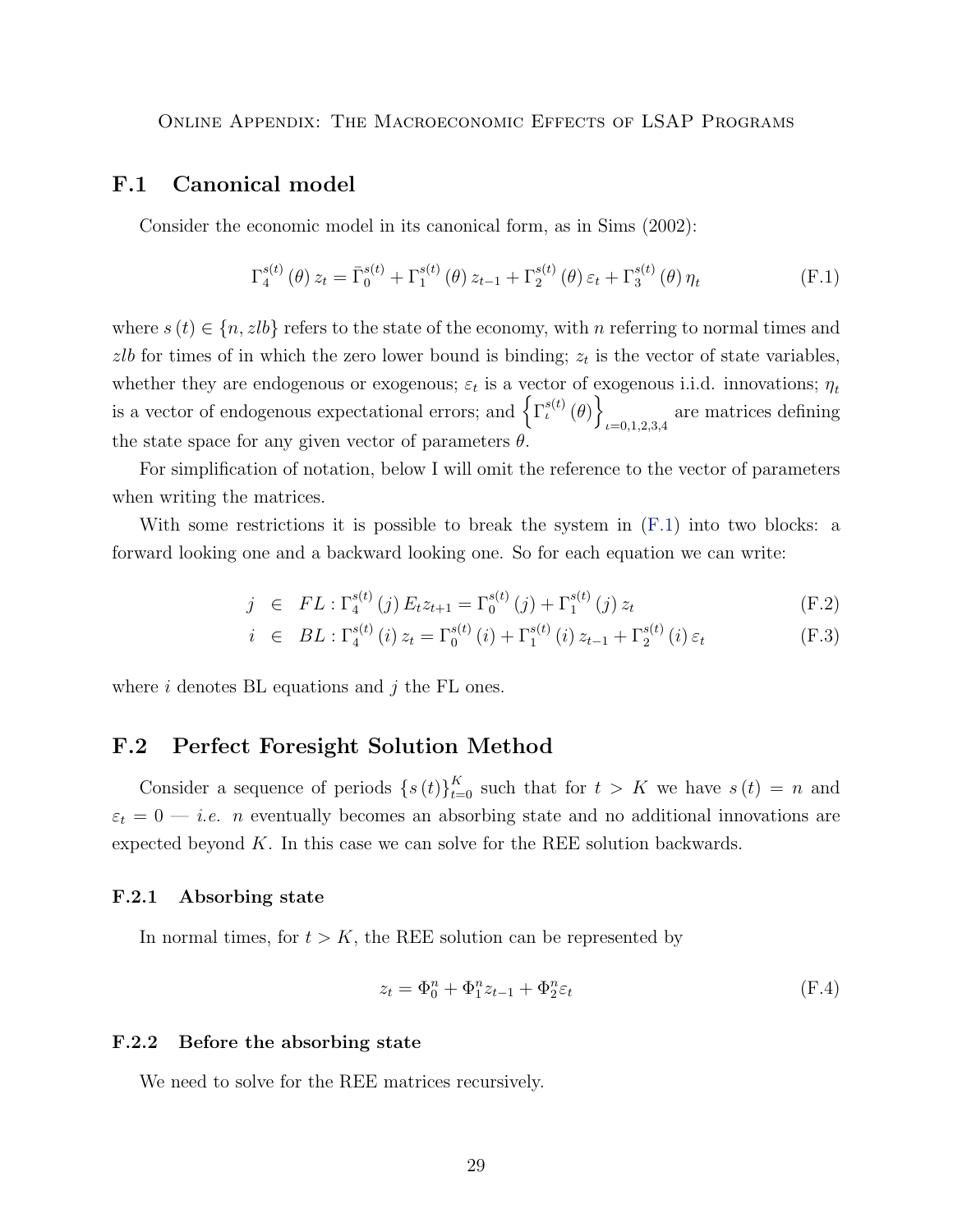Notice first that for the last period before the absorbing state kicks in, and using [\(F.4\)](#page-28-5), we can write the forward looking component of the system as

$$
\Gamma_4^{s(t)}(j) E_t [\Phi_0^n + \Phi_1^n z_t + \Phi_2^n \varepsilon_{t+1}] = \Gamma_0^{s(t)}(j) + \Gamma_1^{s(t)}(j) z_t
$$

which we can rewrite as

$$
\[ \Gamma_4^{s(t)}(j) \, \Phi_1^n - \Gamma_1^{s(t)}(j) \] z_t = \Gamma_0^{s(t)}(j) - \Gamma_4^{s(t)}(j) \left[ \Phi_0^n + \Phi_2^n \hat{\varepsilon}_{t+1} \right]
$$

and combine this with the backward looking to get the full system written as

<span id="page-29-1"></span>
$$
\tilde{\Gamma}_{4}\left(t\right)z_{t} = \tilde{\Gamma}_{0}\left(t\right) + \tilde{\Gamma}_{1}\left(t\right)z_{t-1} + \tilde{\Gamma}_{2}\left(t\right)\varepsilon_{t}
$$
\n(F.5)

with

$$
\tilde{\Gamma}_4(t) \equiv \begin{bmatrix} \Gamma_4^{s(t)}(j) \Phi_1(t+1) - \Gamma_1^{s(t)}(j) \\ \Gamma_4^{s(t)}(i) \end{bmatrix}
$$
\n(F.6)

$$
\tilde{\Gamma}_{0}(t) \equiv \begin{bmatrix} \Gamma_{0}^{s(t)}(j) - \Gamma_{4}^{s(t)}(j) \left[ \Phi_{0}(t+1) + \Phi_{2}^{n}(t+1) \hat{\varepsilon}_{t+1} \right] \\ \Gamma_{0}^{s(t)}(i) \end{bmatrix}
$$
(F.7)

$$
\tilde{\Gamma}_{\iota}(t) \equiv \begin{bmatrix} 0\\ \Gamma_{\iota}^{s(t)}(i) \end{bmatrix}, \text{ for } \iota = 1, 2
$$
\n(F.8)

and

$$
\Phi_{\iota}(t+1) = \Phi_{\iota}^{n}
$$
, for  $t = K$  and  $\iota = 0, 1$  (F.9)

Now we can solve this system for  $z_t$  and write

<span id="page-29-0"></span>
$$
z_{t} = \Phi_{0}(t) + \Phi_{1}(t) z_{t-1} + \Phi_{2}(t) \varepsilon_{t}
$$
 (F.10)

with

$$
\Phi_{0}(t) \equiv \left[ \tilde{\Gamma}_{4}(t) \right]^{-1} \tilde{\Gamma}_{0}(t) \tag{F.11}
$$

$$
\Phi_{1}(t) \equiv \left[ \tilde{\Gamma}_{4}(t) \right]^{-1} \tilde{\Gamma}_{1}(t) \tag{F.12}
$$

$$
\Phi_2(t) \equiv \left[ \tilde{\Gamma}_4(t) \right]^{-1} \tilde{\Gamma}_2(t) \tag{F.13}
$$

and notice that we need to use a pseudo inverse, to account for the fact that  $\tilde{\Gamma}_4(t)$  might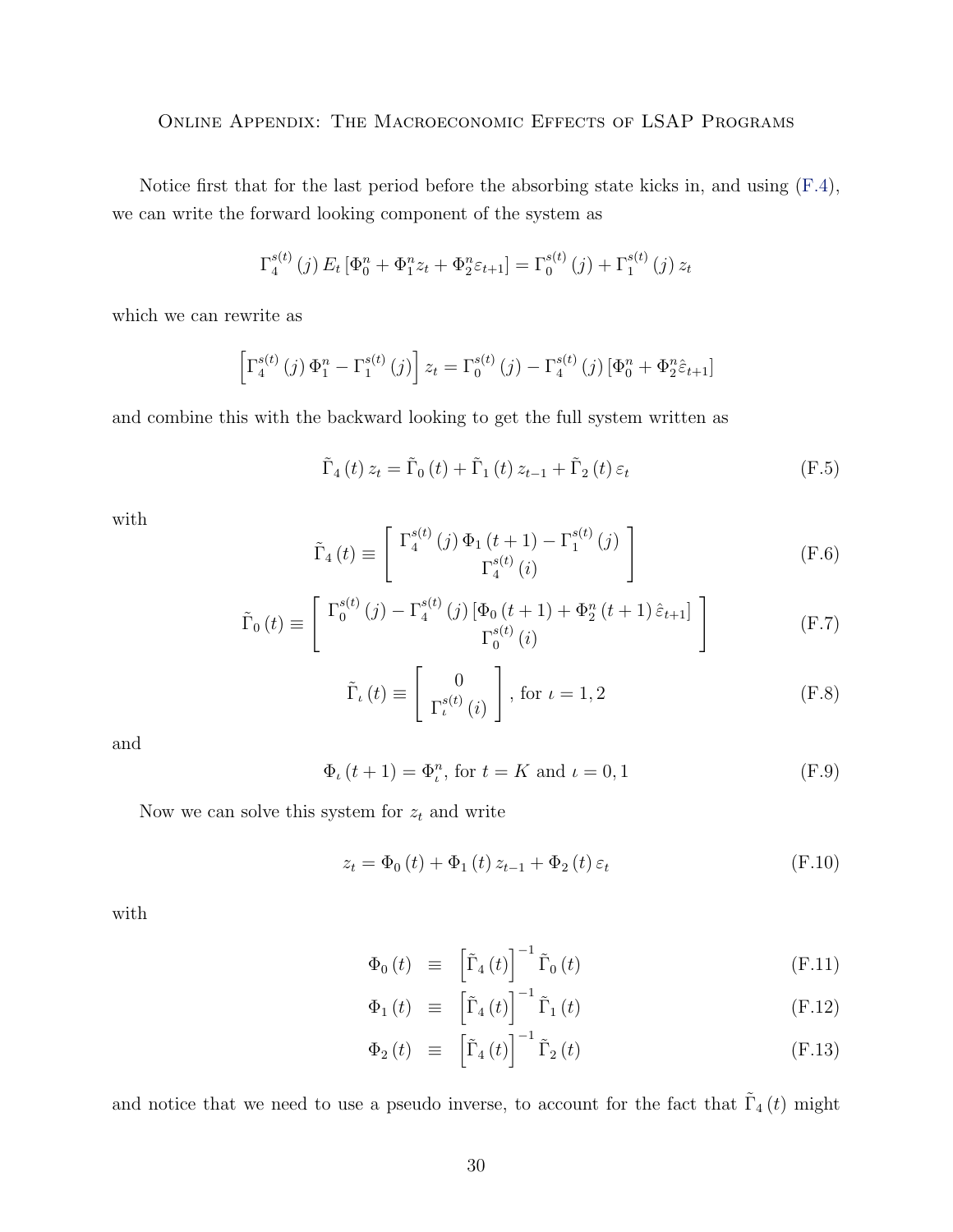not be invertible.

Notice that  $(F.10)$  is in the exact same form of  $(F.4)$ . So, iterating backwards, the system [\(F.5\)](#page-29-1) and the REE solution [\(F.10\)](#page-29-0) are valid for  $\forall t \leq K$ .

#### <span id="page-30-0"></span>F.3 Implementing the ZLB commitment

We use the convention in our simulations that period  $t = 0$  is the period in which LSAP is announced and implementation started, and the commitment to the zero lower bound applies to the first four periods, including period  $t = 0$ . Given the framework just described, then implementing the commitment to the ZLB implies setting a sequence of states  $\{s(t)\}_{t=1}^K$  $t=0$ such that  $s_t = zlb$  for  $t = 0, 1, 2, 3$  and  $s_t = n$  for  $t > 3$ . Then iterate backwards, starting in period 3 towards the initial period to find the REE solution matrices for periods  $t = 0, 1, 2, 3$ . For periods  $t > 3$  the solution is the usual one in the absence of policy regime change.

For the *zlb* regime we have exactly the same equations as in regime  $n$ , but replace the interest rate rule equation with one setting the interest rate to zero.

#### <span id="page-30-1"></span>F.4 Enforcing Non-Negative Interest Rate

We can also use this same framework to enforce the non-negative interest rate constraint after the commitment to the zero lower bound is lifted. This is relevant because for some parameter draws we get this constraint to be violated. In order to accomplish this we use a guess and verify approach.

In the first step we make the simulation under the assumption that the sequence of states  $\{s(t)\}_{t=0}^K$  is the one described above. Then we check for any violations of the non-negative interest rate constraint and switch the regime for those periods from  $n$  to  $zlb$ , and solve again for the solution. We keep doing this until there are no violations.

## <span id="page-30-2"></span>G Robustness

This section considers four robustness exercises. First, we consider the implications of extending the duration of the LSAP program. Second, we consider a longer commitment to the zero lower bound by the monetary authority. Third, we ask how sensitive the model is to the degree of market segmentation. Fourth, we study the role of nominal rigidities.

The first two robustness check has obvious policy interest and implications. The motivation for the other two exercises is that the financial crisis may have introduced a (possibly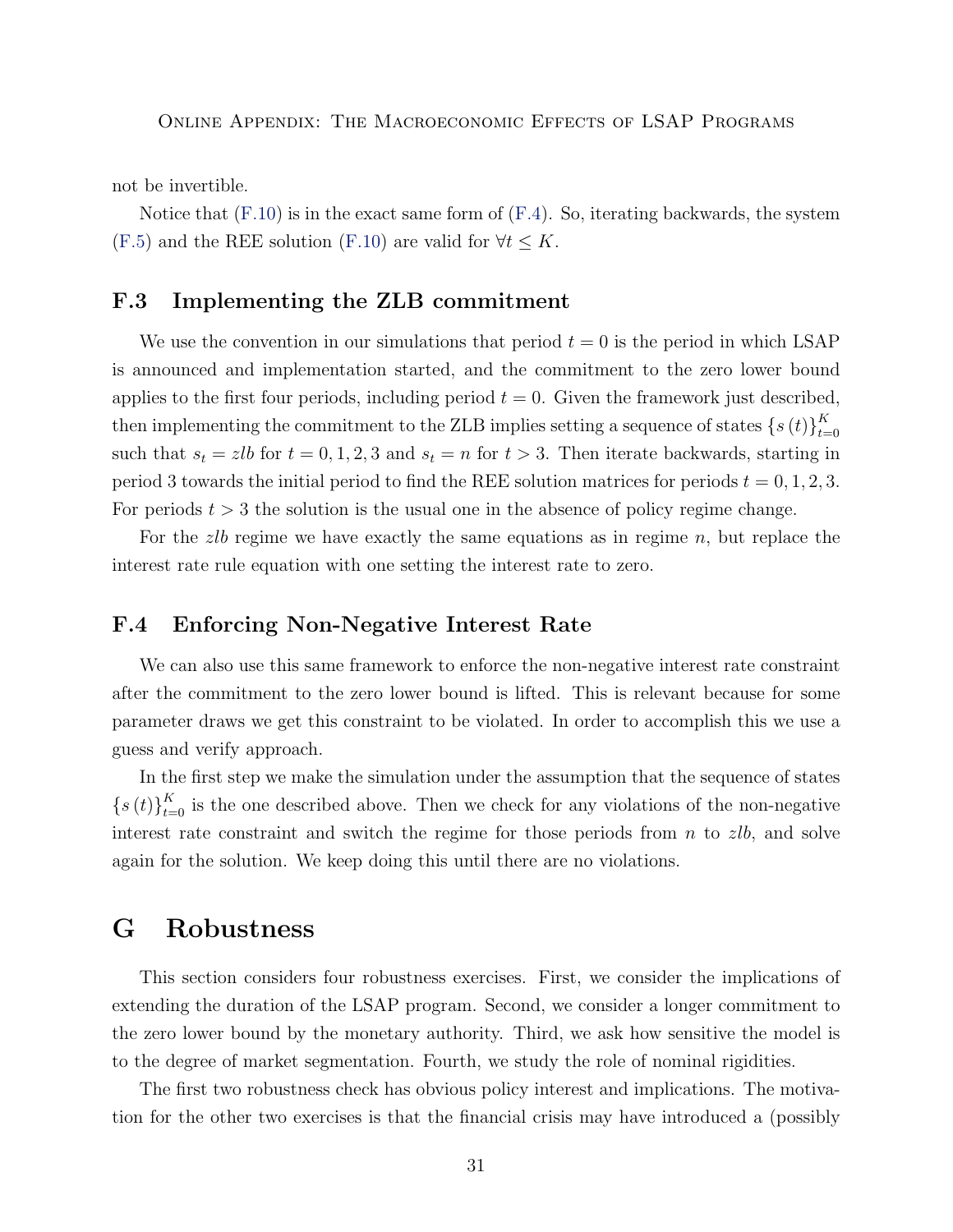temporary) change in regime, both in the financial market structure and in the price setting mechanism. Ideally, we could capture these phenomena with a regime-switching model. Beside the technical complications, the main limitation of this approach is that the change in regime is probably one of a kind and occurred at the very end of the sample. As such, regime-switching techniques may not have enough data to identify the change in the economic environment. The less formal robustness analysis presented here is still informative to document this point, while further research on this is left for future work.

#### <span id="page-31-0"></span>G.1 The Role of the Length of LSAP Programs

In our baseline simulation, the central bank accumulates assets over four quarters and holds the balance sheet constant for the next two years, before gradually winding down the program over two additional years. This assumption is fairly arbitrary. Depending on economic conditions, policy makers may change the length of the programs, as the recent U.S. and U.K. experience suggests. Without undertaking an exhaustive analysis, this subsection considers one alternative path: the central bank still accumulates assets over the first year (as per the FOMC announcement in November 2010) but then holds the balance-sheet constant for four years, instead of two, before gradually exiting. Figure [A.1](#page-39-0) shows the corresponding responses, in the same format as the figures show in the paper, with red continuous line for the this simulation, with grey shaded regions representing the uncertainty and the dashed blue line showing the baseline simulation effects for easy comparison.

Not surprisingly, this change in the time profile of the asset holdings by the central bank induces a stronger response by the risk premium, with a median peak response of -16 bp (instead of -11 bp). As a result, output and inflation respond more strongly. However, while the inflation response roughly doubles compared to the baseline scenario (median response at the peak of 0.059%, compared to 0.031%), the response of output is only 50% stronger (median response of 0.19%, instead of 0.13%, for GDP growth). Not surprisingly, the uncertainty around the median is larger, with the  $95<sup>th</sup>$  percentiles increasing proportionally.

In sum, if the central bank holds the purchased assets for longer, the stimulative impact on output and inflation increases and becomes more persistent. Moreover, the additional boost is stronger for inflation than for output. Nominal rigidities play an important role in this respect. Because the shock lasts longer, more firms and workers are expected to change their prices and wages over time, which in turn leads the firms and workers who can change their prices and wages early to do so more aggressively.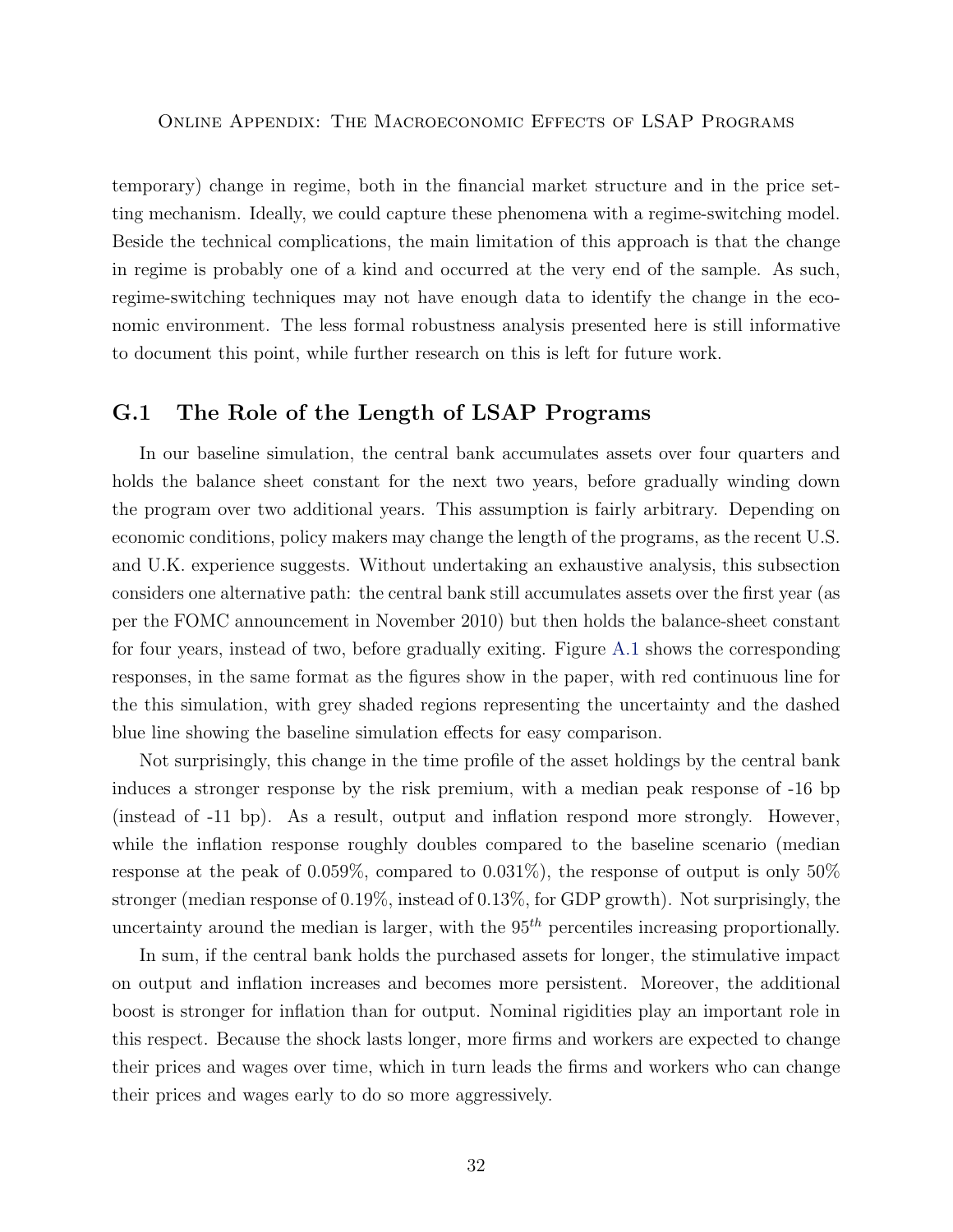#### <span id="page-32-0"></span>G.2 The Role of the Length of the ZLB Commitment

In the paper we discuss how important is the commitment of the central bank to keep the interest rate at zero to boost the effects of the LSAP program. Here we take that analysis one step further by considering a longer commitment. Instead of four quarters, we consider five quarters of commitment. Figure [A.4](#page-42-0) shows the corresponding responses, in the same format as the previous figure.

The figure gives a strong message: adding just one more quarter to the commitment gives a powerful boost to the effects of LSAP. GDP growth increases on impact by 0.22% (instead of 0.13%) and inflation increases by 0.045% instead of 0.031. So the effects on the real economy are stronger by a between 50% and 70%, depending on the variable considered. This means that the effects of additional quarters of commitment to the ZLB are highly nonlinear, due to the power of the expectations channel. As a result skewness also increases.

This result also confirms the importance of looking at the effects of interest rate policy and asset purchases in combination. They interact with each other and thus can and should be used in a coordinated fashion.

#### <span id="page-32-1"></span>G.3 The Role of Market Segmentation

The baseline experiment suggests that the effects of LSAP II are fairly modest on GDP and quite small on inflation. One reason why our results may underestimate the effects of asset purchase programs is that the degree of financial market segmentation may have recently increased due to the financial crisis.<sup>[2](#page-32-2)</sup> As discussed earlier, our reduced-form friction for market segmentation aims at capturing a combination of preferences for certain asset classes and institutional restrictions on the type of investments certain financial intermediaries undertake. By shifting the true and perceived distribution of risk, the financial crisis may have induced a fraction of investors previously active in multiple segments of financial markets to concentrate on one particular asset class.

For this purpose, we repeat the baseline experiment in the presence of a high degree of market segmentation. Figure [A.2](#page-40-0) shows the results of the same simulated LSAP II experiment as in the baseline case. The difference is that, in this case, we only draw from the lower half of the posterior distribution of the parameter  $\omega_u$ . All other parameters are drawn

<span id="page-32-2"></span><sup>2</sup>Baumeister and Benati (2010) estimate a VAR with time-varying coefficients and stochastic volatility to account for this type of effects, on top of other changes in the structural relations among macroeconomic variables potentially triggered by the financial crisis.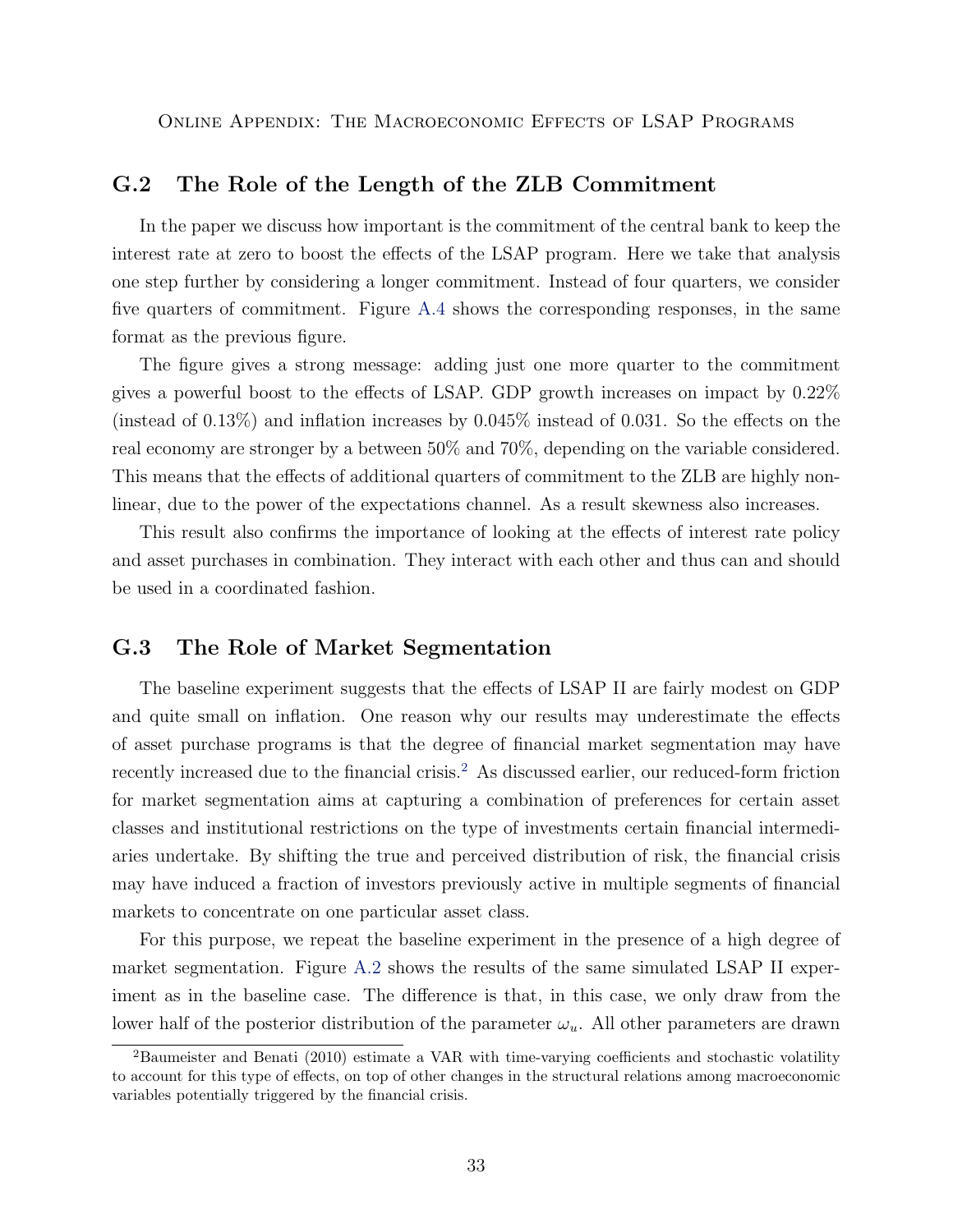from the same posterior distribution as before.[3](#page-33-1)

The median responses of GDP growth and inflation with the ZLB commitment are about 50% bigger than in the baseline case, at +0.21% and +0.044% respectively (compared to 0.13% and 0.031%). Upside posterior uncertainty is now more pronounced. The  $95<sup>th</sup>$  percentile now nearly reaches  $1\%$  for GDP growth and  $0.2\%$  for inflation, compared to  $0.6\%$ and 0.15% before. The stronger response of macroeconomic variables requires the central bank to increase the short-term nominal interest rate by two additional basis points. As a consequence, given that the drop in the risk premium is the same, long-term rates decrease one basis point less.

The bottom line from this exercise is that allowing for a higher degree of segmentation does increase the response of GDP growth and inflation to the stimulus of asset purchase programs. However, unless segmentation becomes really extreme, the macroeconomic effects of LSAP remain quite small, especially for inflation.

#### <span id="page-33-0"></span>G.4 The Role of Nominal Rigidities

One reason for the small response of inflation to LSAP II is that the estimated degree of nominal rigidities, especially for prices, is quite high. While our priors for the probability of holding prices and wages fixed in any given period  $(\zeta_p \text{ and } \zeta_w)$  are both centered at 0.5, the posterior medians for the two parameters are 0.93 and 0.73, respectively.

A high degree of stickiness in prices and wages is not an uncommon finding in the DSGE literature, especially in the absence of real rigidities like in our case (Del Negro and Schorfheide, 2008). Additionally, Hall (2011) has recently emphasized how prices have failed to fall substantially in the last recession. As in the case of segmentation, the financial crisis may have caused a structural change in the price setting process that the model interprets as an increase in price rigidities (the same consideration applies to wages).<sup>[4](#page-33-2)</sup>.

Nevertheless, we want to quantify the sensitivity of our results to a lower degree of nominal rigidities, more in line with standard values from the empirical literature that uses micro data (e.g. Nakamura and Steinsson, 2008). Figure [A.3](#page-41-0) shows the results of the baseline

<span id="page-33-1"></span><sup>3</sup>To be precise, this is a counterfactual simulation. As for the main simulations, we draw a parameter vector from the MCMC posterior sample. However, we then perform a resample exercise for the  $\omega_u$  parameter in which we extract the marginal sample for this parameter, perform an ascending ordering and keep only the lower half of it. Then, for each parameter vector used in the simulation, we draw independently the  $\omega_u$ parameter value from this modified subsample.

<span id="page-33-2"></span><sup>&</sup>lt;sup>4</sup>Indeed, if we consider a sample that ends before the recent crisis (second quarter of 2007), the posterior median for  $\zeta_p$  is somewhat smaller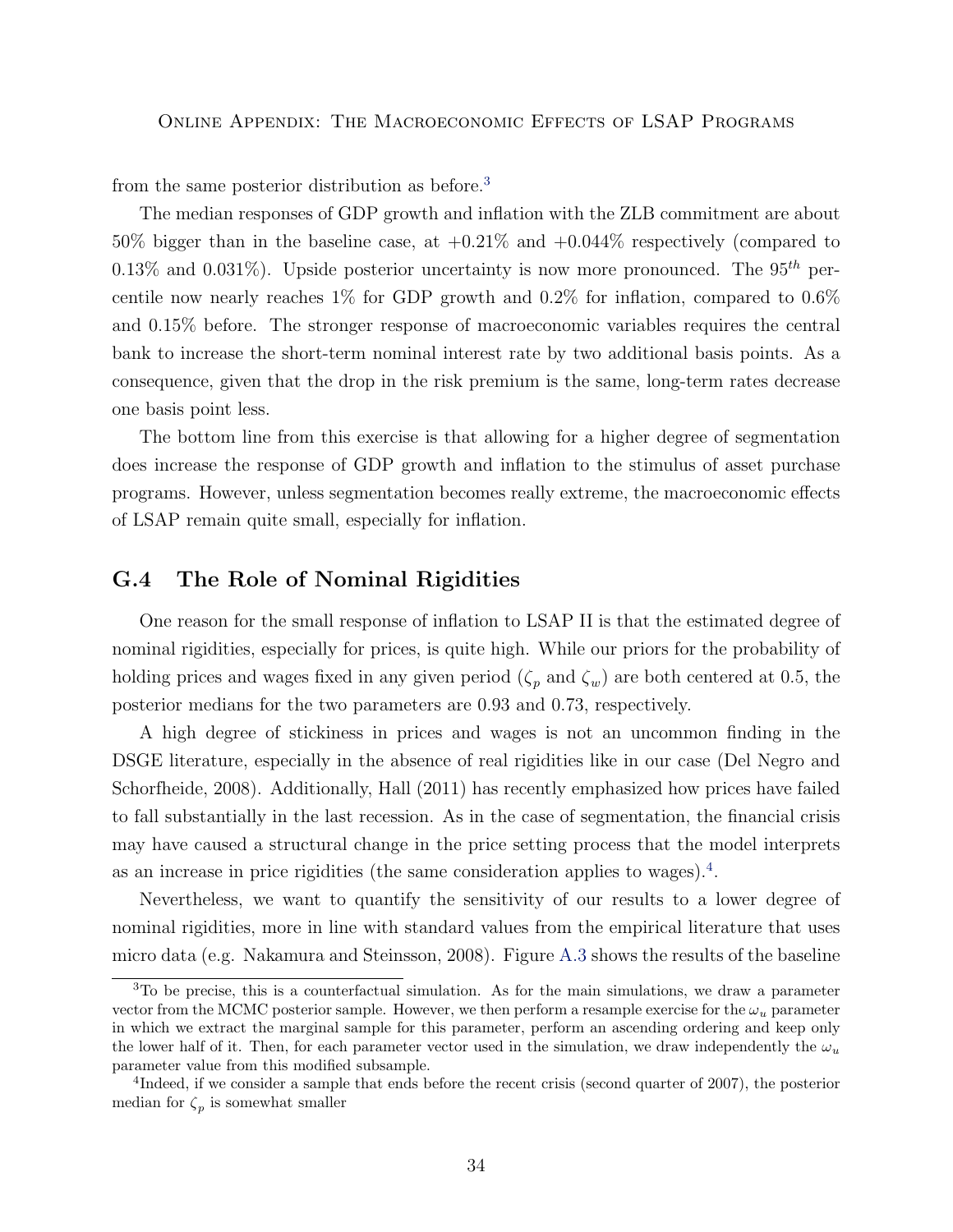LSAP II experiment when we fix  $\zeta_p$  at 0.75, more in line with the recent empirical evidence. All other parameters are drawn from the same posterior distribution as before.

The figure shows that nominal rigidities play an important quantitative role in the response of inflation to asset purchases. When prices are more flexible, the median response of inflation to LSAP II on impact is more than two times bigger than when we use the estimated posterior distribution. The counterparts are a less persistent inflation process and a slightly smaller effect on GDP growth. Notice that the effects on the GDP level are now considerably smaller and less persistent. In equilibrium (i.e., taking into account the endogenous response of monetary policy), the two effects roughly compensate each other. The increase in the short-term interest rates is almost the same in the two cases. Therefore, also the behavior of long-term rates is very similar. The increase in upside uncertainty for inflation is roughly proportional to the changes in the median. The  $95<sup>th</sup>$  percentile of the response in inflation is 0.4%, compared to just above 0.15% in the baseline experiment.

In sum, higher price flexibility shifts the adjustment in response to asset purchase programs from GDP growth to inflation, by making its process more front-loaded.

## <span id="page-34-0"></span>H Diagnostics

This section provides more detailed analysis of the empirical diagnostics for the model. As stated in the main text of the paper, since we include the long-term bond as an observable, switching on all the shocks, we should match the short rate and long rate perfectly. In order to evaluate how the model performs empirically, we want to compare the model generated moments with those of the data. The rest of this section, we will analyze variance, variance decomposition and historical shock decomposition in turn.

#### <span id="page-34-1"></span>H.1 Variance

In this section we compare the variance of each variable in the data with that predicted by our model. For the model variance we compute for each parameter draw the unconditional variance of the relevant state variable and then take the median across draws. We focus on the short-term interest rate and long-term interest rate for this model diagnostics exercise. The model's unconditional variance for the short rate is 0.44, which is just above half of that observed in the data (0.81) while the model's unconditional variance for the long rate is 0.12,which is only one fourth of that observed in the data (0.47). This model does a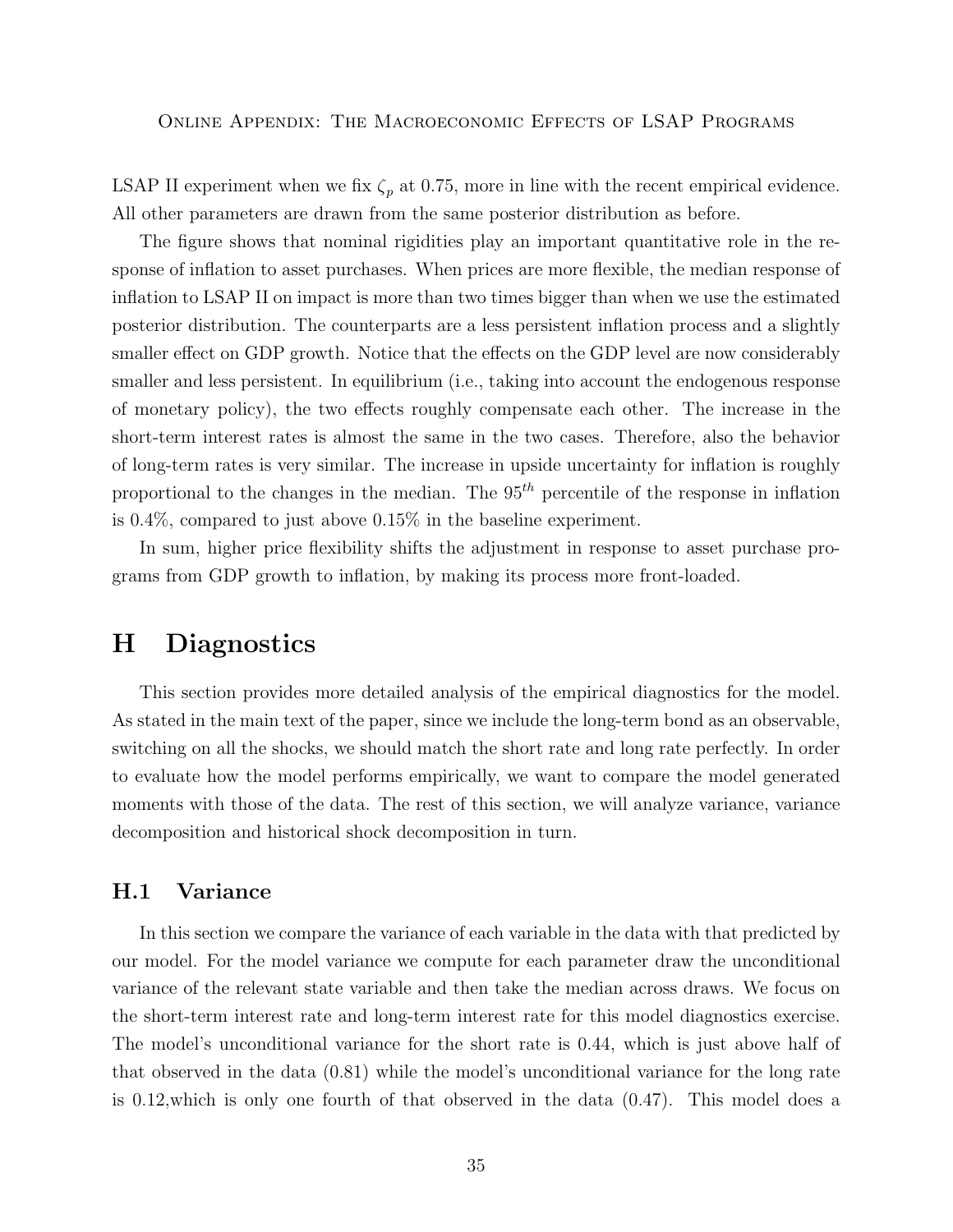decent job in terms of explaining the variance of the ratio of the long bond to the short bond. (the data variance is 0.08 and the unconditional model variance is 0.07) This suggests that this model has a limited ability to match properties of the yield curve in the data. However, our main purpose is not to explain yield curve shape or dynamics, rather, we are interested in analyzing how changes in the risk premium affect macroeconomy and the monetary transmission mechanism of the Fed's unconventional policy.

#### <span id="page-35-0"></span>H.2 Variance Decomposition

Here we compare the relative importance of different shocks in determining some of the variables of interest, from an unconditional perspective. Table [A.1](#page-38-2) shows the median percentage contribution of each shock to the unconditional variance of some variables of interest. Figures [A.5](#page-43-0) through [A.7](#page-45-0) show the variance decomposition at different forecasting horizons for the FFR, long yield and slope of the yield curve. Yield curve slope is defined as the difference between the long and short rate  $rL_t - r_t$ . For the definition of risk premium and the long rate implied by the expectation hypothesis, see section [A.6.](#page-13-0)

The marginal efficiency of the investment shock  $(\mu)$  is the single most important factor in determining the short rate at the business cycle frequencies, which is consistent with the findings in Justiniano, Primiceri and Tambalotti (2010). In the very short run (less than 2 years) the short rate is also somewhat influenced by the policy shocks. Preference shock (shock to the discount factor) becomes relatively more important to the short rate in the medium to long run, climbing to as much as 19%.

On the contrary, shock to the risk premium is the most important driver for the long yield volatility, accounting for 64% in the short run and 39% in the long run. In second place come the shock to the discount factor (ranges between 13% and 24%) and the shock to the marginal efficiency of investment (ranges between 13% and 22%). Productivity shock accounts for very little in the short run (3%) but rises to 9% in the long run.

The largest contributor to the volatility of the slope of the yield curve is the monetary policy shock. On impact it accounts for 57% and decays to only 7% in the long run. The risk premium shock accounts for as much as 42% 2 to 3 quarters ahead, and keeps its important role throughout by fluctuating around 30%, depending on the horizon. The shock to the marginal efficiency of investment has a more limited role in the short run but becomes the single most important driver for the volatility of the yield curve slope over the medium and long run, accounting for more than 50% for horizons of 8 quarters and longer. Discount factor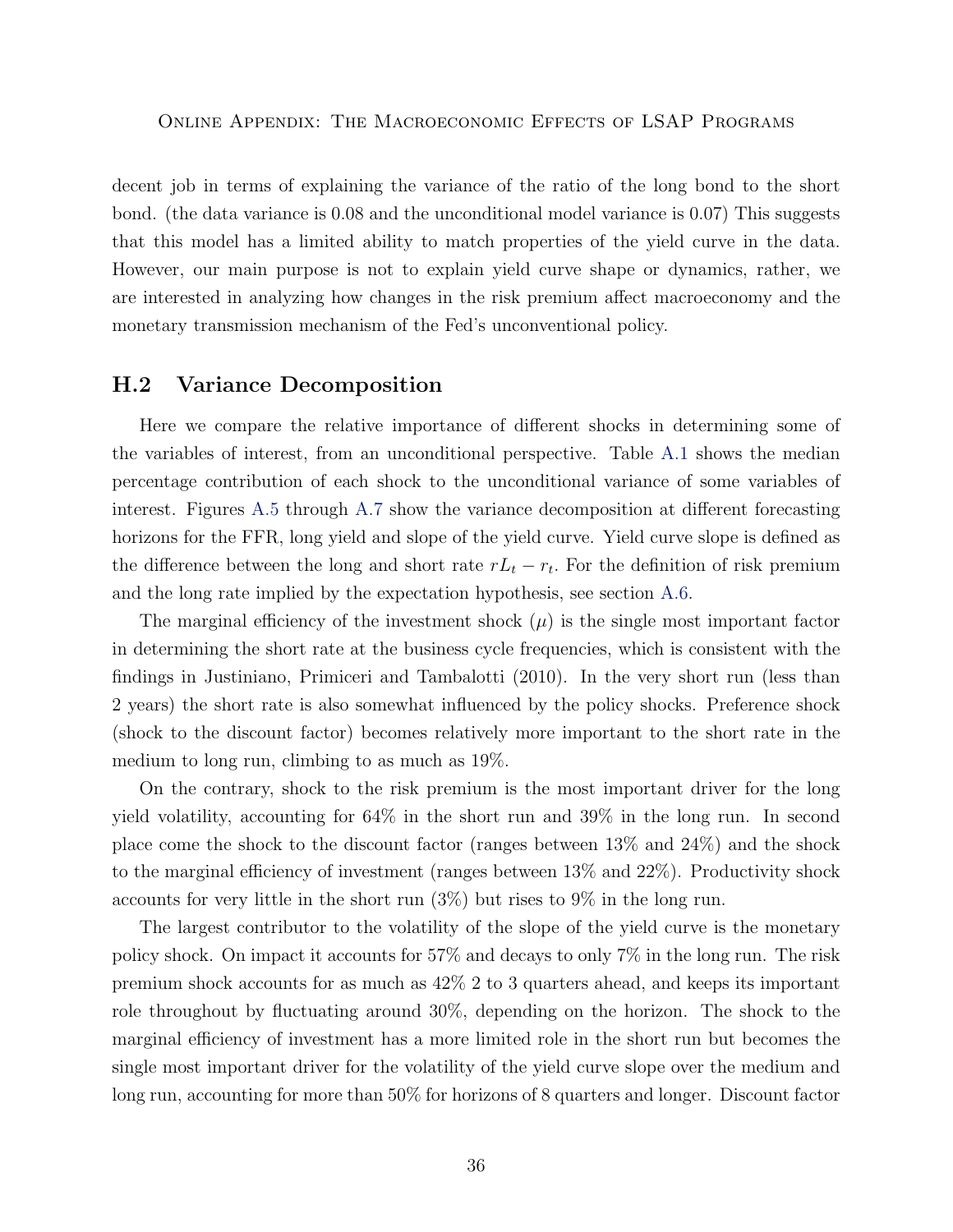shock plays a more or less residual role, and contributes mostly in the long run, reaching eventually 6%.

If we look at the expectations hypothesis component then the contributions are similar to the long rate, but now the contribution of the shock to the risk premium is smaller, as expected. The only reason the risk premium shock even shows up here is due to the real effects and the endogenous response of the economy and monetary policy to the shock to the risk premium.

#### <span id="page-36-0"></span>H.3 Historical Shock Decomposition

In this exercise, we use a disturbance smoother (as described in Carter and Kohn, 1994) to recover draws for the historical paths of the shocks. We then feed these shocks to the model, one at a time, to generate the counterfactual path of each variable, which gives us the marginal contribution of each shock to the evolution of each variable at each point in the sample. We show the median across parameter draws. Figures [A.9](#page-47-0) through [A.18](#page-56-0) show select contributions of shocks to the yield curve related variables. The black line shows the median estimated path for the variable under consideration and the vertical bars show the marginal contribution of each shock in each period in time to that variable's path.

In terms of the short rate, Figure [A.8](#page-46-0) shows that shock to the risk premium has been pushing the FFR down since 1994 by 2 to 3 percentage points. Interestingly Figure [A.9](#page-47-0) demonstrates that monetary policy shock has been pushing the FFR up since 2007. This means that the recent low interest rates are more likely to be explained by the economic conditions, as opposed to being artificially low due to discretionary policy decisions. As Figure [A.10](#page-48-0) shows, the marginal efficiency of investment, the key factor in the unconditional analysis, captures fairly well the cyclical movements in the FFR except the early 90s and the recent period of time. Finally, the productivity shock has been pushing the FFR down since the beginning of 2000.

In the 1990s the risk premium shock (Figure [A.11\)](#page-49-0) contributes heavily to the movements in the long rate, and was compensated down by other shocks. In the most recent period leading to 2009, the risk premium contributes to increase in the long rate, with help from the increasing ratio of long term debt in the hands of the public. (Also see Figure [A.12](#page-50-0) for the long-term bond supply shock). On the other hand, Figure [A.13](#page-51-0) shows that the shock to the discount factor has been pushing the long rate down at the end of the sample. Similarly Figure [A.14](#page-52-0) demonstrates the productivity has been pushing down the long yield.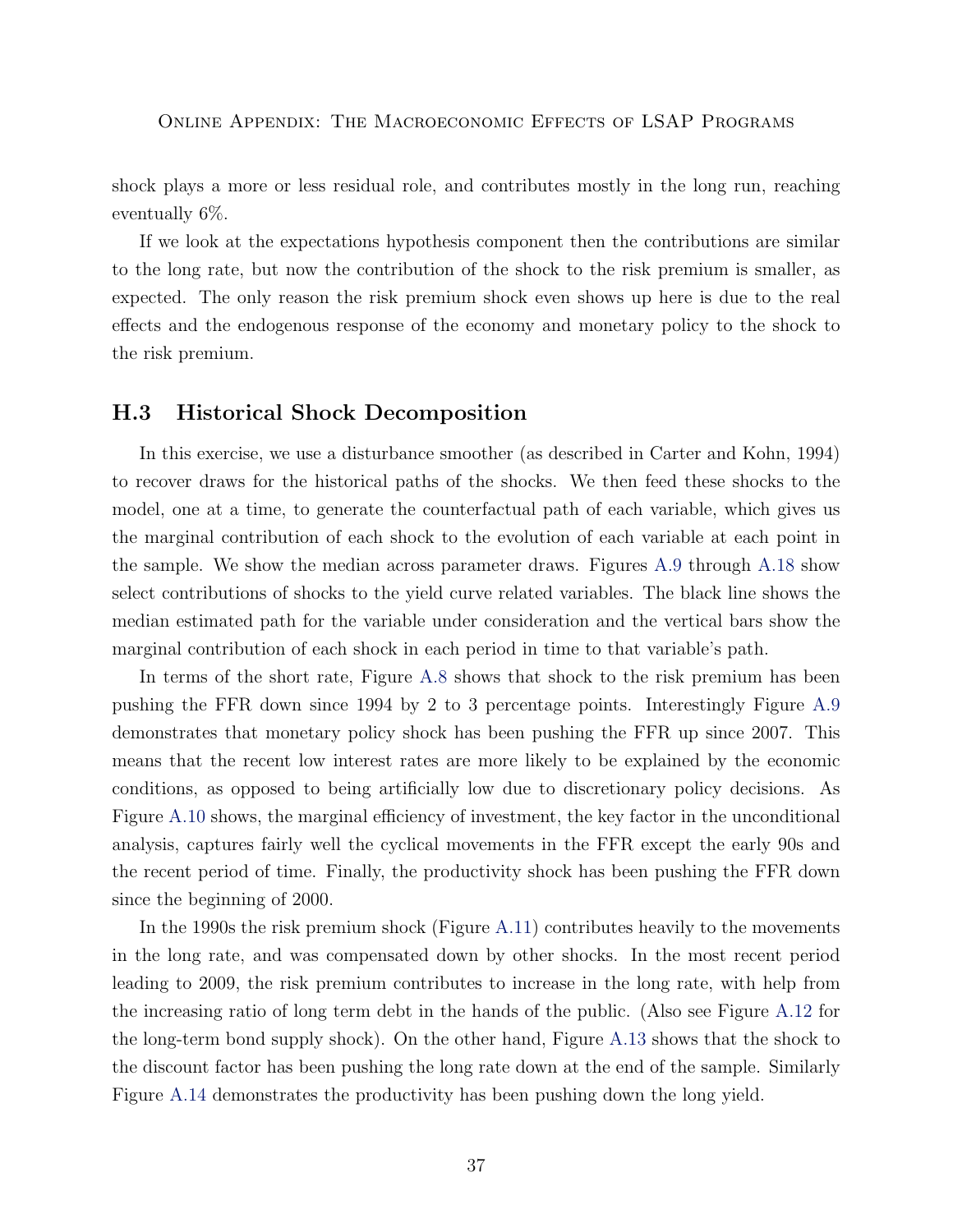The volatility of the slope of the yield curve is mostly explained by the evolution of the risk premium shock. (Figure [A.15\)](#page-53-0) At the end of the sample the risk premium shock is pushing the slope up, helped a bit by the shock to the discount factor and the shock to the long term bond supply that increases the ratio of the long debt to the short debt in the hands of the public. However the effects are countered by the negative contributions by the monetary policy shock and the shock to the marginal efficiency of investment. (See Figure [A.16](#page-54-0) Figure [A.17](#page-55-0) and Figure [A.18\)](#page-56-0)

## <span id="page-37-0"></span>References

- Carter, C. K. and R. Kohn (1994). "On Gibbs Sampling for State SpaceModels." Biometrika, 81, 541-553.
- Sims, C. A. (2002). "Solving linear rational expectations models." Computational Economics, 20(1-2), 1-20.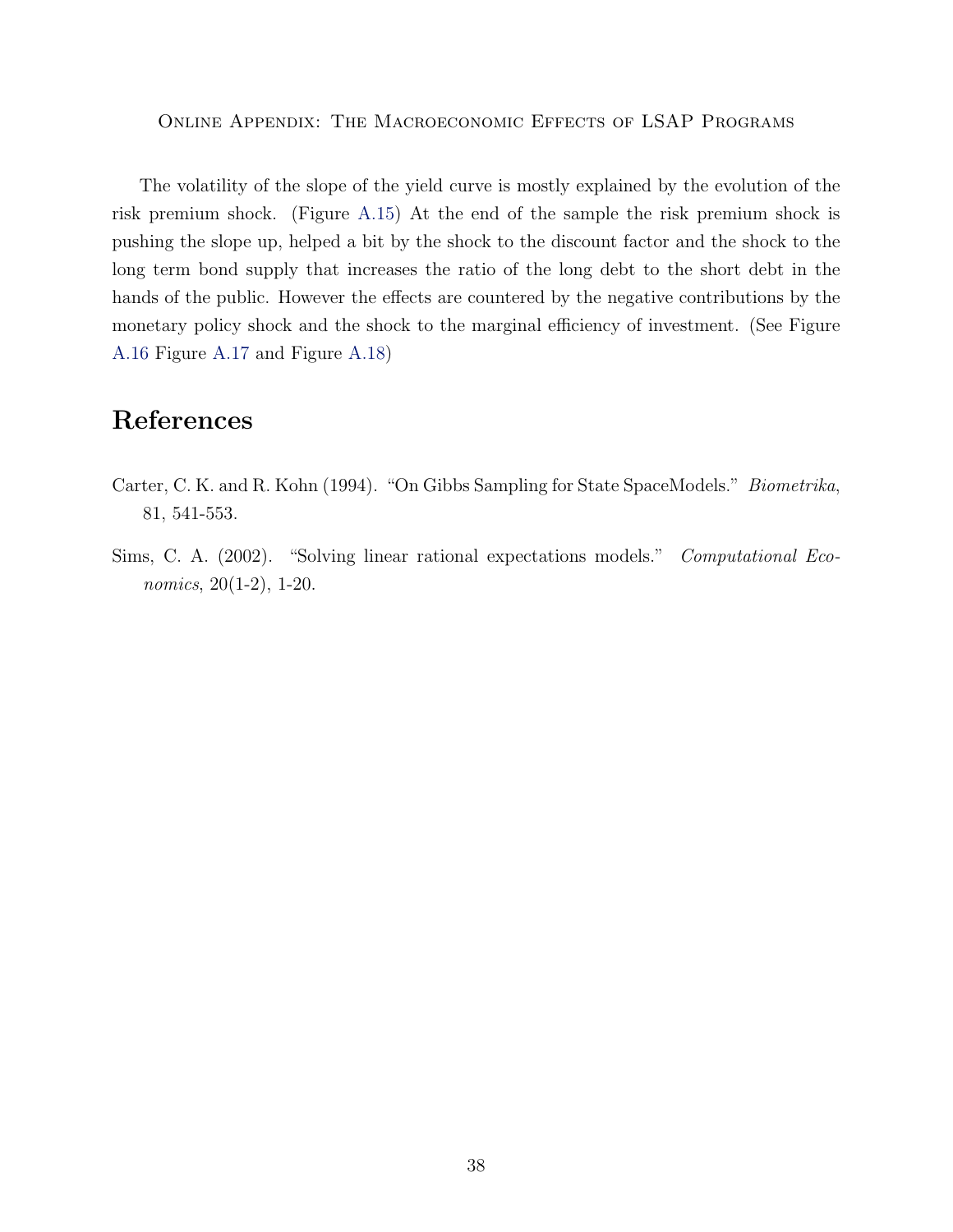<span id="page-38-2"></span><span id="page-38-0"></span>Table A.1: Variance decomposition for short and long rates, slope of the yield curve, risk premium component of the slope and expectations hypothesis component of the long rate. For each variable the table shows the median marginal contribution of each shock to the unconditional variance of that variable, shown in percentage points.

<span id="page-38-1"></span>

|                                       | short rate | long rate | slope | risk premium     | long rate $(EH)$ |
|---------------------------------------|------------|-----------|-------|------------------|------------------|
| productivity $(\varepsilon_z)$        | 4.8        | 9.4       | 1.4   | 0.1              | 12.2             |
| markup $(\varepsilon_{\lambda})$      | 0.2        |           | 0.2   | 0                |                  |
| investment $(\varepsilon_{\mu})$      | 58.4       | 21.7      | 52.3  | 0.1              | 31.6             |
| discount factor $(\varepsilon_b)$     | 1.8        | 0.5       | 1.5   | $\left( \right)$ | 0.7              |
| labor supply $(\varepsilon_{\phi})$   | 18.8       | 24        | 5.6   | 0.1              | 30.8             |
| long bond supply $(\varepsilon_{BL})$ | 0.1        | 0.7       | 0.4   | 0.6              | 0.2              |
| $\text{tax}\ (\varepsilon_T)$         | 0.0        |           |       | $\left( \right)$ |                  |
| monetary policy $(\varepsilon_m)$     | 0.6        | 1.2       | 6.9   |                  | 1.6              |
| risk premium $(\varepsilon_{\zeta})$  | 5.7        | 38.6      | 29.1  | 98.8             | 15.7             |
| government spending $(\varepsilon_a)$ | 0.1        |           |       |                  |                  |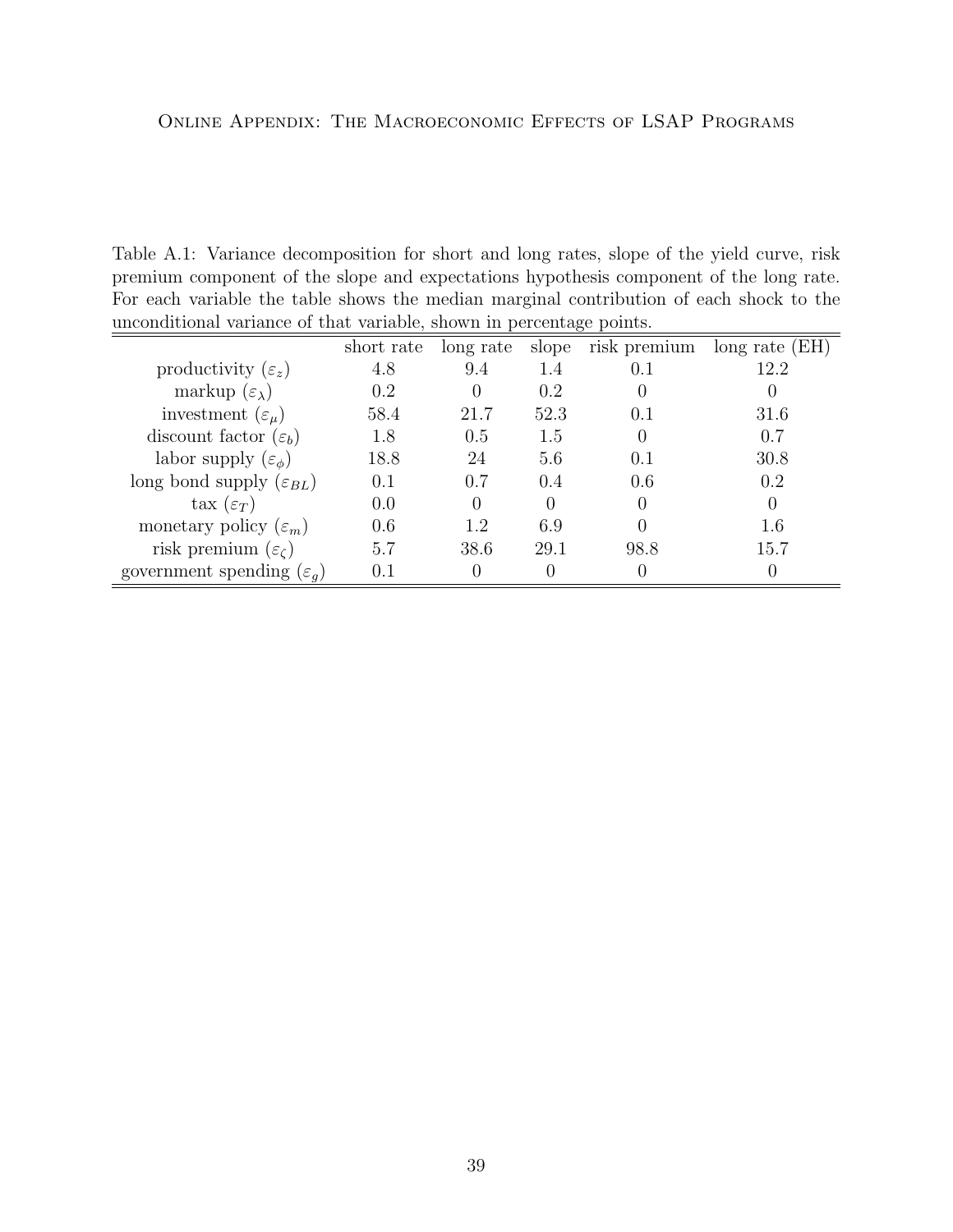<span id="page-39-0"></span>Figure A.1: Responses to simulated shock to market value of long-term debt (as shown in Figure 1 in the paper) in the case in which the central bank keeps the purchased assets for four years (instead of two). All responses are in annualized percentage rates (except the output level, shown in percentage deviations from the path in the absence of the shock). The continuous red line corresponds to the posterior median response and the grey shades to different posterior probability intervals (50, 60, 70, 80 and 90 percent, from darker to lighter shading). The dashed blue line is the posterior median response of the variables in the baseline simulation, shown in Figure 3 in the paper.

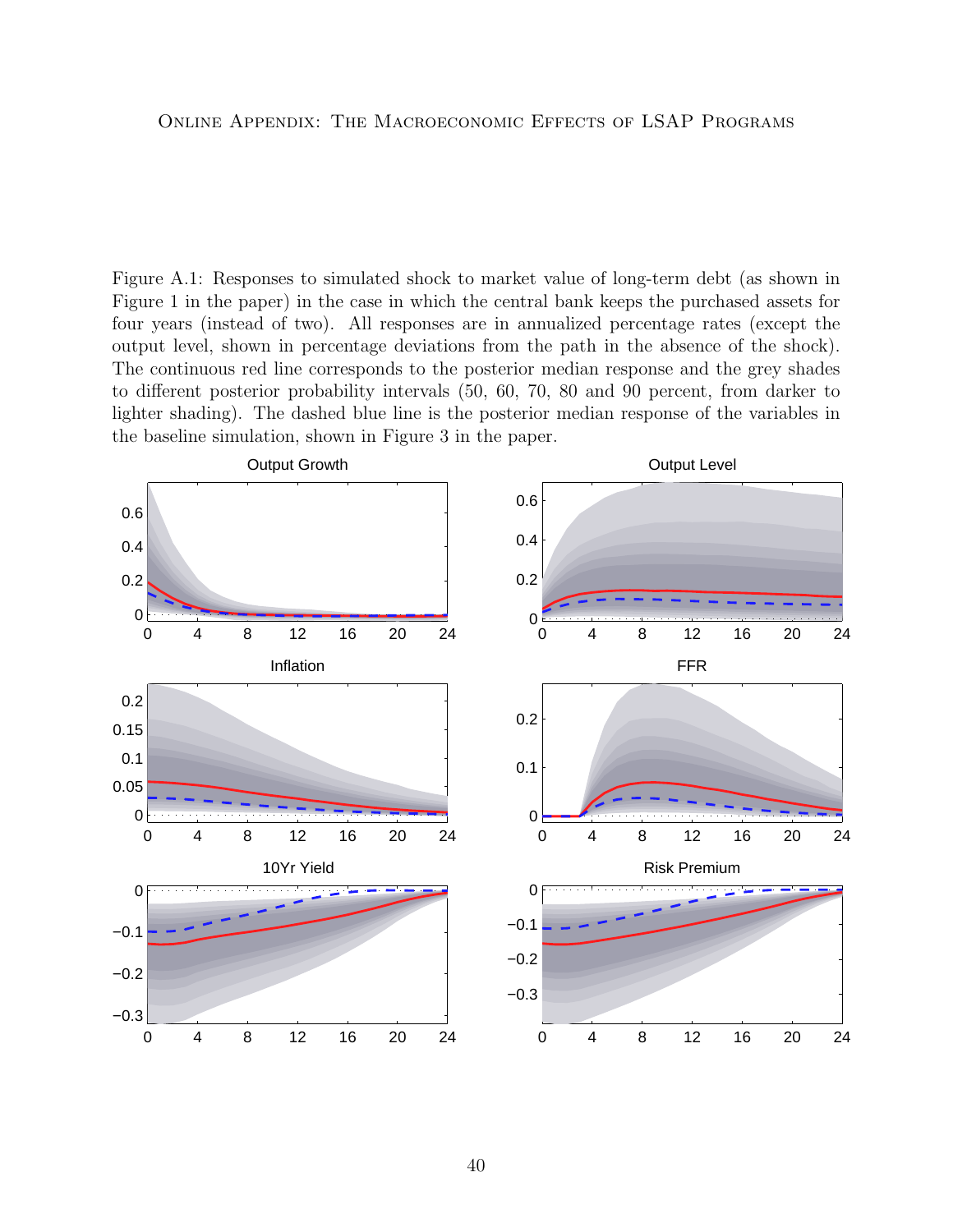<span id="page-40-0"></span>Figure A.2: Responses to simulated shock to market value of long-term debt (shown in Figure 1 in the paper) in the presence of a high degree of market segmentation (by considering the lower half of the distribution of  $\omega_u$ ). All responses are in annualized percentage rates (except the output level, shown in percentage deviations from the path in the absence of the shock). The continuous red line corresponds to the posterior median response and the grey shades to different posterior probability intervals (50, 60, 70, 80 and 90 percent, from darker to lighter shading). The dashed blue line is the posterior median response of the variables in the baseline simulation, shown in Figure 3 in the paper.

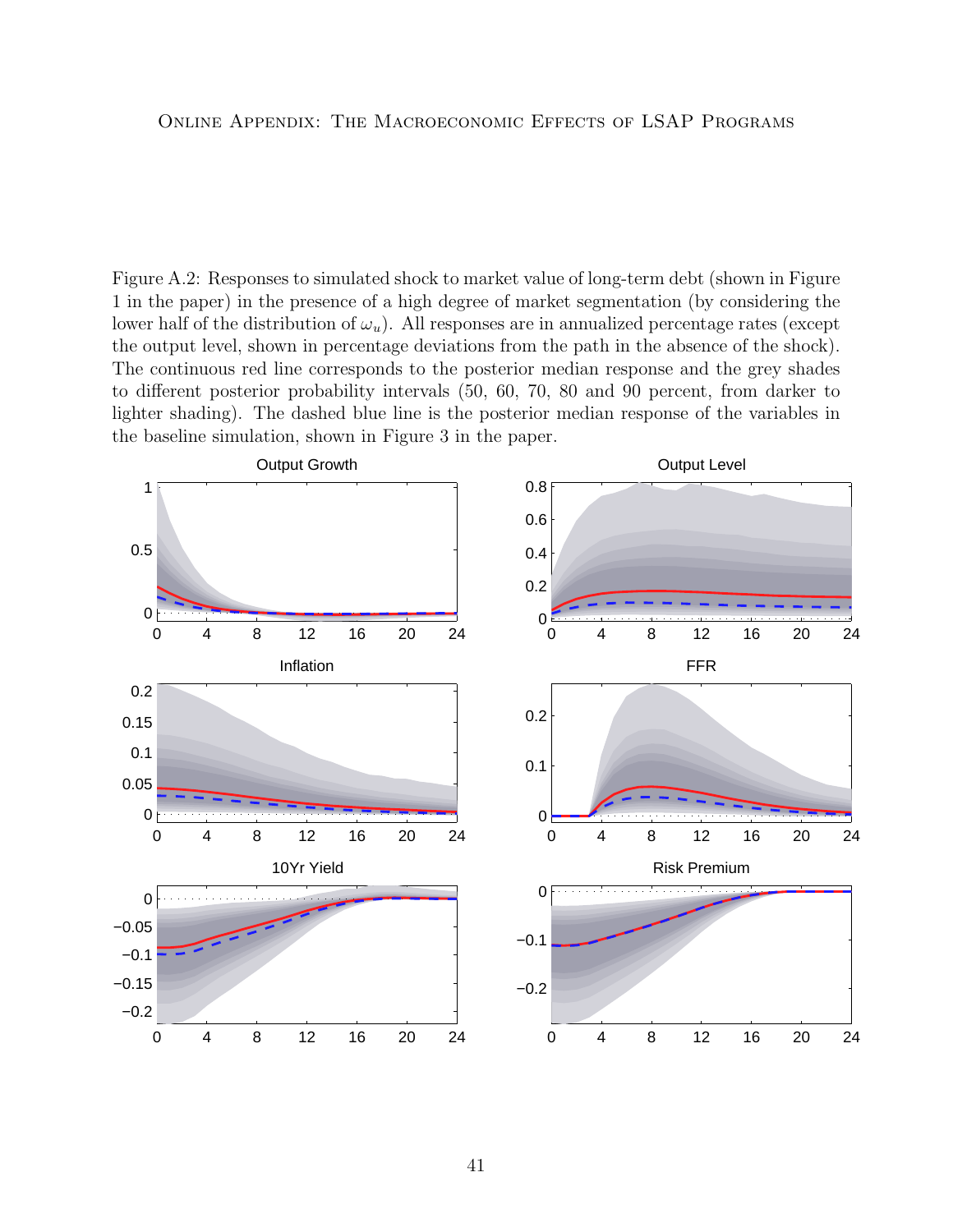<span id="page-41-0"></span>Figure A.3: Responses to simulated shock to market value of long-term debt (shown in Figure 1 in the paper) in the presence of lower price rigidities ( $\zeta_p = 0.75$ ). All responses are in annualized percentage rates (except the output level, shown in percentage deviations from the path in the absence of the shock). The continuous red line corresponds to the posterior median response and the grey shades to different posterior probability intervals (50, 60, 70, 80 and 90 percent, from darker to lighter shading). The dashed blue line is the posterior median response of the variables in the baseline simulation, shown in Figure 3 in the paper.

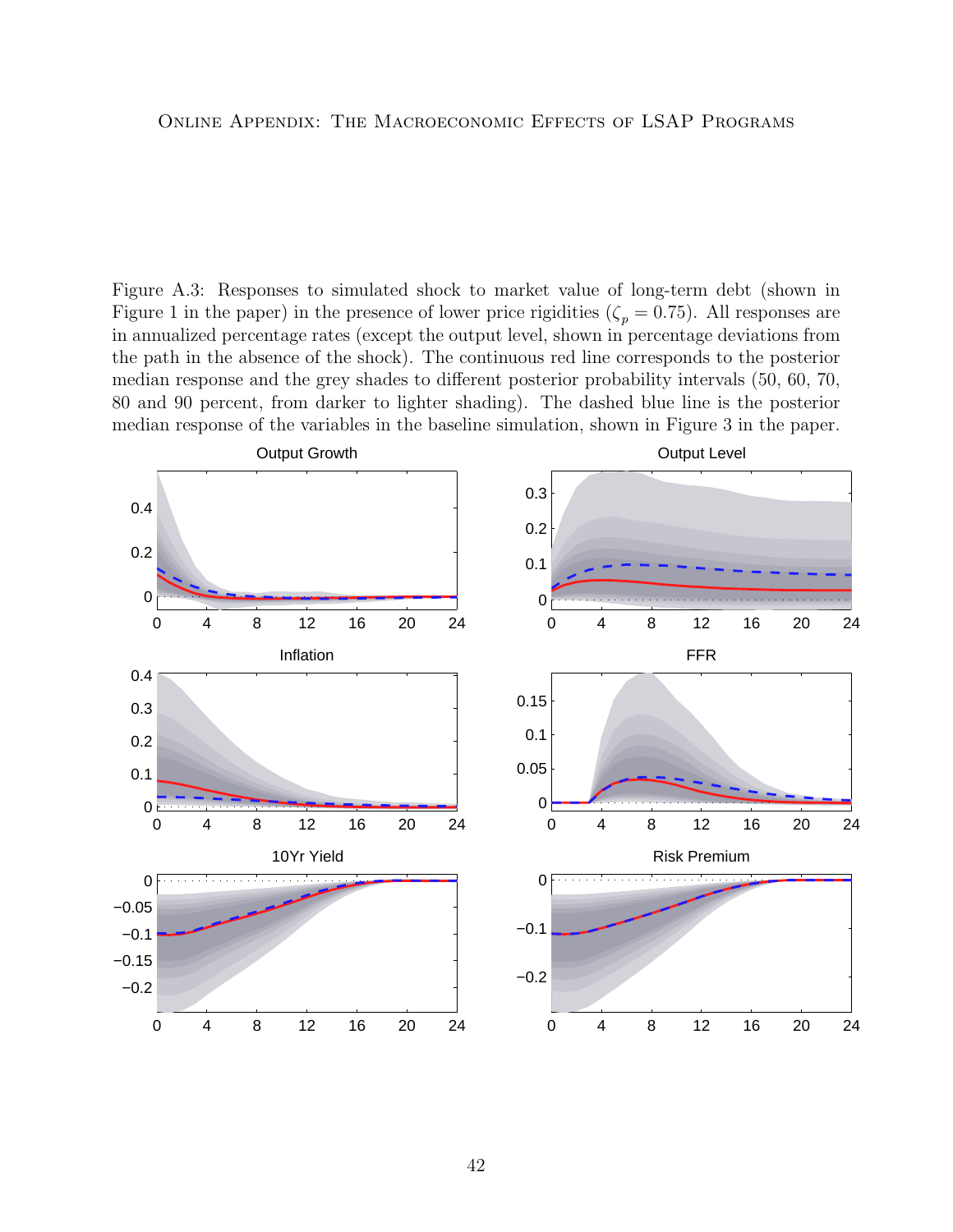<span id="page-42-0"></span>Figure A.4: Responses to simulated shock to market value of long-term debt (shown in Figure 1 in the paper) in the case in which the central bank keeps ZLB for five quarters (instead of four). All responses are in annualized percentage rates (except the output level, shown in percentage deviations from the path in the absence of the shock). The continuous red line corresponds to the posterior median response and the grey shades to different posterior probability intervals (50, 60, 70, 80 and 90 percent, from darker to lighter shading). The dashed blue line is the posterior median response of the variables in the baseline simulation, shown in Figure 3 in the paper.

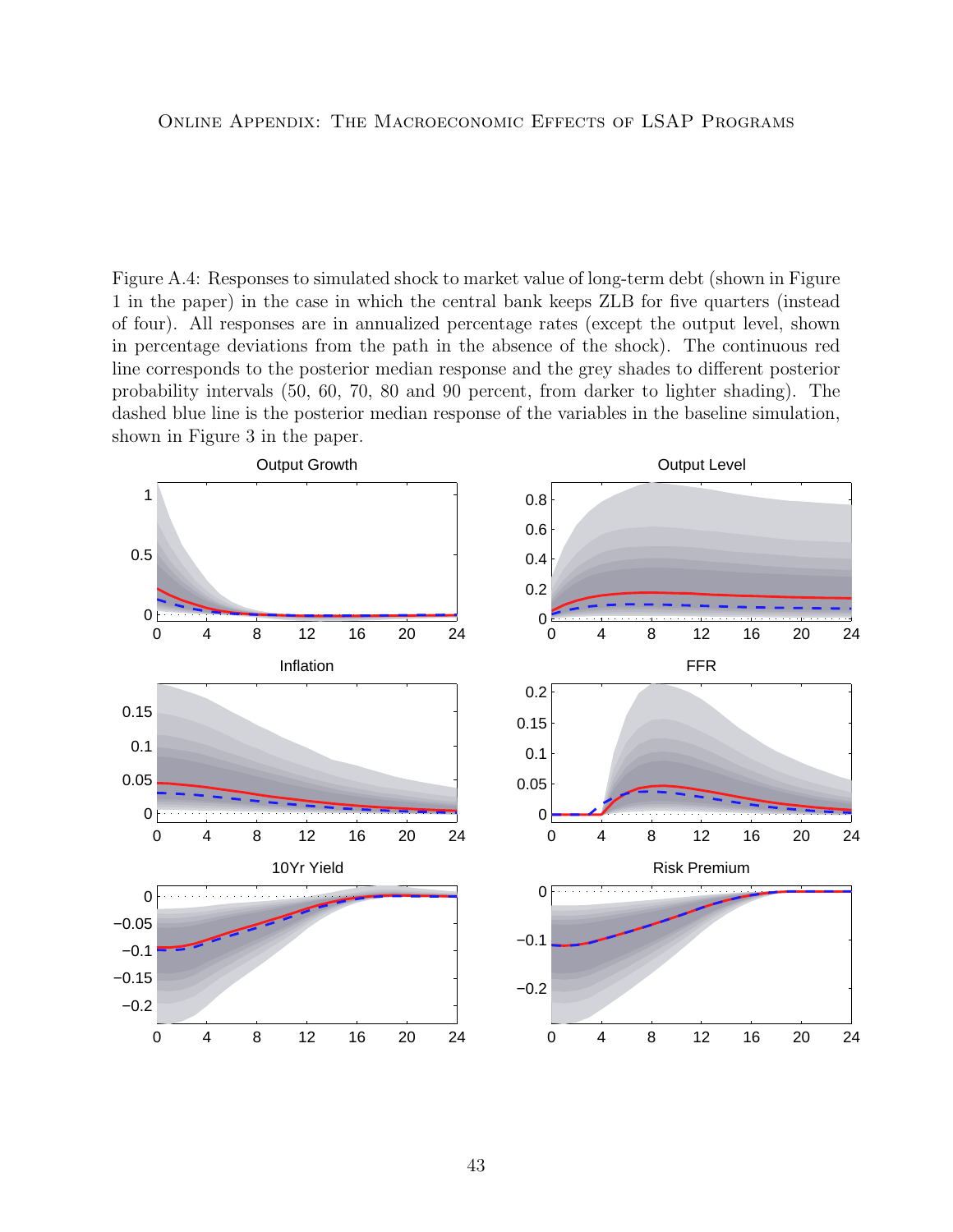

<span id="page-43-0"></span>Figure A.5: Variance decomposition for the FFR at different horizons.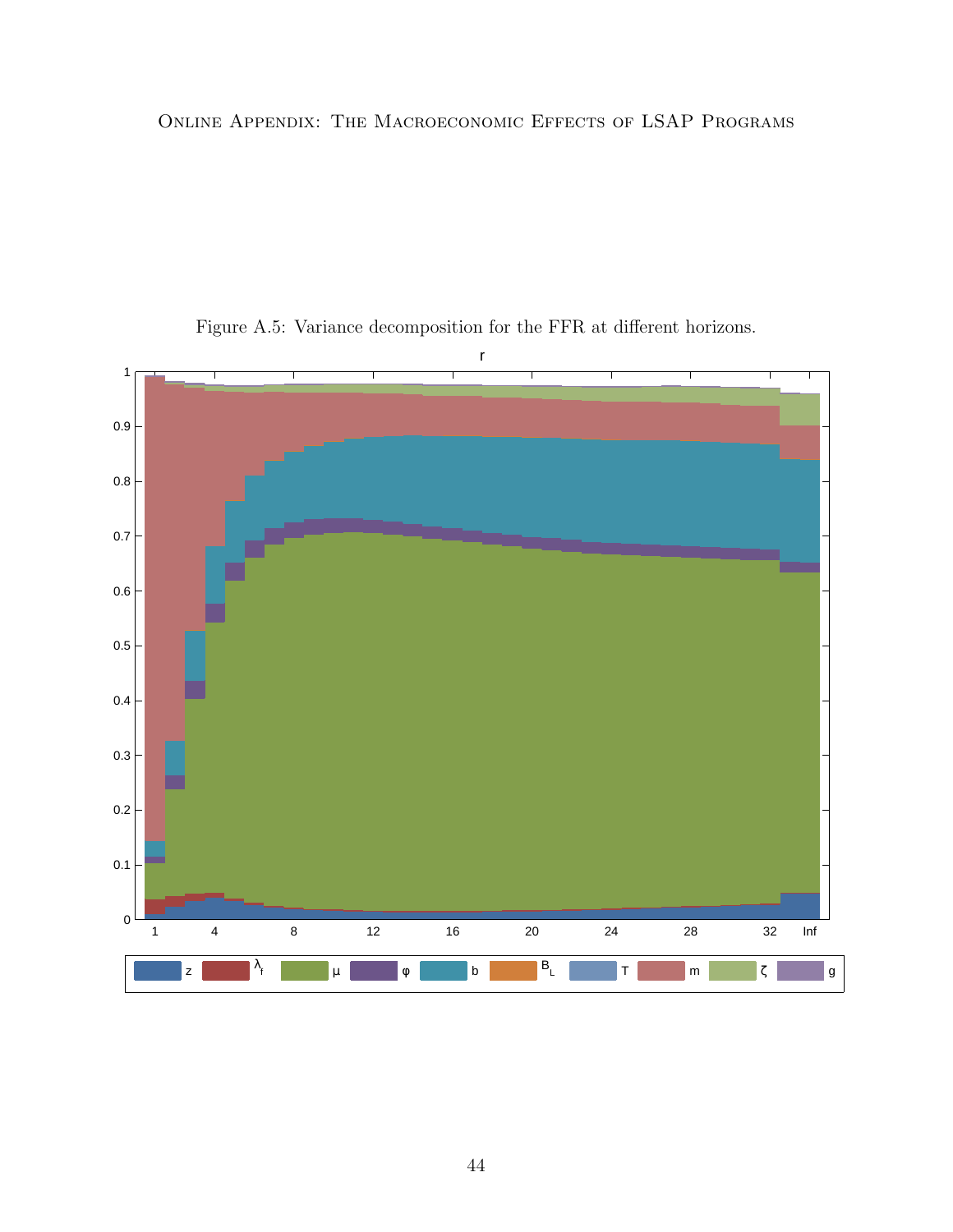

Figure A.6: Variance decomposition for the long yield at different horizons.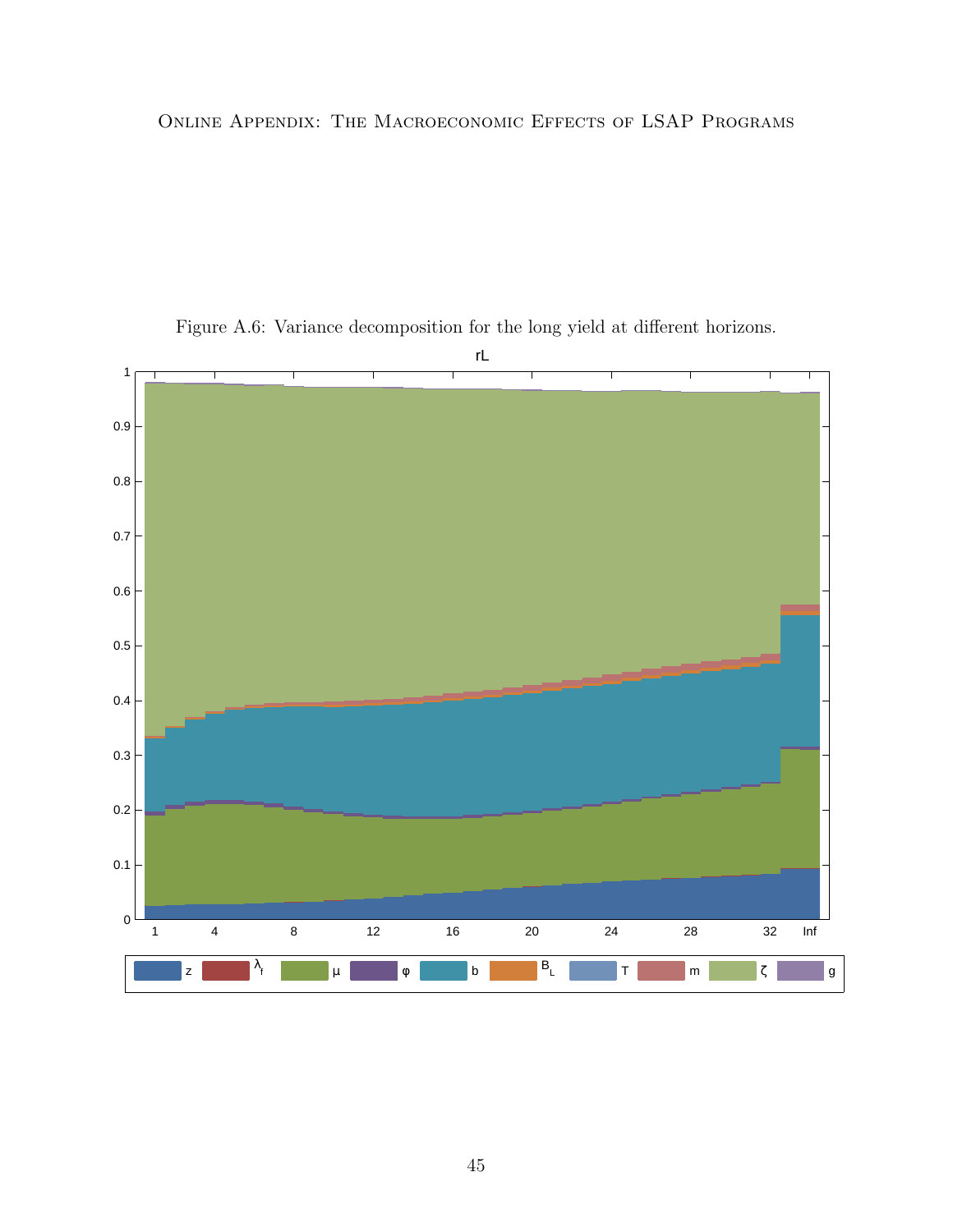

<span id="page-45-0"></span>Figure A.7: Variance decomposition for the yield curve slope at different horizons.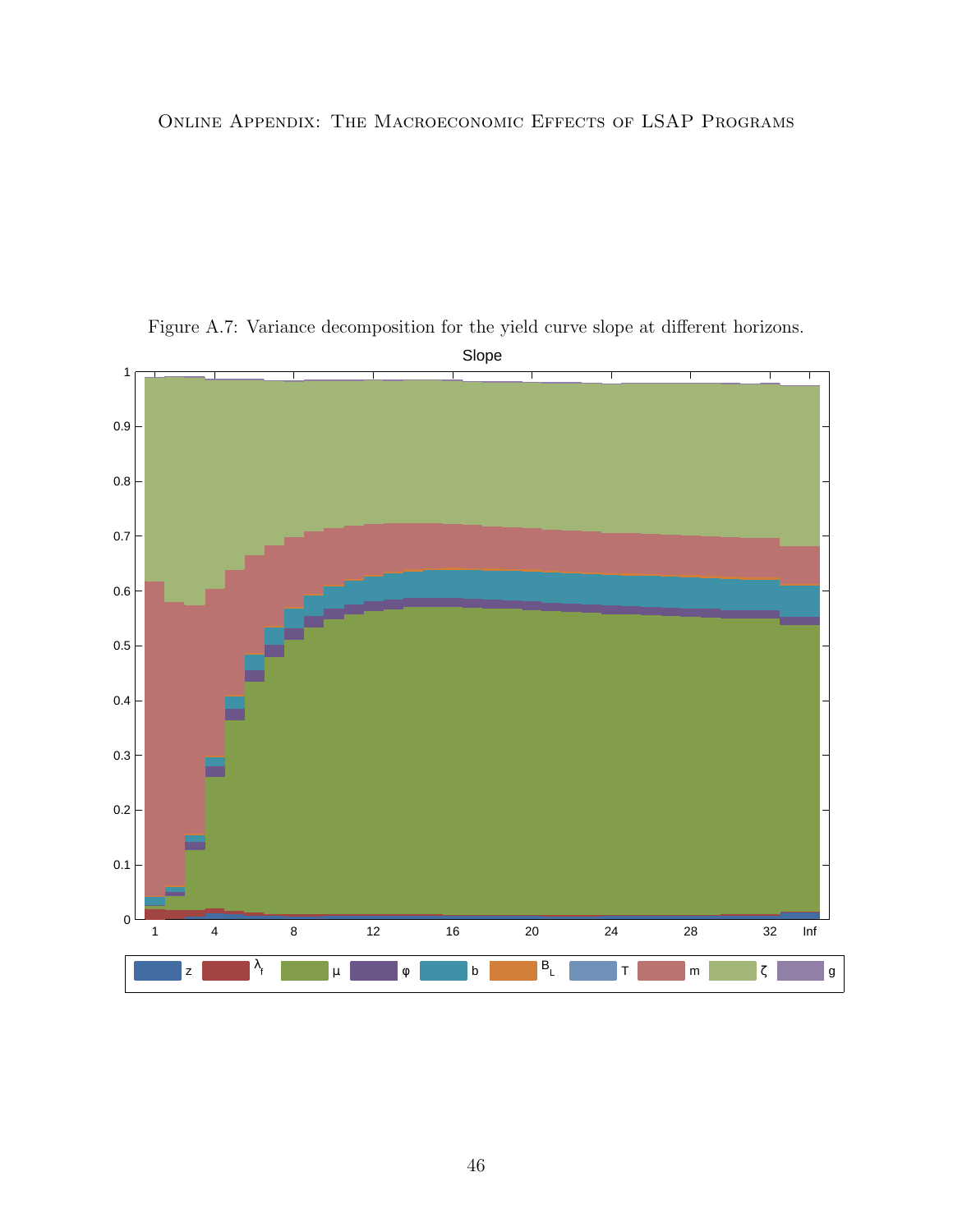<span id="page-46-0"></span>Figure A.8: Historical shock decomposition: contribution of the shock to the risk premium to path of the short rate.

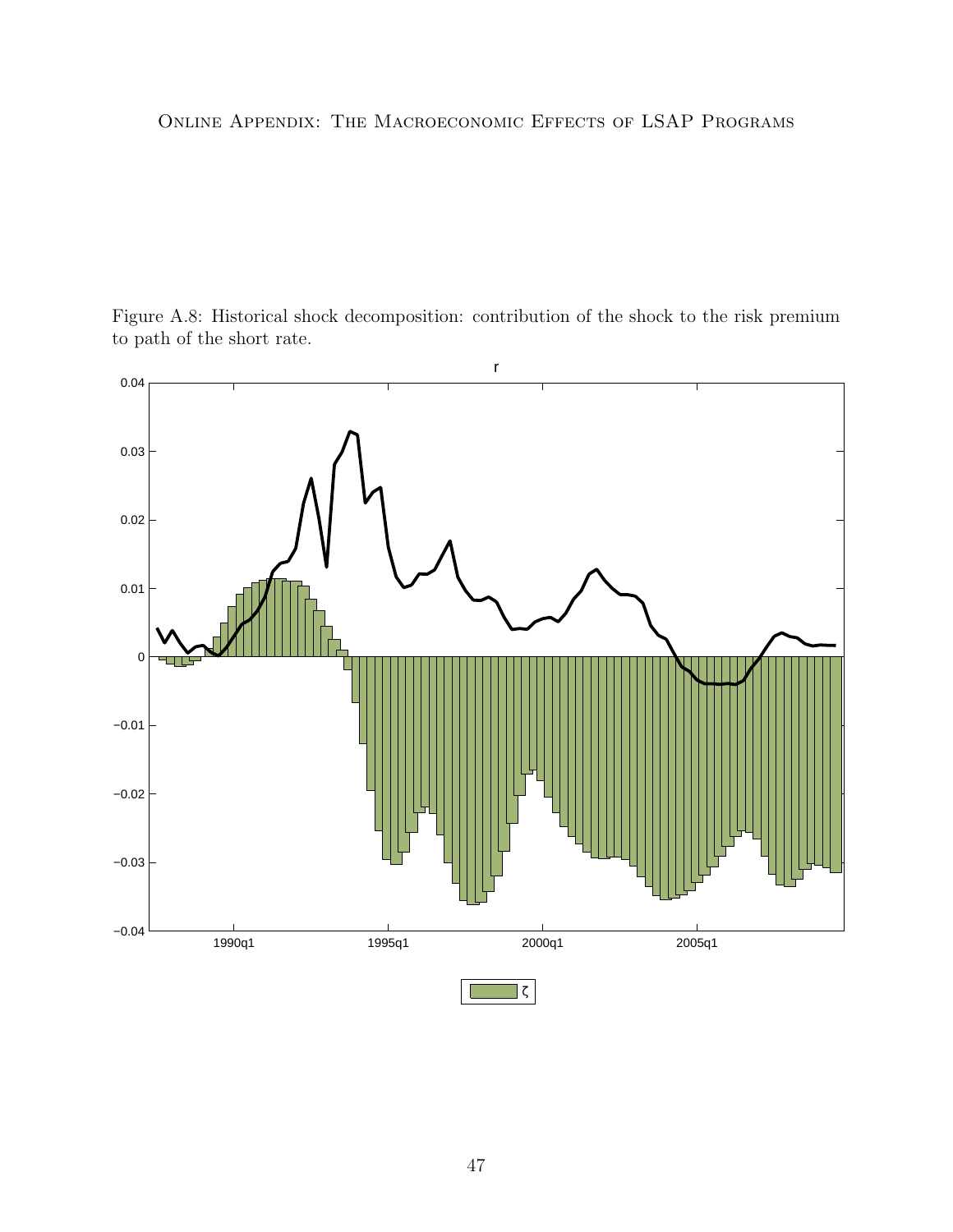<span id="page-47-0"></span>Figure A.9: Historical shock decomposition: contribution of the shock to monetary policy rule to the short rate.

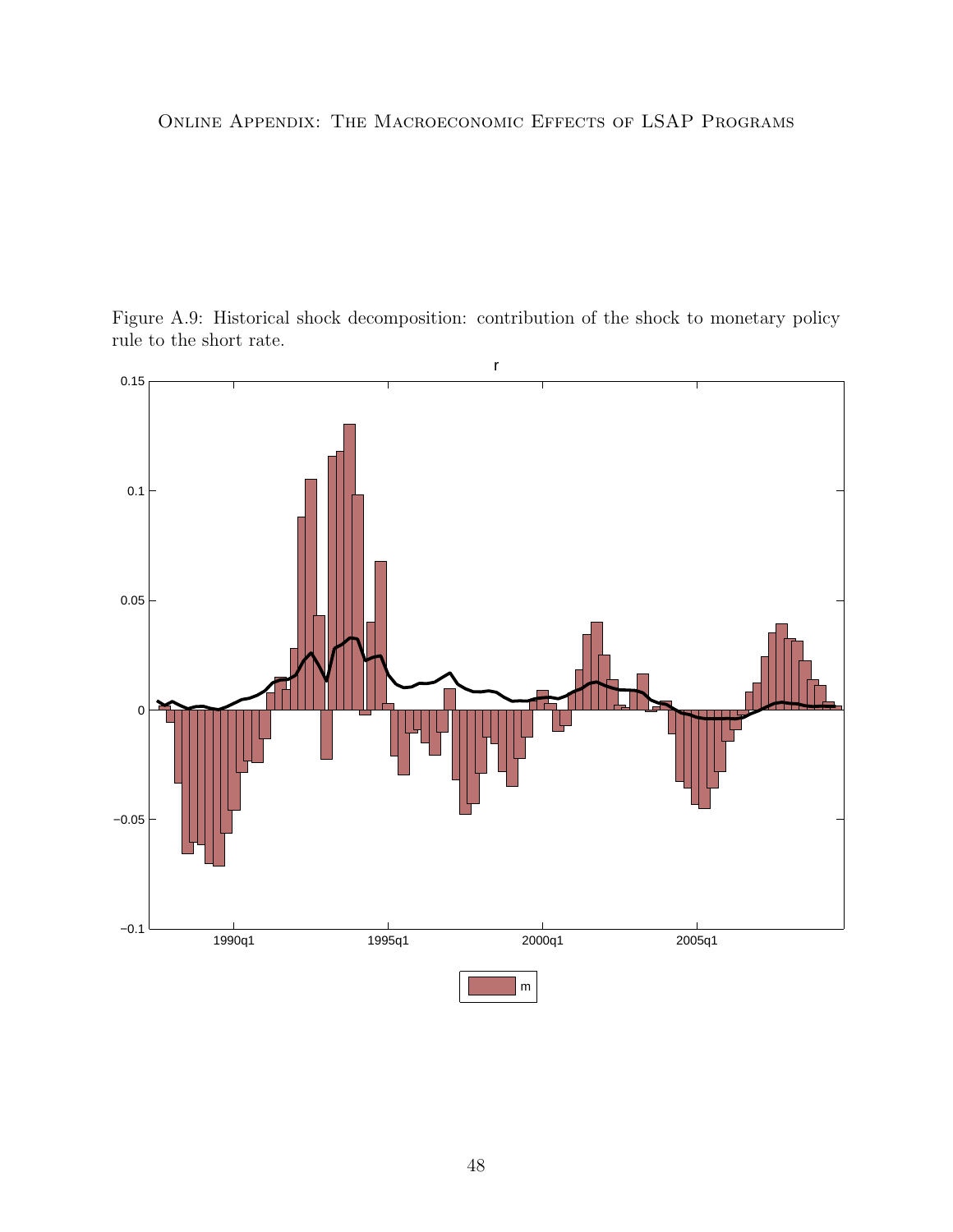<span id="page-48-0"></span>Figure A.10: Historical shock decomposition: contribution of the the shock to the marginal efficiency of investment to the path of the short rate.

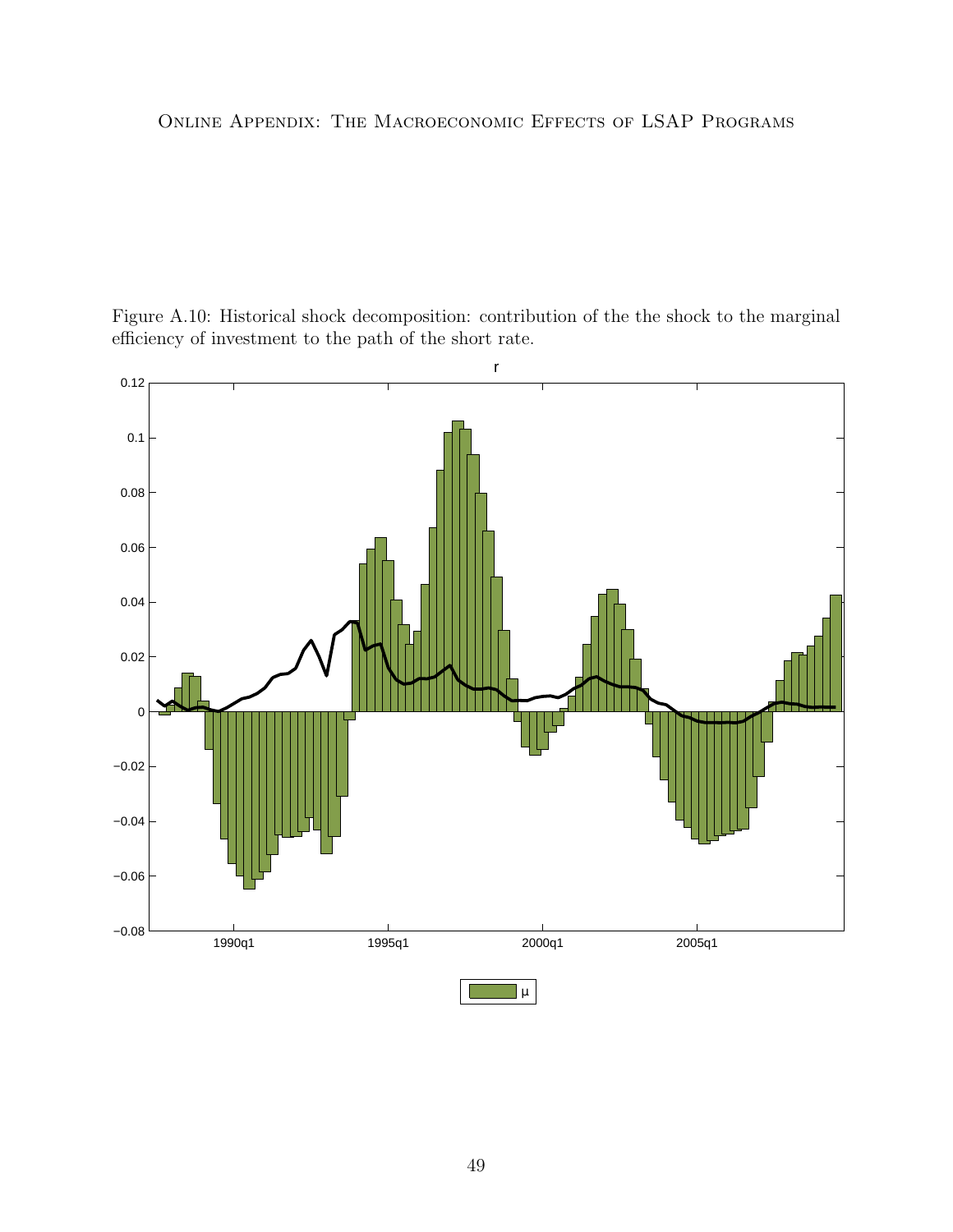<span id="page-49-0"></span>

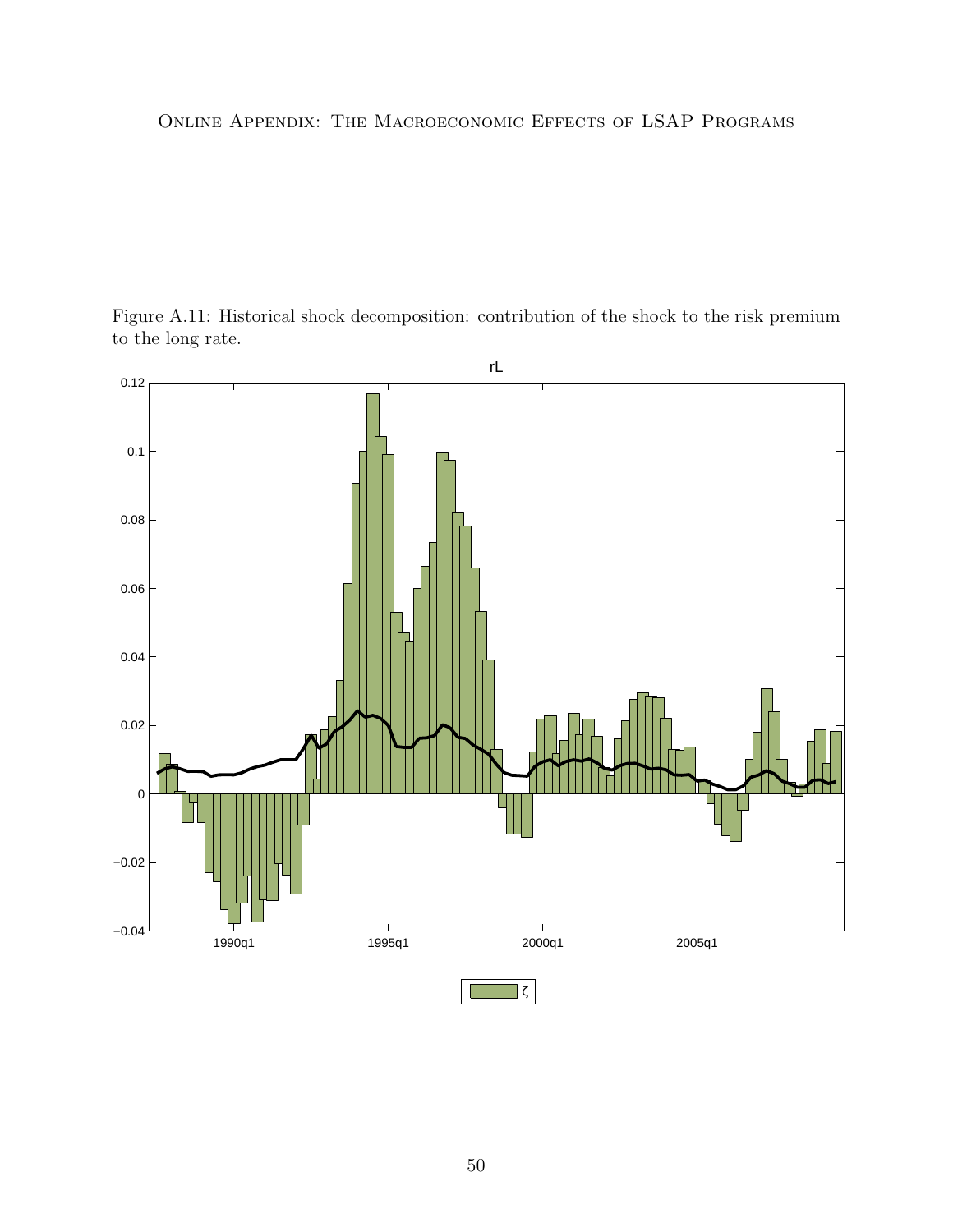<span id="page-50-0"></span>

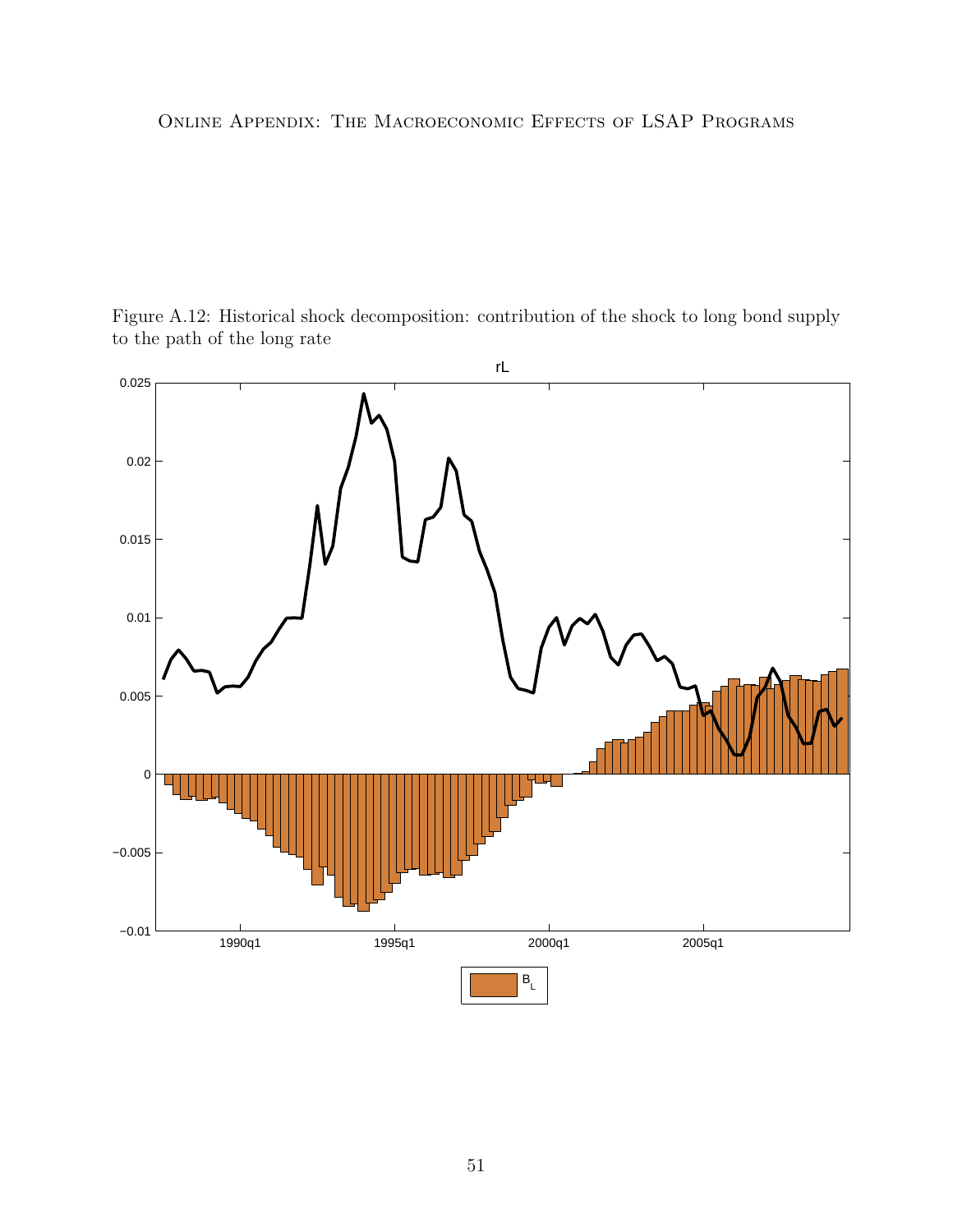<span id="page-51-0"></span>Figure A.13: Historical shock decomposition: contribution of the shock to the discount factor to the path of the long rate.

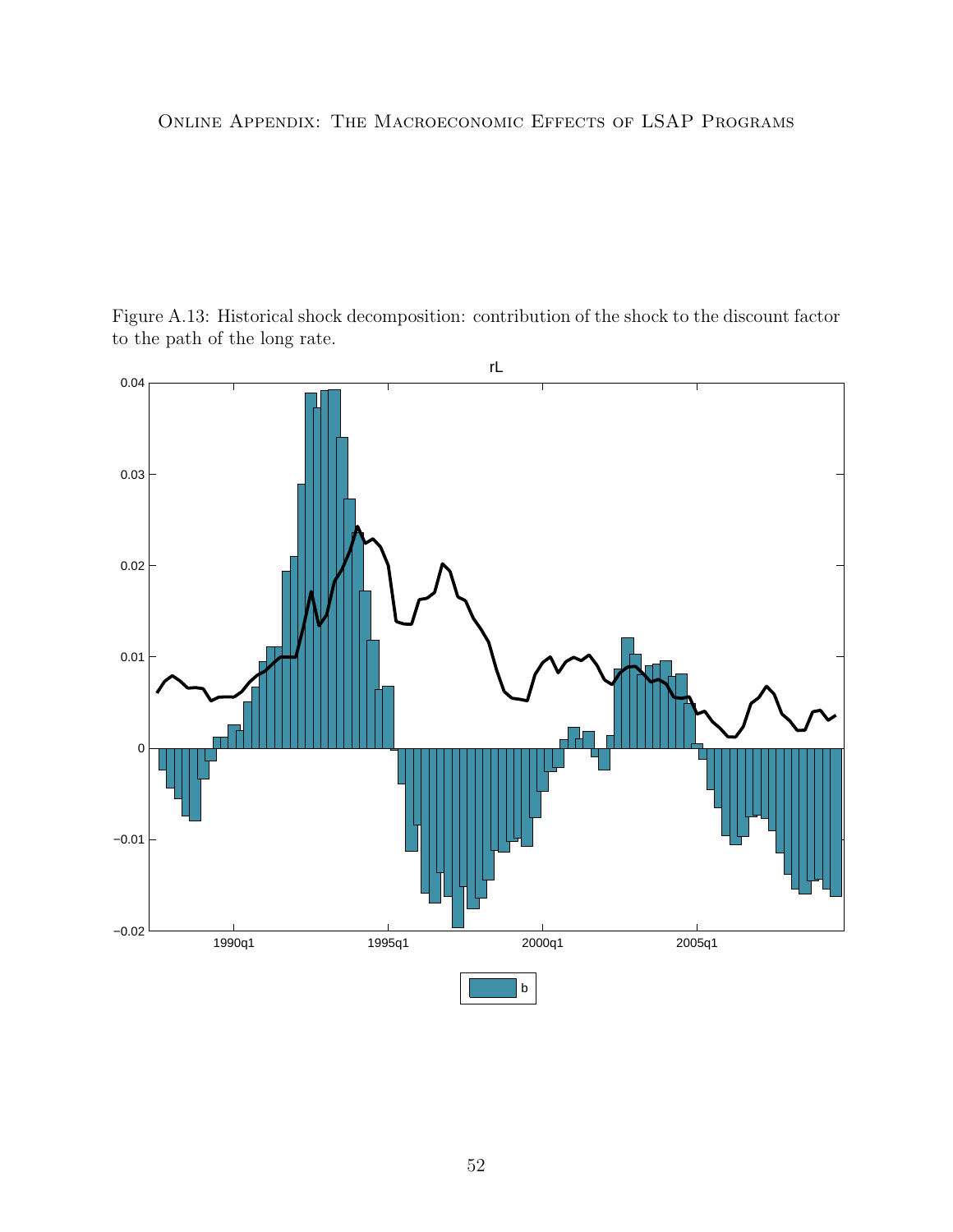<span id="page-52-0"></span>

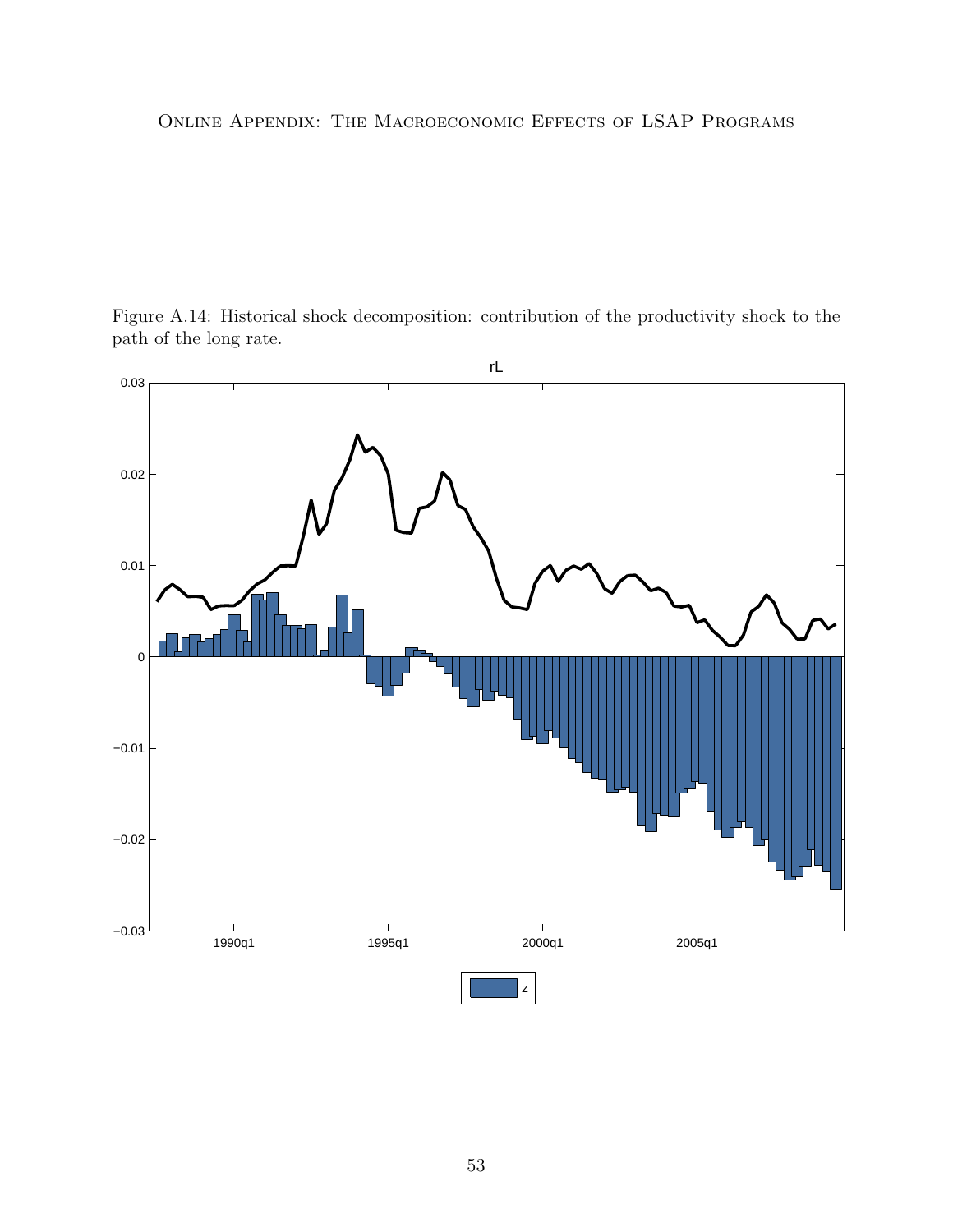<span id="page-53-0"></span>Figure A.15: Historical shock decomposition: contribution of the shock to risk premium to the path of the slope of the yield curve.

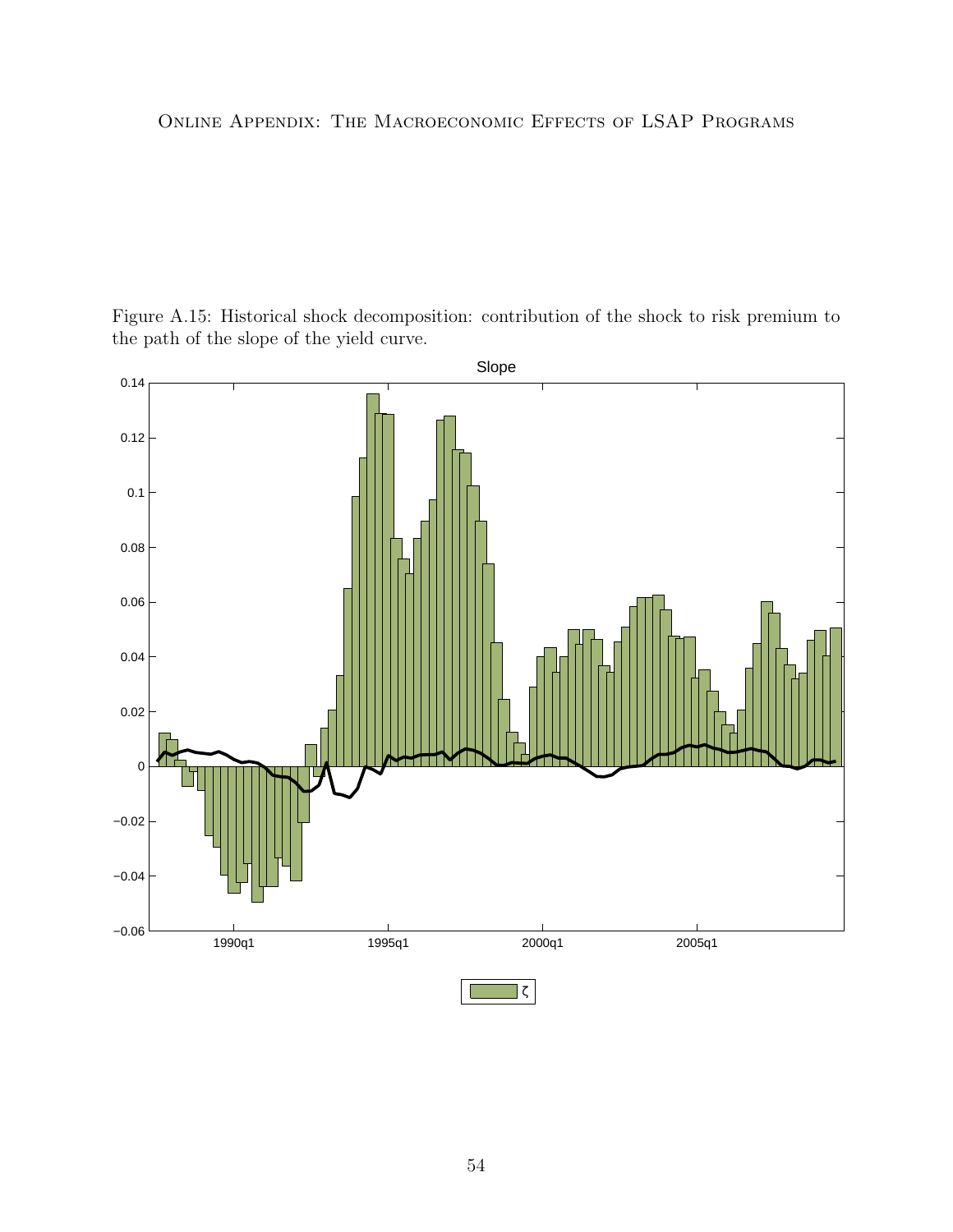<span id="page-54-0"></span>Figure A.16: Historical shock decomposition: contribution of the shock to the discount factor to the path of the slope of the yield curve.

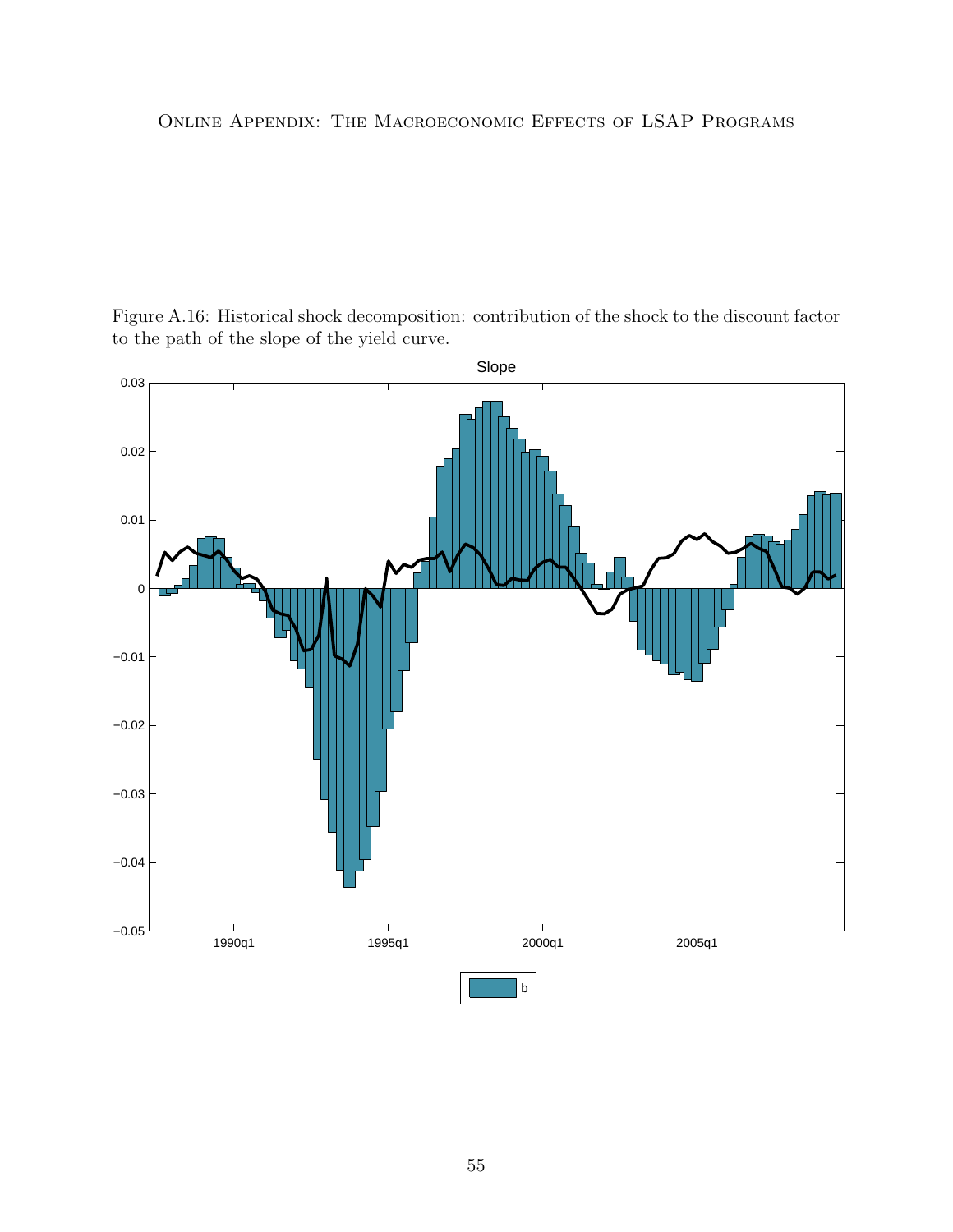<span id="page-55-0"></span>Figure A.17: Historical shock decomposition: contribution of the shock to monetary policy to the path of the slope of the yield curve.